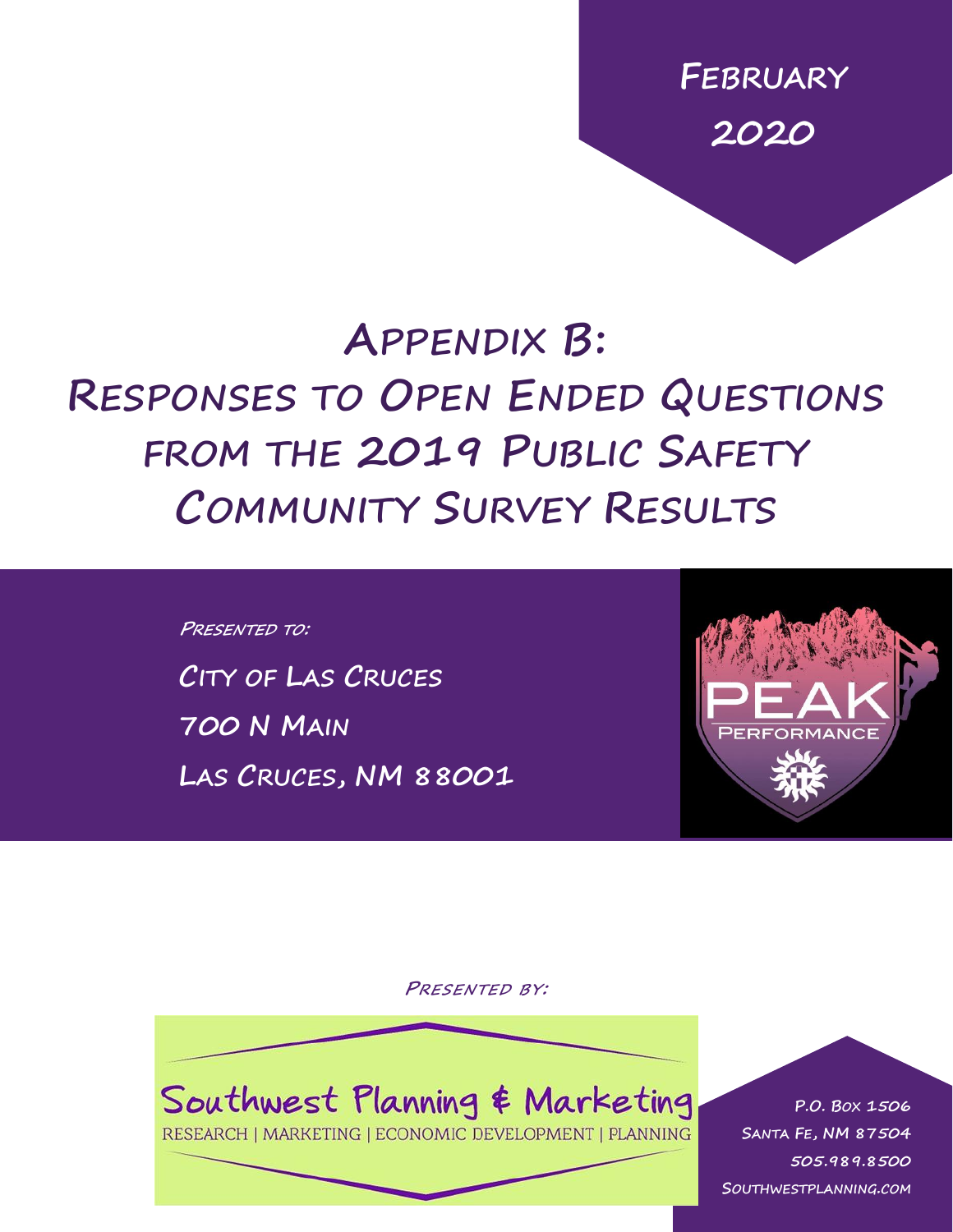# **Contents**

| Q13. What is the number one thing that the City of Las Cruces Police Department can do to improve service |  |
|-----------------------------------------------------------------------------------------------------------|--|
| Q14a. Would you support pay increases to recruit and retain police personnel? Please explain: 29          |  |
|                                                                                                           |  |
| Q24. How do you most often hear about the programs and services provided by the LCFD? Other:  50          |  |
| Q25. How would you prefer to hear about the programs and services provided by the LCFD? Other:  54        |  |
| Q26. Do you know who is currently responsible for providing ambulance service to the City of Las Cruces?  |  |

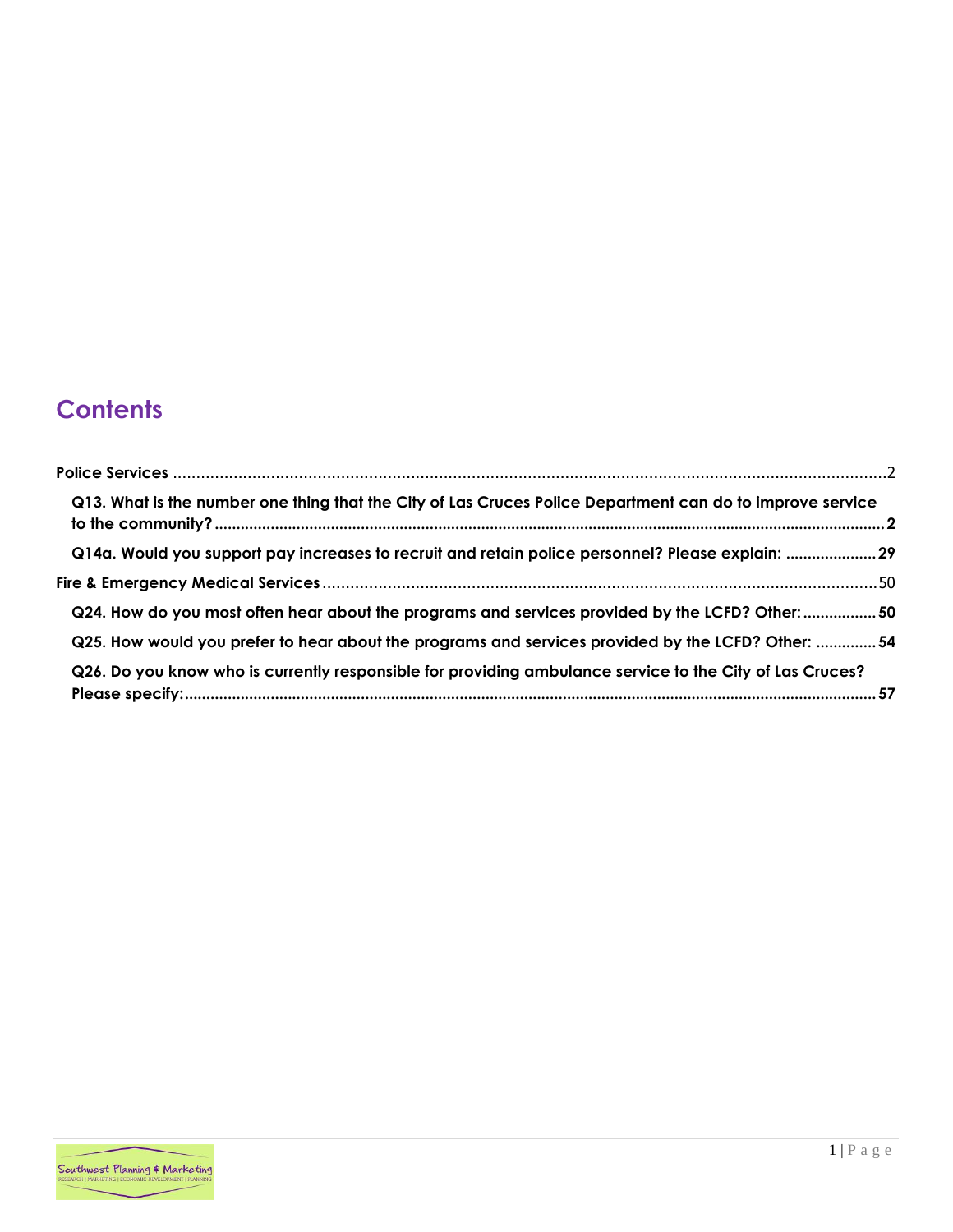# <span id="page-2-0"></span>**Police Services**

### <span id="page-2-1"></span>**Q13. What is the number one thing that the City of Las Cruces Police Department can do to improve service to the community?**

**Response**

#### Respond better to theft

\*Understand that fewer police may be just as or more safe than more police\* Many studies show this, to name one article "How much Do we really know about criminal deterrence"- journal of Criminal Law and Criminology.

Be more visible

Be present in the community

Cops are hired to serve and follow the law as everyone else. They dont acquire a badge to act as rulers. That stuck-up attitude by most cops, is getting old.

Also lets look into having some sort of regular survey/feedback for work done by cops

Make themselves more visible in our communities. I rarely see then patrolling the streets here.

more patrolling of neighborhoods

Give someone who calls an accurate assessment of the time it will take to respond.

I have really little to comment in response to these questions. For most of them, I am neutral because I have had hardly any contact with police. If the questions were about driving/traffic, I've got more to remark about how driving in Las Cruces.

Make themselves known to this neighborhood and explain what they are doing to keep us safe.

I live in the Mesquite Historic District. I know that the police department is trying to ramp up the community-bicycle patrols, but I don't notice them around that often. Maybe the patrols are out and about, but more visibility would be good.

Respond quickly

Recruit INTELLIGENT people with integrity and compassion. Rid the department of corruption.

911 dispatching could be a little better. when calling for an emergency sometimes they say or ask ridicules questions. Example I called that a trashcan was on fire at the park,

Higher profile in the neighborhood. Answer questions

Have non-corrupt officers on the force. Don't let them turn their lapel cameras off during calls or take items from homes during emergency calls and not report it on their report. And require them to complete their reports for daily incidents daily

Follow through on actions promised against individuals who are causing risk to others.

Acquire some INTEGRITY

Security traffic crime all that can be done by educating people

Try to learn who their residents are. I was confronted by 2 police officers about a year and a half ago. It was such an embarassing situation that I spent several thousand dollars for a compound fence. Now I refuse to answer that fence. Call first.

Higher presence in troubled areas/neighborhood.

I recognize that this is not inherently a police role, but LCPD needs training on diversity and mental health. I have had many interactions with police where they have not listened to the person making the report.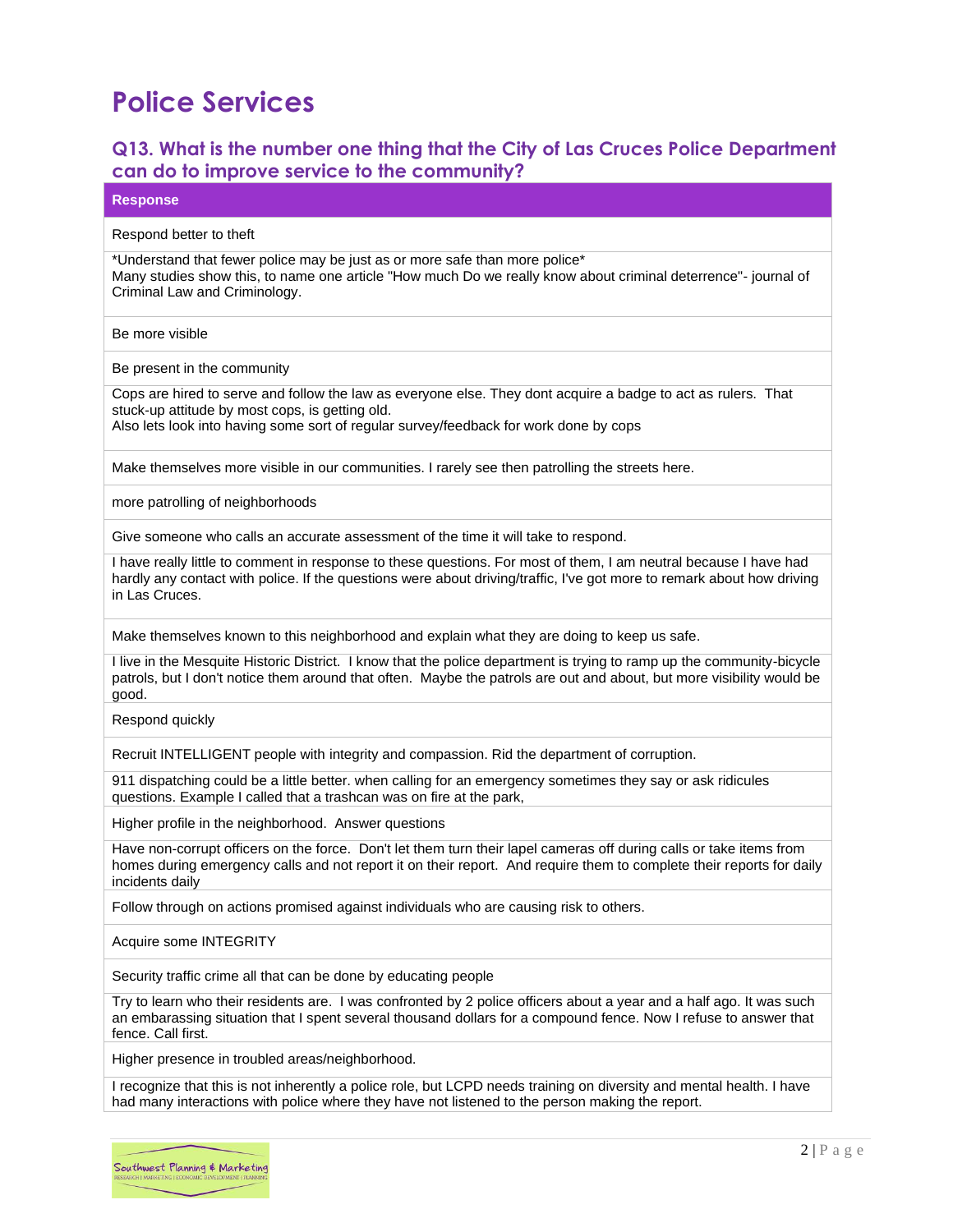Response time, concern and follow up is a huge problem. Every time I have had to initiate contact with LCPD I have felt less than important and an inconvenience. The response times have been extremely long due to them not being "high priority".

Be more visible. The bikes were a great idea for this area. They responded as quickly as squad cars and quietly. Also, it was a good way to say hello or wave and thus be a little more closer and friendlier.

So many drivers are running red lights.

In my community, there are mainly seniors and some empty houses and I think there is a need to have a police car make some rounds on unspecified times (day or evening times).

Increase face-to-face conversation.

Continue doing a great job.....

GUIDE RESIDENTS FOR NEIGHBORHOOD WATCH, SO NEIGHBORS CAN PARTICIPATE & CONTACT THE DEPARTMENT IF ANY SUSPICIOUS ACTIVITY GOES ON ON THE NEIGHBORHOOD.

Keep intoxicated off my street and ally

Not up to the police officers the city council needs to hire more police officers

Calm traffic

The City (and LCPD) need to address the drug problems, gun access in the schools; sadly, they are following bad examples at home. Homeless pandering is dangerous on the roads and when approaching vehicles and citizens.

They need to be proactive instead of reactive.

More outreach. For example, I couldn't tell you if there is a specific cop/cops assigned to my area and what they do and what we might need to keep an eye out for.

People running red lights. Disabled parking permit misuse. .Panhandling.

It would help to have officers actually patrolling our streets instead of sitting at the main office on Spruce and rushing out when there is a call. Also, obeying traffic rules, like using headlights at dawn and dusk, turn signals, etc.

Coordinate response so that every officer in town doesn't self dispatch to the Major call on the other side of town when there are already 50 officers on scene there and no more are needed. Balance out the city and have designated areas to stay in.

Be more visible in my neighborhood.

Get more police on the streets!!!!!

Quicker response for services on stolen property.

Have police presence to ensure safety and comfort. There is none in my neighborhood. Engaging with people needs better attention. Customer service training is needed.

Be sure to avoid the horrible situations in other cities where there is a shoot first/ask questions later attitude!

The way they talk and treat VICTIMS of domestic violence. I was treated as if the abuse i endured was deserved and standing up for myself FINALLY was a crime. I was literally questioned what I did to anger my abusive ex into putting his hands on me.

continue to be highly visible.

I think they need to be visible in school zones and encourage the traffic laws in school zones to be obeyed.

The police department needs to stop driving around in their vehicles and patrolling neighborhoods and streets in cars. If they want to know the community, they should be walking in the community.

Do not send 3 or more cars to an accident. Clear the roadways asap

Reach out and provide information- Coffee with cops would be good. More community presence

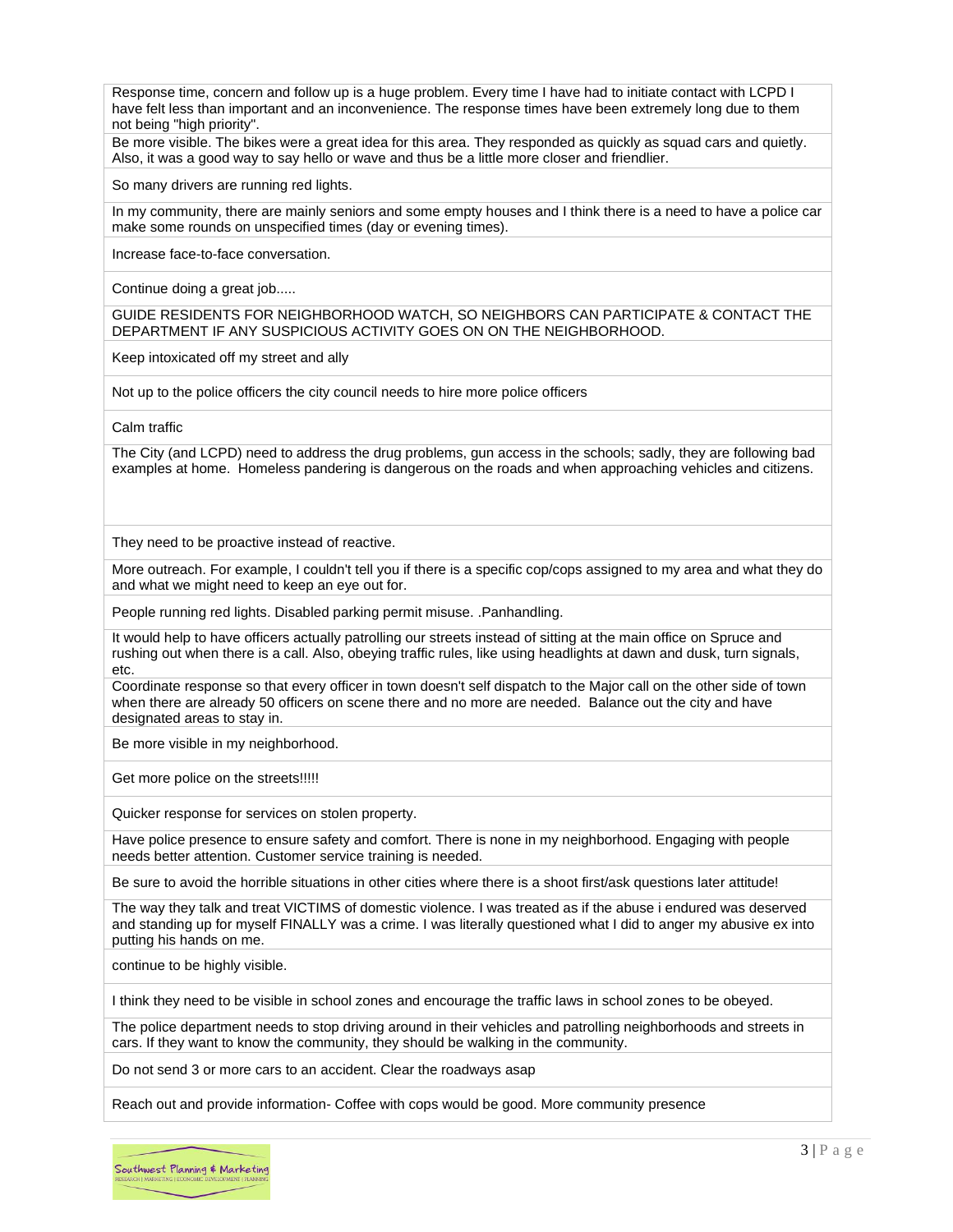They should work on patrolling the highway and small roads there are a lot speeding with no lights on this area

Hard to say. You don't have much of a presence in my neighborhood. However, the few interactions I've had with LCPD the officers have been stern and officious even though the situation was not criminal in nature. Less of an adversarial tone?

Traffic enforcement in residential areas. It's more dangerous to speed in a neighborhood past school bus stops and pedestrians than US70. My neighborhood (Old Country Club) is an absolute drag strip at the moment but you NEVER see a police patrol

Keep homeless away from pedestrians

Sorry, I have no idea

Follow up with vehicle hit and run accidents. They don't even question business employees that could have witnessed theses crimes.

PATROL MORE OFTEN

They can listen to what you are saying. School zones need more coverage as well

Be present and accountable.

Be proactive with at risk youth to discourage gang activity.

Make a presence in the neighborhood; enforce traffic laws; codes should take a more active role in the neighborhood and be proactive not reactive

Respond quickly to an emergency call.

Traffic violations

Start fining people for using cell phones while driving. Residents are ALWAYS on the phone creating dangerous situations and law enforcement is doing NOTHING about it. It's a serious danger to the community.

More visibility, stop panhandlers! work on graffiti, do more to address people running red lights, more community outreach, activities to build relations with community - coffee with cop, sponsor clothing drives etc to help the needy, homeless, teens

I don't know, I haven't lived here long enough to know about any of the problems in the city, nor have I had any interaction with police.

They should remember they work for the community not themselves

Set an example by obeying

the speed limits, using signals and stopping at stop signs. They are young, arrogant and trigger happy. Obeyung

Be more present

Set a good example by obeying the laws themselves.

Be nicer so that they seem approachable - I got yelled at "What are you, stupid?!" during a very minor traffic incident (officer was ineffectively redirecting traffic from a temporary street closure and I apparently went the wrong way). Rude!

Maintain better traffic control

Increased patrol in neighborhoods.

More officers

Improve presence in areas with high levels of rentals. Triviz and Idaho area. Two multi car collisions in as many months. Speeding on Triviz persists.

More control & discipline of behavior involving police intimidation & attempts to discourage complaints by staging raids.

Be present around neighborhood more

Enforce traffic violations,especially running through red lights.

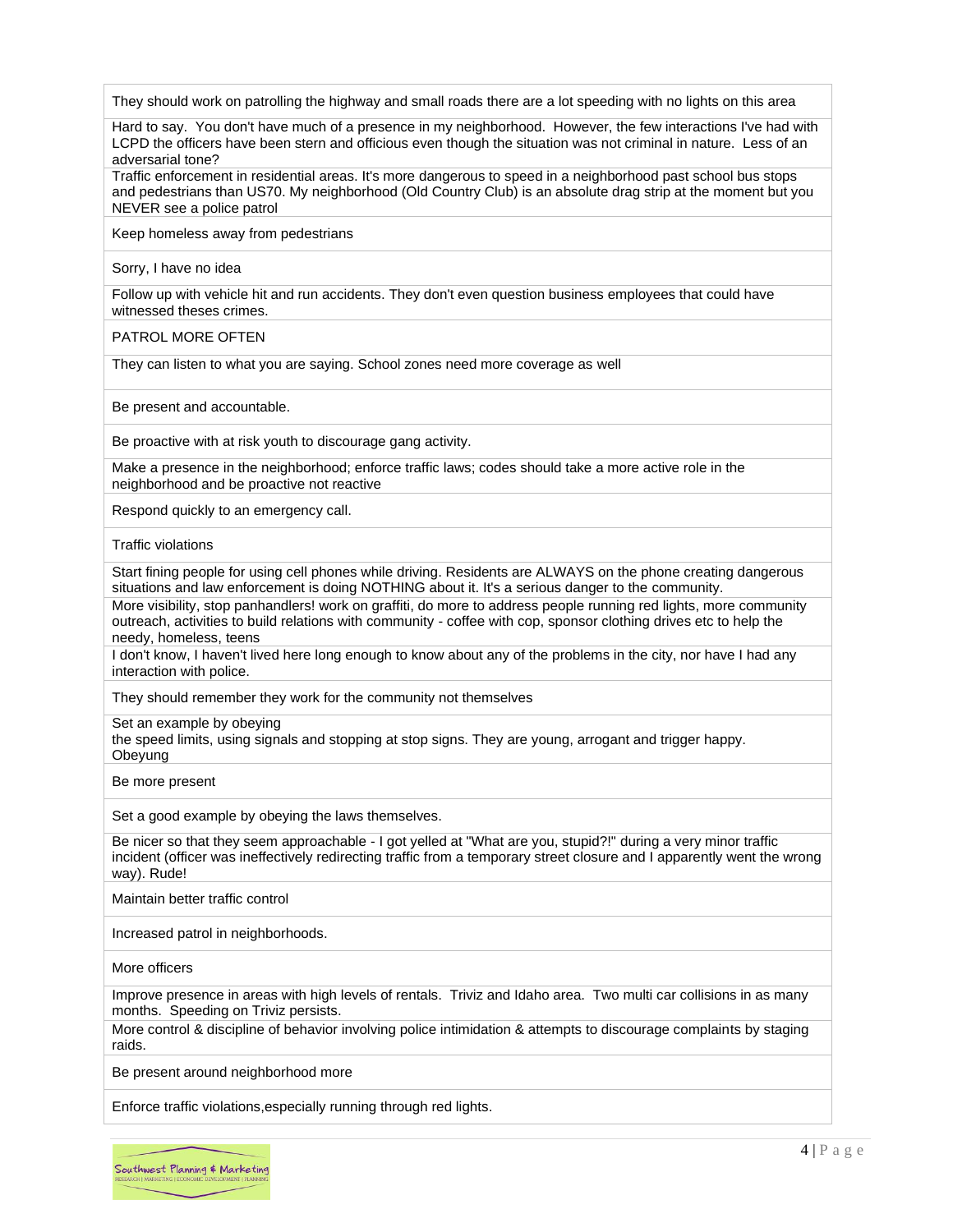Be present. Obey traffic laws. Stop driving while looking down at computer.

More & better trained police who can de-escalate home violence, not kill mentally ill people or be unnecessarily cruel to homeless people, & who can deal with petty crime like bicycles being stolen because it greatly impacts poorer residents often

Listen

Be a part of the community not feel like they are above it. Write or record reports as soon as they happen, not wait until a lot of the details are forgotten and changed in their minds.

I think they are doing all they can do considering the number of people we have in Las Cruces.

Improve the department's training and culture so that officers are more competent

Think before they shoot!

in the weekend nights it is good to see them around

Safety

PATROL MORE, THEY USED TO PATROL REGULARLY BUT OVER THE LAST YEAR THAT HAS SIGNIFICANTLY DECLINED.

Be more responsive and timely to calls and be more socially aware of the cultural dynamics of neighborhoods.

Have time set aside 2 or 3 times a year to be able to interact with people of the community's they serve.

I believe that they are doing everything within their power.

No comment

More patrol at night in neighborhoods, especially mine.

I have no idea. It is a tough job

Obey traffic laws.

Maybe hold neighborhood meetings

More officers. LCPD and their academy is great. We need more officers.

I don't have any suggestions

treat people with respect

Develope an educational program that produces a well-rounded, high achieving individual. Install a strong Civilian Review Board.

Hire more police officers and have them patrol more.

More officers

Post a police officer/car in sketchy areas on a nightly basis.

Actually police residential neighborhoods - Theft, home invasion, and drug deals abound. I personally observe 3 or more drug deals a week not 50 feet from the front of my home (have yet to have LCPD officer respond).

Having more community officer's driving around in the night.

I personally feel comfortable with the local PD, but I know a lot of people don't trust cops in general. I think the best way around that is to humanize officers through public presence. If there was a recognizable presence on my block, for example

Set the example by obeying the laws themselves when in a normal duty status. It is not good to see Police or any government vehicle run red lights or not stop as stop signs.

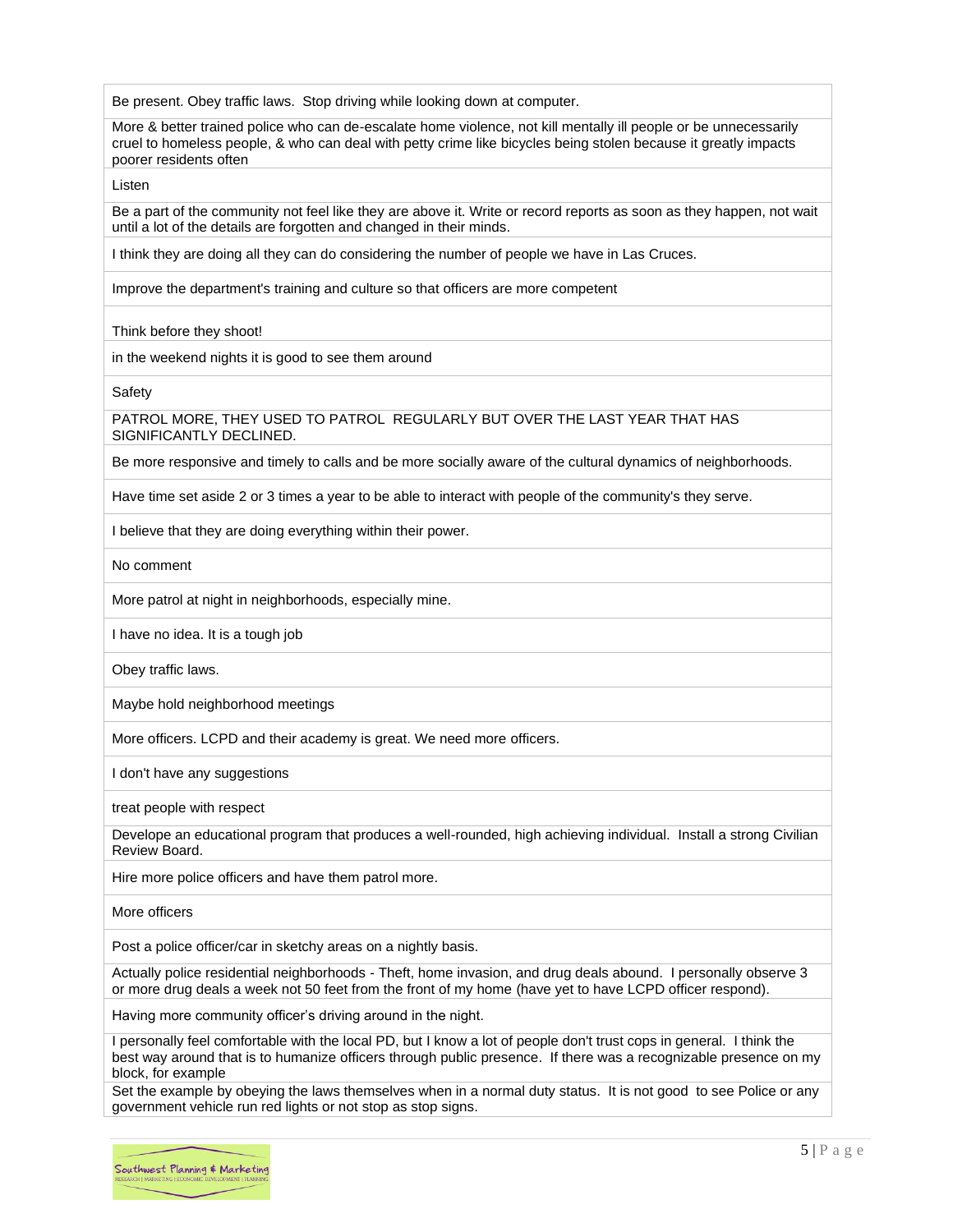Treat all citizens fair and with respect

Listen more and judge less. Show compassion and empathy, people who call emergency services have higher emotional levels. Focus on the problem at hand, don't create a situation from biased opinions. Solve the actual problem. No more harrassment.

Continue to build on the outreach efforts.

Show presence

I think we need more officers so they could occasionally simply drive through neighborhood streets on patrol, as a prevention tactic. I live close to NMSU and only ever see them in my neighborhood if they are responding to a call.

Expand the police department!!!!!!

Enforce traffic laws. Too many people speeding and running red lights endangering all other drivers. 45 to 55 mph in designated 35 mph areas is not acceptable. This situation is city wide.

be an example of good driving. I have observed police cars straying out of normal lanes, talking on phone

Neighborhood watch more constantly

Focus on the actual bad guys.

Traffic control. (MIssouri St. is like a speedway) Use motorcycle patrols more effectively, never see them out on the streets any more or they are riding together tandem.

Be present

Provide problem residents with more incentive not to be problem residents.

More patrolling. in my area there is a lot of drug activity

Nothing

**Patrolling** 

Become more involved in various communities. More of a presence.

This year, I have encountered many drivers failing to follow traffic safety laws. I believe improvement from the police department would be to enforce traffic safety more as well as solving retail store crime more effectively. Police do a great job already with addressing more serious crimes over frivolous traffic violations, but a little more pressure on busy intersections (blocking intersections, running stop signs, cutting people off) may help with idiotic traffic.

Traffic control and enforcement, particularly on their areas of responsibility relative to the Bataan Highway, which is very, very dangerous. Someone needs to train people here about how to enter freeways (mesh; don't crawl and expect others to brake

Better Training

I think one thing the police department can do is to have community police officers along with the district representative facilitate the community effort to create positive changes within the community.

Be honest, responsible and non-partisan public servants. Keep Las Cruces a safe and enjoyable place to live!

More presence in my neighborhood and probably others, as well.

Neighborhood Watch set up in neighborhood

idk

Enforce traffic regulations, increase number of officers, and initiate more patrols.

Bring back red light cameras.

I do not think that any improvements are necessary.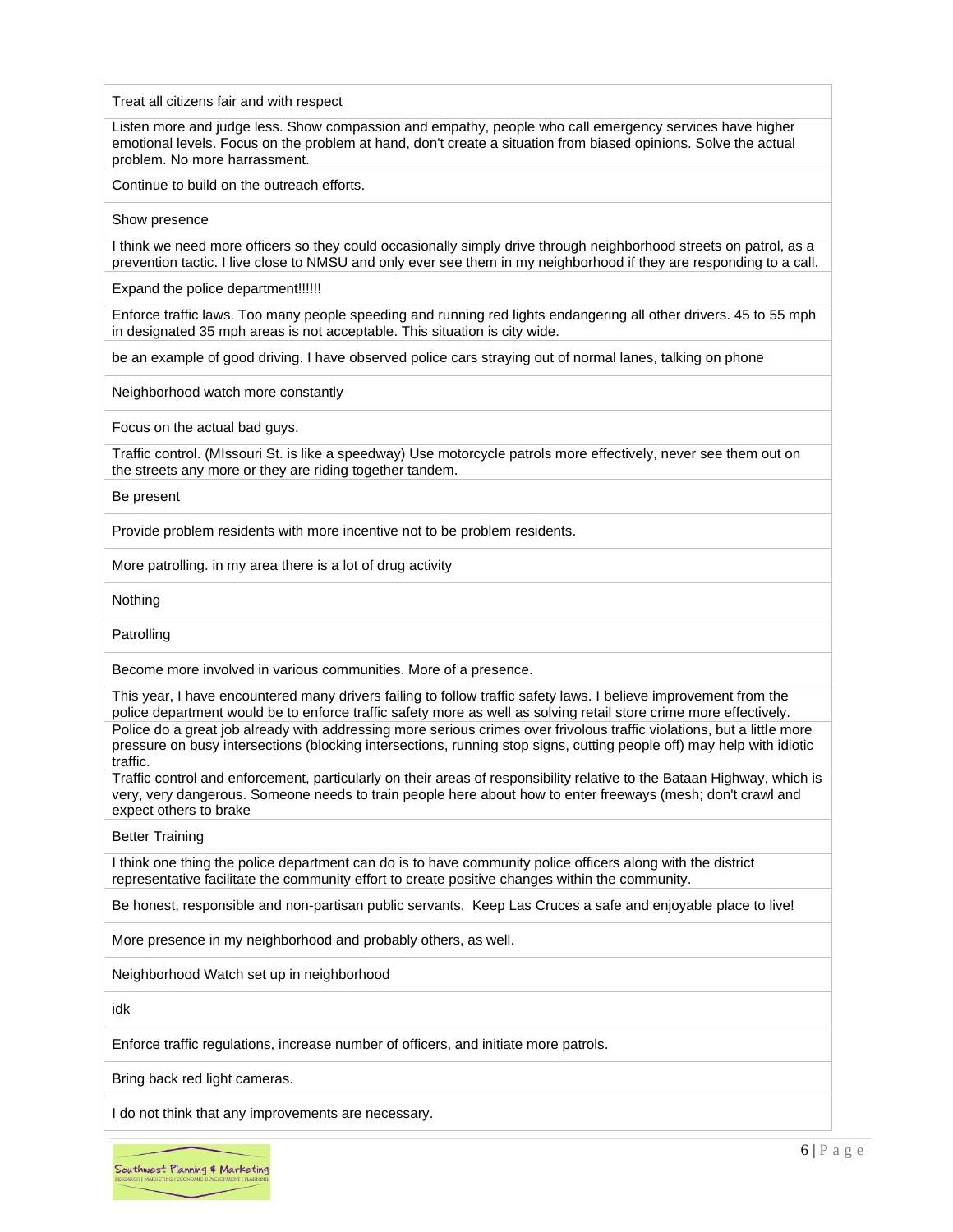I believe cracking down on these smaller traffic offenses would help reduce some of our larger problems (running red lights, failing to yield the right of way in the passing lane, etc.). There're too many other things I believe would help to mention

Increase frequency of neighborhood patrols in residential areas around University property (Las Brisas, north side of University Ave., etc.).

Work on the drugs in Copperstone

The biggest things I see are traffic issues: people speeding, on their phones, reckless and careless drivers.

Keep out on the road as you do now

Fight drug sales & drug use, which drives property crimes and much of the violent behaviors in our community

It is my opinion that traffic laws are not being enforced and this leads to bad driving that goes unpunished and also can lead to accidents/injuries of attentive drivers.

Enforce traffic laws and inform residents of their activity in the neighborhood.

They can dispel the perception that if the crime is not murder or armed robbery, then they can't be bothered with it. There are many "petty" crimes that are significant for neighborhoods but that are dismissed by the LCPD.

better control drug traffic

Try and find perpetrators of crimes no matter what, how, when and where they commit crimes.

Better control of awful, aggressive drivers

quicker response time

Patrol HWY 70 for speeders

Push for more street lights and walk and bike around to show a presence

These question don't apply to me because I live in Trails West since 2014 and have seen a police officer twice.

I live in a gated, private commiunity, so many of these questions don't apply to me.

not sure

Have a park meeting once or twice a year to give residents an idea what is happening in our neighborhood and what to look out for.

Local PSA's in print and on TV to promote police services. Advertise non-emergency numbers for police services.

Be visible and provide positive interaction with citizens in the areas with the most concerns and overall.

Be honest

Police Departments must first of all be visible to the citizens. In the neighborhoods, and ensuring traffic regulations are being followed.

I live in a safe area, but I bike, so my concern is traffic. Las Crucens weave, speed, turn into the far lane (I've seen LCPD do that), and pass at double-yellow stripes. Officer presence near schools is excellent, but could be better elsewhere.

Actually provide protection when we need it. Especially when it comes to the safety of our children.

High Visibility/Presence In Higher Crime Areas

traffic laws when drivers are texting and talking on the phone

Ensure that use of deadly force is always justified. There are few instances in the last year where the justification for the use of force seemed weak. This behavior is not what we police to do. Provide enough space for detailed responses!!!!!

Continue the current progress they are making.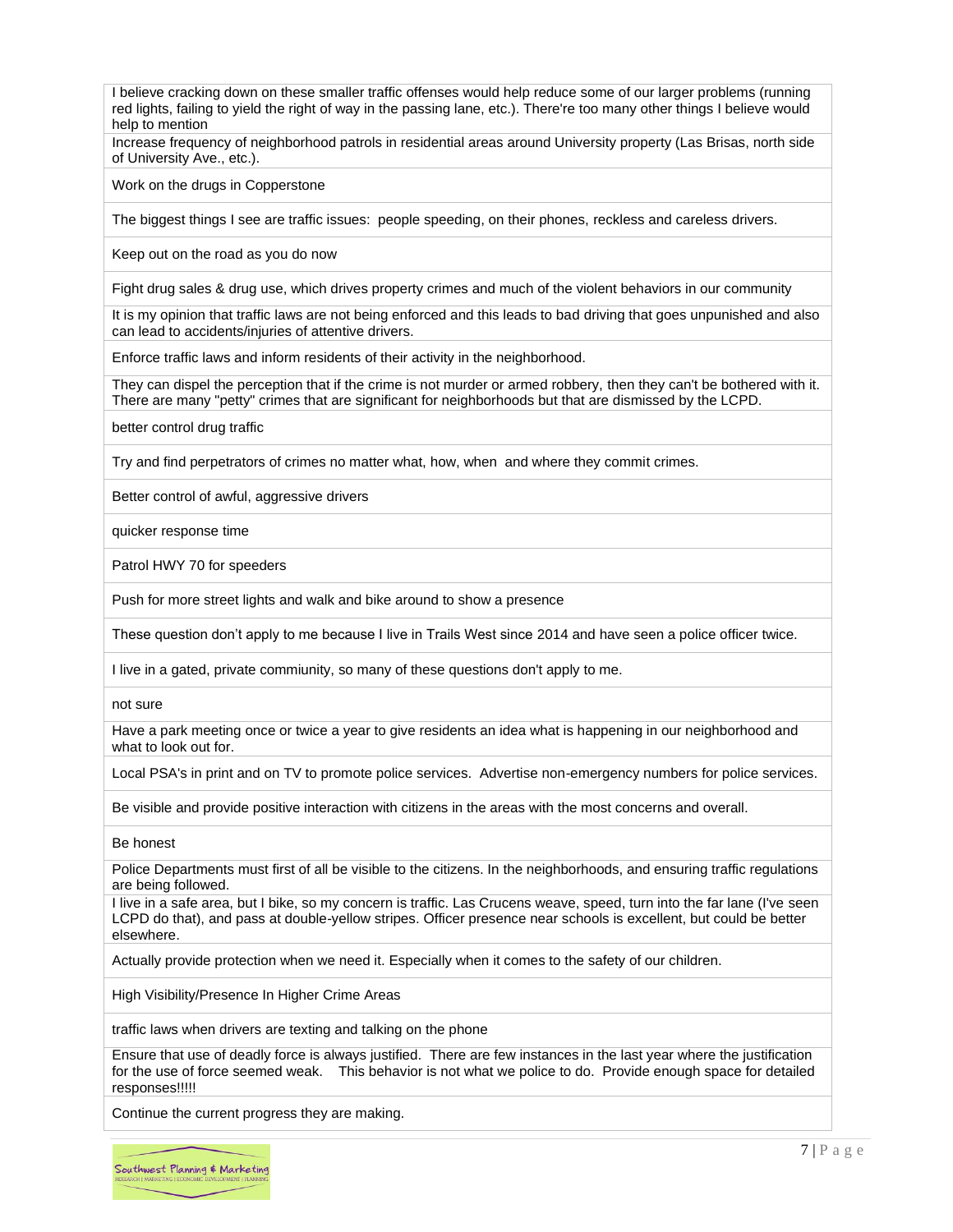Spend more time monitoring the homeless situation. There are a number of troublesome locations including the Walmart on Valley that appear to be without consistent support.

Increase education and transparency to the community

I stopped answering questions because I don't have experience in a lot of these areas and did not see a "don't know." I love that they do not try to make money on the occasional person who is temporarily careless (i.e., human.)

Be more visable in Neighborhoods

slow down speeders.

What are the homeless, work programs, for the crazy? There are five or so regulars at the Walmart complex on Valley and another half dozen that rotate their handouts at the Walgreens on El Paseo. Regulars sleep under the I10 overpass on the river.

Be more empathetic towards women and people of color, do more to help resolve domestic violence and rape, or help prevent those things from happening multiple times. Remain calm in the face of conflict. Learn better deescelation techniques

You are some of the best, and Officer Mora is a great listener! I am impressed with the officers ability to deal with the different cultural groups here in Las Cruces, fairly and honestly. Thank you for your service to our community Do a better job of monitoring city streets. We continue to have too many distracted (cell phone) drivers who continually run red lights and don't adhere to the rules of the road.

More neighborhood policing, more night patrols

Stop red-light runners and enforce the noise ordinance!

Be friendly

Start ticketing people who are running red lights and texting.

Promptness

More visibility.

More bike patrols

I hv no interaction cannot tell u

I have no idea... I live in a neighborhood that seems to be very safe; I never see a police car in our neighborhood; I don't know what is needed in the greater community.

I would like to see the police ticket drivers who are speeding, running red lights, and using their cell phones. Almost every time I drive anywhere in this town, I see way too many distracted drivers. It is very dangerous.

Patrol city streets, shopping centers, and schools.

Hire more

I understand that you hired a police chief from New York because he had years of experience. I don't believe he understands the culture here and our hard working police officers. Your police officers for the most part are wonderful people.

Treat residents -- all residents regardless of status-- with respect and dignity at all times.

Visibility!

More Officers!

Stop red light runners

more police visibility

Frankly, I know nothing about the LCPD. I have lived here a couple of years and am not certain I have ever seen a police officer. ????

Animal control of dogs not kept on leashes/inside/within yards

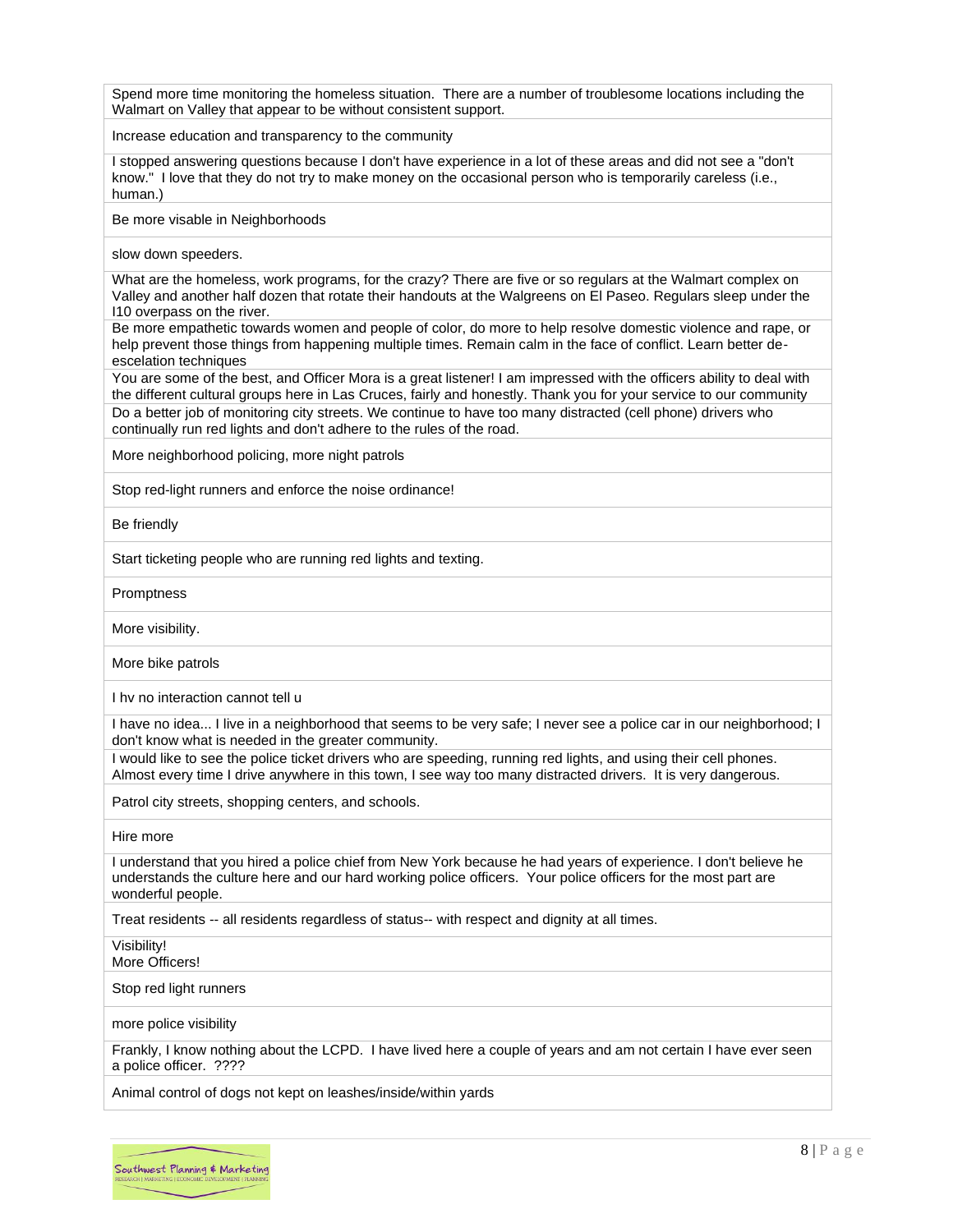Listen to residents needs. It seems they are more interested in giving you traffic violations.

Make their presence more visable

install the red ight cameras and .Inspect out of date license plates very bad here.

Change their attitude and become community helpers

Promptness to arrive on calls.

Get some training and give a shit

Work together with I.C.E. and Border patrol

Cell phone usage amount not only the young driver but mostly older drivers. When I see an Older Driver on a cell phone, it scares me that they are not paying attention to their driving. I see more Older Drivers on Cell phones then teenagers.

Strictly enforce no cell phone use in moving vehicles.

Better manage traffic issues.

More presence on our roads, stopping/addressing issues. Every time I go out in the community I see drunk/erratic/dangerous driving, have been witness to 7 red light runs in last year and almost hit twice in those, with the offender taking off.

Have a bigger presence

They have been great to my requests when I've had a concern and or needed assistance.

Be available

Codes enforcement ADA accessibility

More officers, take the homeless OFF the streets & from around the stores. I don't feel safe going anywhere, there are always people asking for handouts for alcohol & whatnot. Then it seems that they love walking out in front of your vehicles. :(

More training on working with people with mental illness or drug addiction.

Faster response time and more.patrols

Treat residents kindly and not act like they're bothering them for doing their job.

Worry more about their jobs than being on their phones and being unproductive

Homelessness and drug abuse is a big problem in my neighborhood. There is a structure at the NE corner of N. Reymond St and Picacho Ave. that is a constant draw for crime. I'm not sure who owns it or if it can be condemned but police should patrol.

Keep a better eye on the HUGE homeless PROBLEM around the businesses

Increase their presence in neighborhoods rather than on main roads, I think it would deter crime.

Be visible. Be friendly. Shake hands, be approachable, be visible. Just like a good parent, you don't only want to have to talk to them when you're in trouble...

Newer in Las Cruces, so I hear things through the news.I chatted w/ police officers when they visited the Farmers' Market. I appreciated because I was able to ask about city codes. Might be good for police to initiate interactions with the community.

Proactively look for suspicious behavior before it turns into a violent crime.

they do a wonderful job.in keeping us safe and free from crime.

Control speed on Conway Avenue. Starting enforcing traffic safety laws,running red lights.

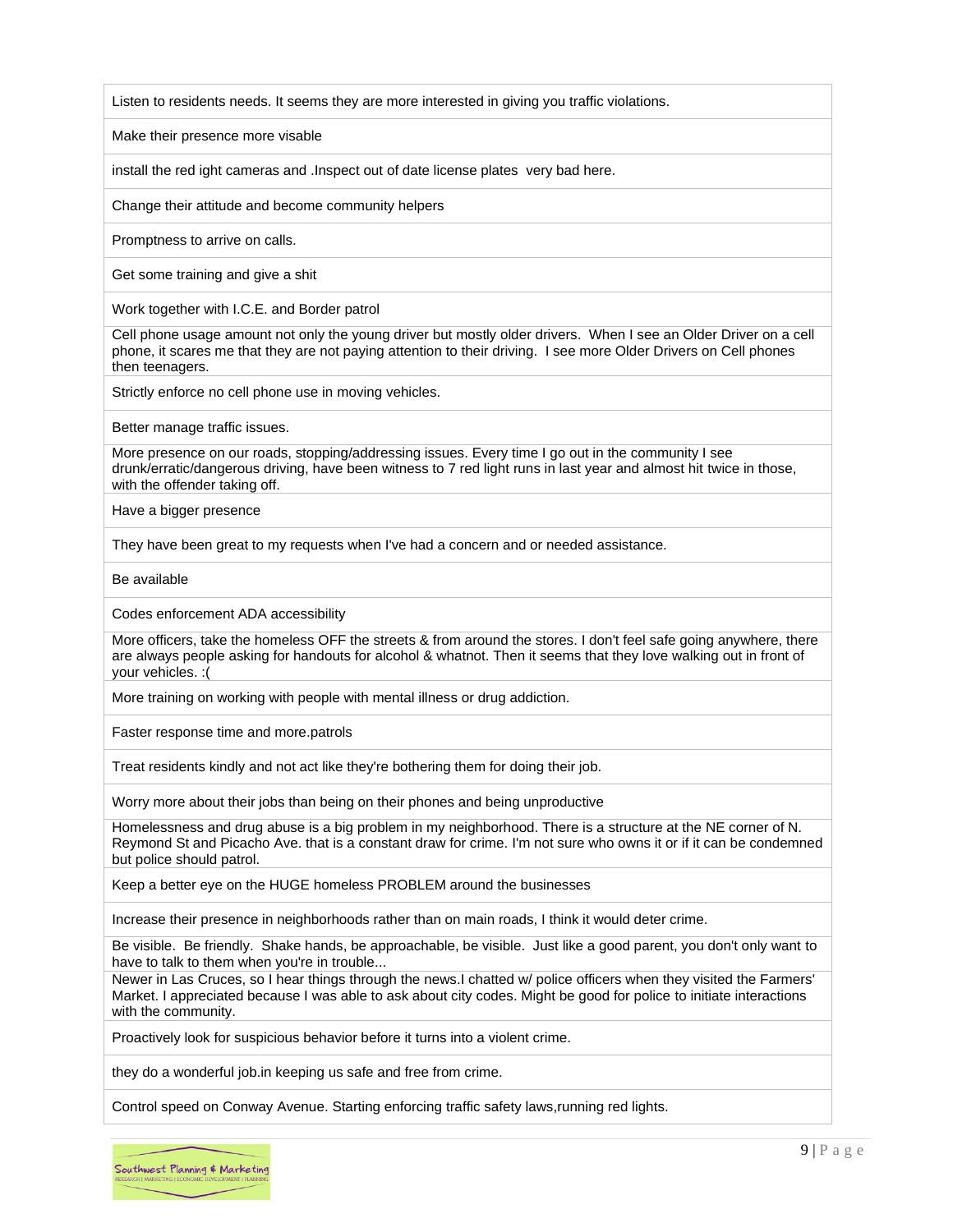Actually respond to calls, and show up when someone's house is burglarized not offer to take a report 2 days later and stuff never show up.

Get the people in my area that are selling drugs number one!

More visual presence in the neighborhoods.

Education

More prescence

Engage the community, increase neighborhood interactions and meet citizens.

Community policing

Treat minor complaints with respect. I have suffered nearly nightly for 2 1/2 years being inundated with my neighbors loud music. Even when I am in my own home with doors and windows closed. I have given up calling the police. Now I just suffer.

Hire more officers

Keep doing what they have been.

There are many robberies in the area. My family has had gas siphoned out of our gas tanks on vehicles. One of the biggest issues seems to be that police presence is not there, so I have seen an increase in crime from when I lived here in the past.

Be more visible in neighborhooods

Can LCPD patrol my neighborhood on Sonrisa Loop? We have a lot of drug sales, usage and thieves (stealing for drugs).

Willing to enforce all crimes and not tell people well "I didn't see it so I can not do anything about it"

Build better relationships with residents. Be visible and helpful prior to issues occurring. Focus more on building a partnership with the community as opposed to setting up speed traps to boost revenue.

Neighborhood watch

Follow through on investigations

A big problem is when a driver is on the phone, runs a red light, passes when not supposed to and almost cause accidents. It's bothersome when you see these things happen and there is police at the light or driving by and nothing is done.

I don't know how often police drive through certain neighborhoods, but maybe more drives through close neighborhoods such as legends west or metro park

Listen

Patrol neighborhood

Accurately complete reports and completely ports in a timely manner.

maybe by ticketing people that race their vehicle's down neighborhood streets through out the day. Maybe that would stop them from doing that.

Talk with the community

Stop texting and talking on phone while driving . Stop people from running red lights

stop hiding wrongdoing among officers

unknown

don't know

Hire people who are not sociopaths. Fire sociopaths.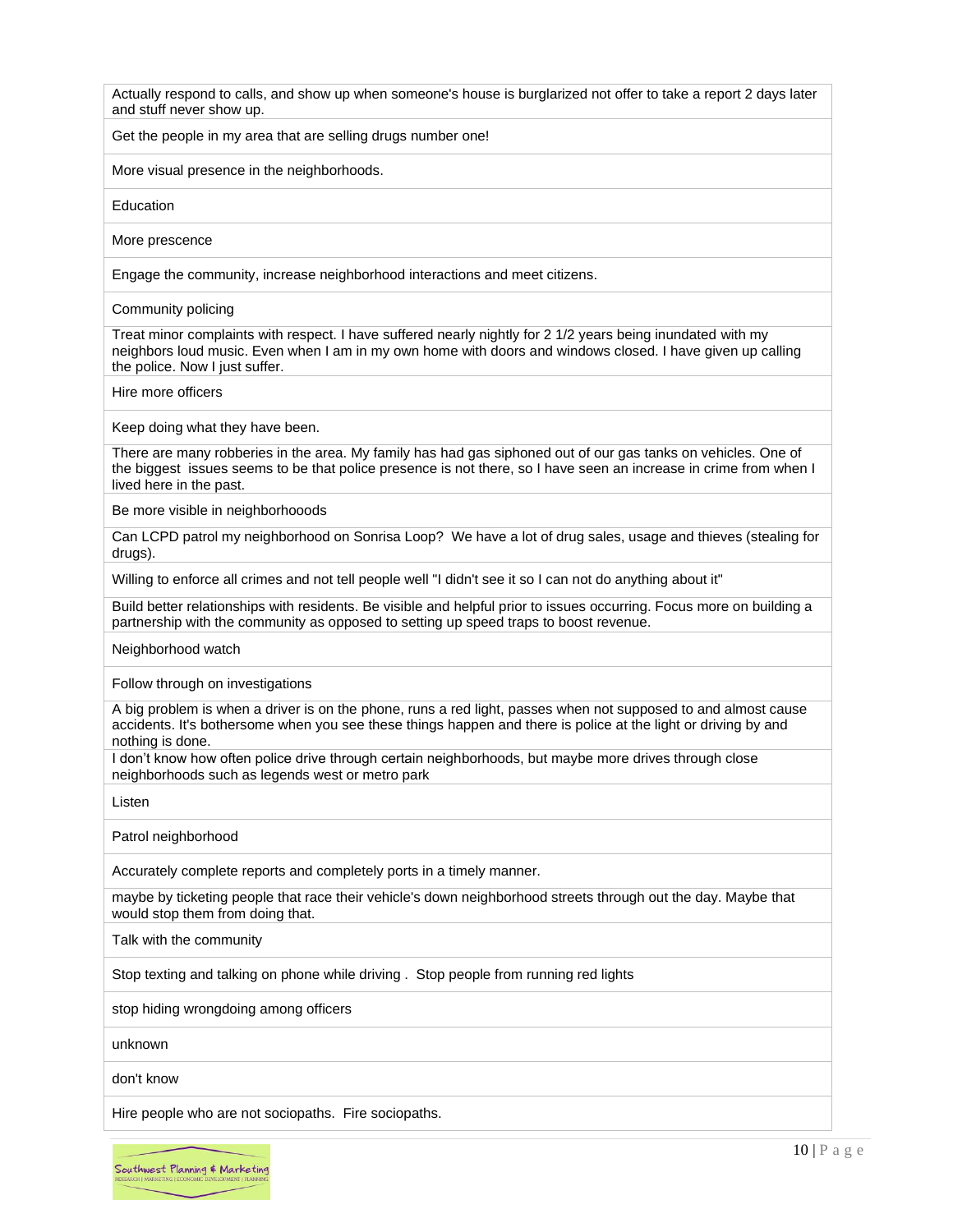Lead by example.

Better interaction with the community.

More visibility. Maybe a neighborhood event. Help create neighborhood watch programs

Be patient and listen to what the people have to say. If a person says they know who committed a crime, at least investigate that person.

Monitor large vehicles that continue to speed, pass inappropriately, on city streets and freeways.

Speeding and ignoring stop signs on Arena drive.

Be more approachable to residents of the community. I

I simply have not had any experience with Las Cruces police beyond code enforcement officers. Most experience with code enforcement has been good: Action on graffiti that read "Death to Israel" with a swastika, which I reported, was unsatisfactory.

Show respect

hire more officers

NA

Deal more effectively with the homeless mentally ill. The panhandling and inappropriate behaviors around retail whopping areas has gotten ridiculous!!

Properly handle hit and runs. This is an increasing problem for las cruces. Ive personally been hit and driver took off on 2 separate occasions with little help from the responding officer in either incident.

Ticket those who text and drive

Follow the law themselves. Seen a few cops speeding without sirens on and texting and driving. Use their sirens just to get through red lights and then turn them off immediately once out of traffic.

Stop speeder down Sonora Springs Drive headings toward Sonoma Drivel

Crime prevention

I think having presence is as valuable as anything for crime deterrents.

Follow the law like any other citizen. For example, follow traffic regulations.

Think differently

Work with judges and law makers to to increase prison sentences and fund more prisons

Visibility

take care of the homeless people on the street

Train their new officers to be a little more sympathetic and smarter. They should listen to the witness/victim instead of saying things that shouldn't be said.

1. Traffic control for speeding, running red light, aggressive driving, loud music etc.....

Continue to drive around to make their presence known. When I lived on Triviz, I saw a lot of homeless people. And, where I work I find a lot more homeless people around than ever before (Utah and El Paseo).

They do a great job.

Be seen and stop speeding.

I would like to see a Traffic Enforcement and Safety Division that addresses ONLY traffic safety and enforcement, rather than having to deal with accident investigation and other CID related incidents.

I honestly don't know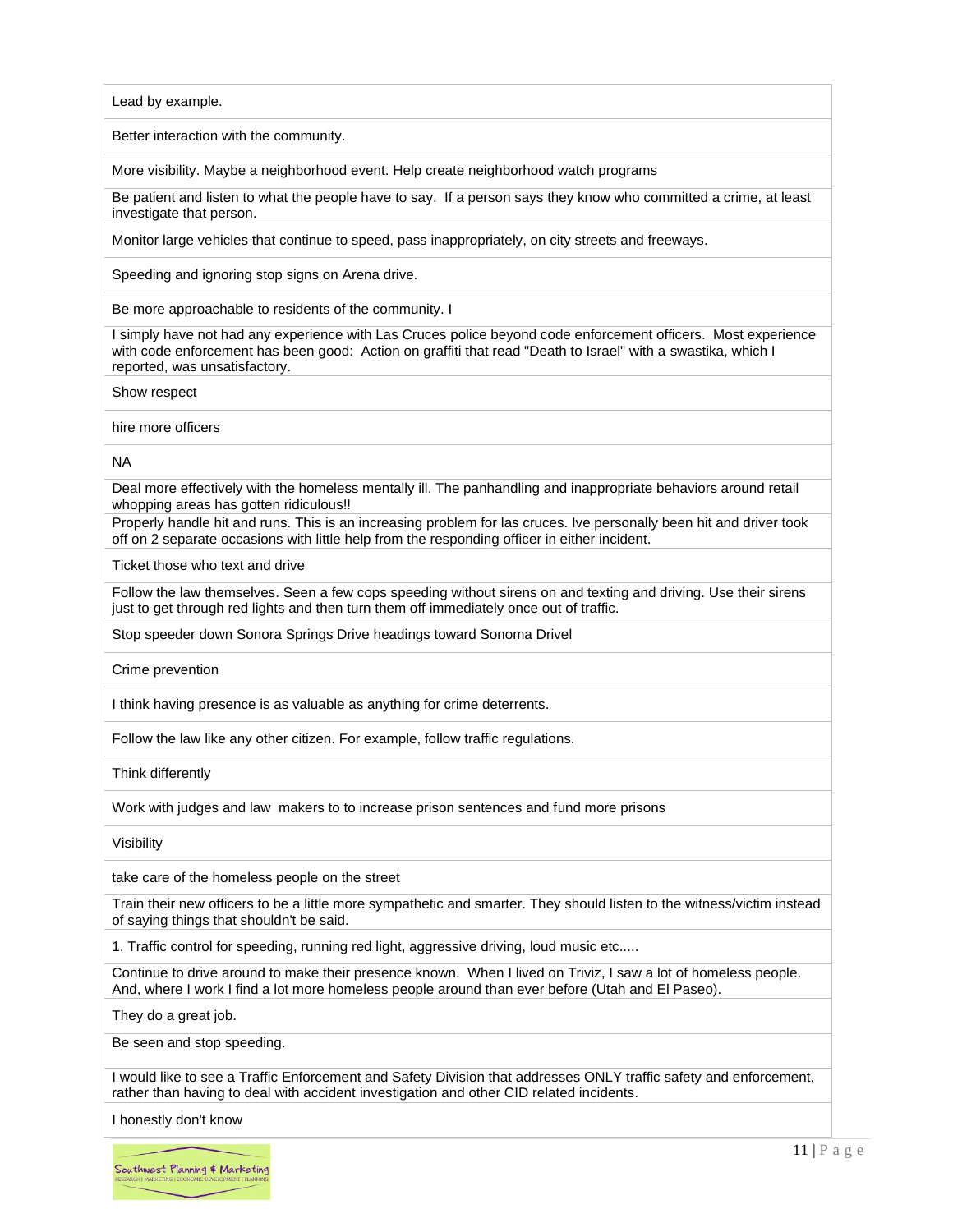Provide a better outreach program/neighborhood watch program.

Remain visible and open to disscusion

I believe that last summer the police reduced the incidence of disturbances at night caused by cars racing or stunting ( peeling out, laying rubber, etc.) at night on East Spring St., where there are many vacant lots on East Spring and its side sts.

More public education

Respond quickly to all calls.

Hire more officers and keep them employed

More visibility in the neighborhoods, we have several police officers living in our neighborhood, and we would like to see them be involved with our neighborhood watch.

Just keep their presence known. It makes people feel safer just seeing them out in public.

I'd say as a new resident (July of 2018), it would have been helpful to have received some kind of introduction to the services provided in my neighborhood.

more training

They are doing fine with this.

I have no interaction with police generally. I do say hello.

Be more visible, get out of cars more.

Make a big marketing push to engage citizens to create Neighborhood watch groups and make efforts to support the creation of such groups.

Either get better training or get different officers who can manage a potentially dangerous person without killing him or her.

Provide more presence in our neighborhood. They live here but won't provide services here.

No personal DWIs. Be safe always.

Continue visibility efforts.

Enforce traffic laws

Never see them here, be more visible? Even a drive through neighborhood would be good here and there

Have a citizens academy and recruit citizen volunteers, advocates, office staff, and more. I am a former volunteer victims advocate and have done clerical work in my former community. Would love to help.

They are spread thin, sometimes the take so long. I believe they want to help, just seem preoccupied. Then when they come 3 show up and they stand around talking.

Better speed enforcement

Improve their thoroughness and response time.

Enforce the laws that are on the books, especially traffic laws. Speeding on Sonoma Ranch Blvd. is terrible, especially during rush hours.

Have more police patrol the neighborhoods

Do drive throughs in every neighborhood. I have lived in Sonoma Ranch for 13 years and I've seen police cars drive through the neighborhood maybe four times.

More accessibility in a non judgmental and non-threatening way. Currently, police officers have little respect with many citizens. The image needs to be cleaned up.

Ticket for traffic violations, especially cell phone usage and running red lights. People veer in and out of lanes all the time, they rarely stop at stop signs, frequently run red lights, and they are frequently on their cell phones while driving.

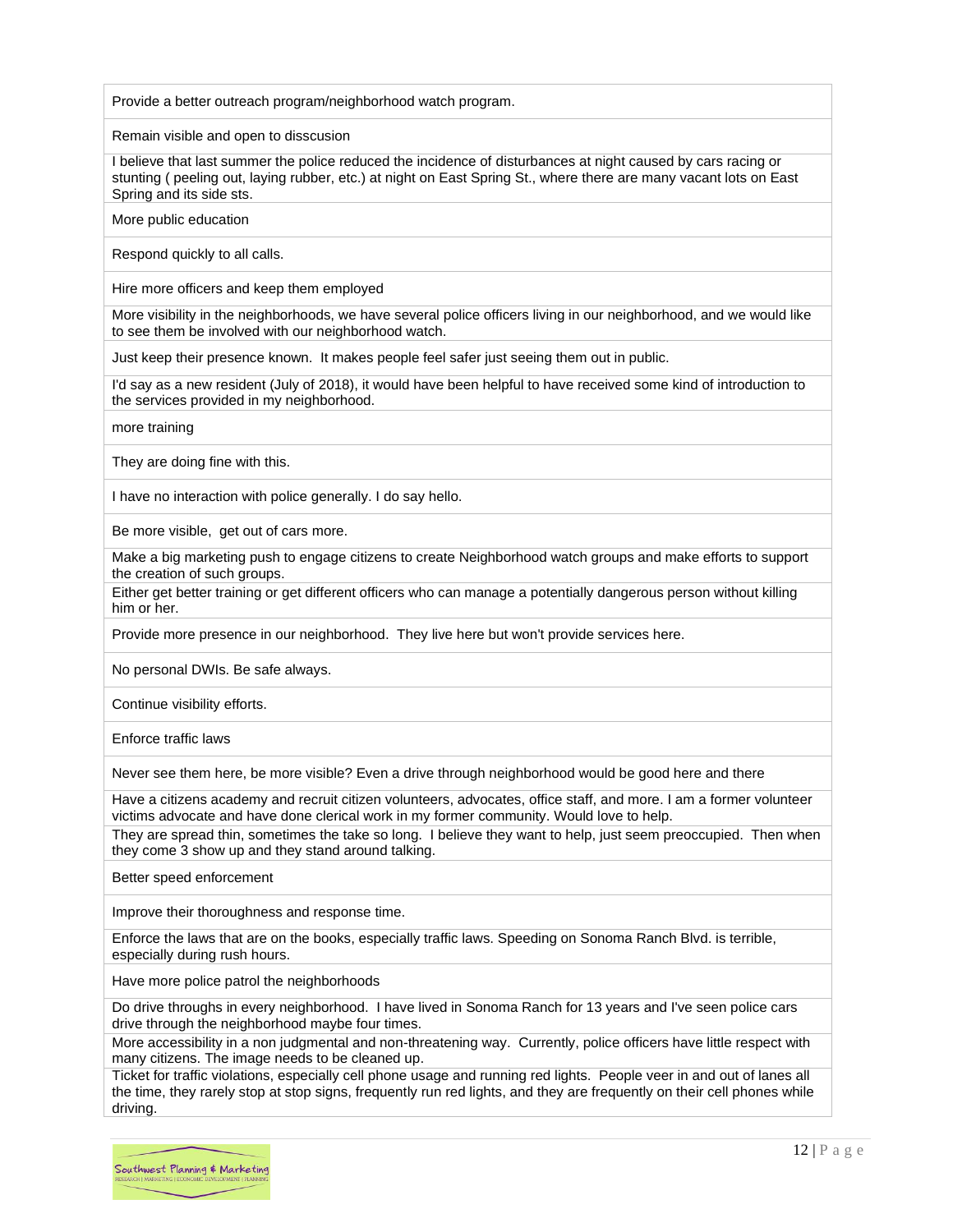Keep people from driving while using their cell phones!!!

With the number of major arterial North/South and East/West roads under construction drivers are more impatient and tend to be more aggressive and push their speed and are less considerate. Not sure how to address this.

Be more visible

Traffic control (city code enforcement)

Increase patrol in areas with burglaries.

?

continue to build on the trust the community has

Policing and enforcing traffic laws. I live in the Sonoma ranch area. Police presence is nil. Traffic enforcement is poor.

Crack down on loud music, Running red lights.

Don't know.

The police are doing a great job. We trust and respect them. We need to be asking ourselves and them, what we can do to help them.

Get the politicians to agree that safety overides political correctness and that they should have the police officers back

1. Stay as visible as possible by interacting positively with the people that use the recreation facilities throughout the community.

2. Tell the truth about what has happened to our City while the Border Patrol Inspection stations were closed.

In service training on de-escalating methods with citizens

Get out or off of their vehicles and have a conversation with their community.

Respect each citizen no matter who they are.

Be visible. Be fair. Ticket the real speeders and stop looking for easy tickets/minor issues.

Don't know. Have had no direct interactions with police in the 14 years I've lived here, other than traffic direction. I have trust that they're doing their job well, but don't know that from direct experience.

Talk to citizens when they are out and about so we won't fear them

Quicker response

Not have three or four patrol cars patrolling the same streets over and over again. Too many on the same streets at the same time, need to patrol other areas of the city as well. Remove them from Walmart stores.

Maybe they come be on patrol more.and be active at some of the neighborhood meetings.

Get the speeders off the residential streets

Employ more police officers

Patrol area parks to ensure leash laws for dogs are enforced. There is a big problem at Sagecrest and also the Veterans park.

Speed checks

Enforce traffic laws and more patrols in neighborhoods. I have not seen a patrol in my neighborhood in along time. I use to see them daily.

I just moved here. I think they are doing an excellent job. Some of these questions, I can't answer.

Watch for speeders along Sonoma Ranch and Roadrunner and the feeder streets.

be more visible; have police walking around, especially in the new town center; or on bikes - talking to store owners and just being VISIBLE, in parking lots etc during day, and especially at night when there are events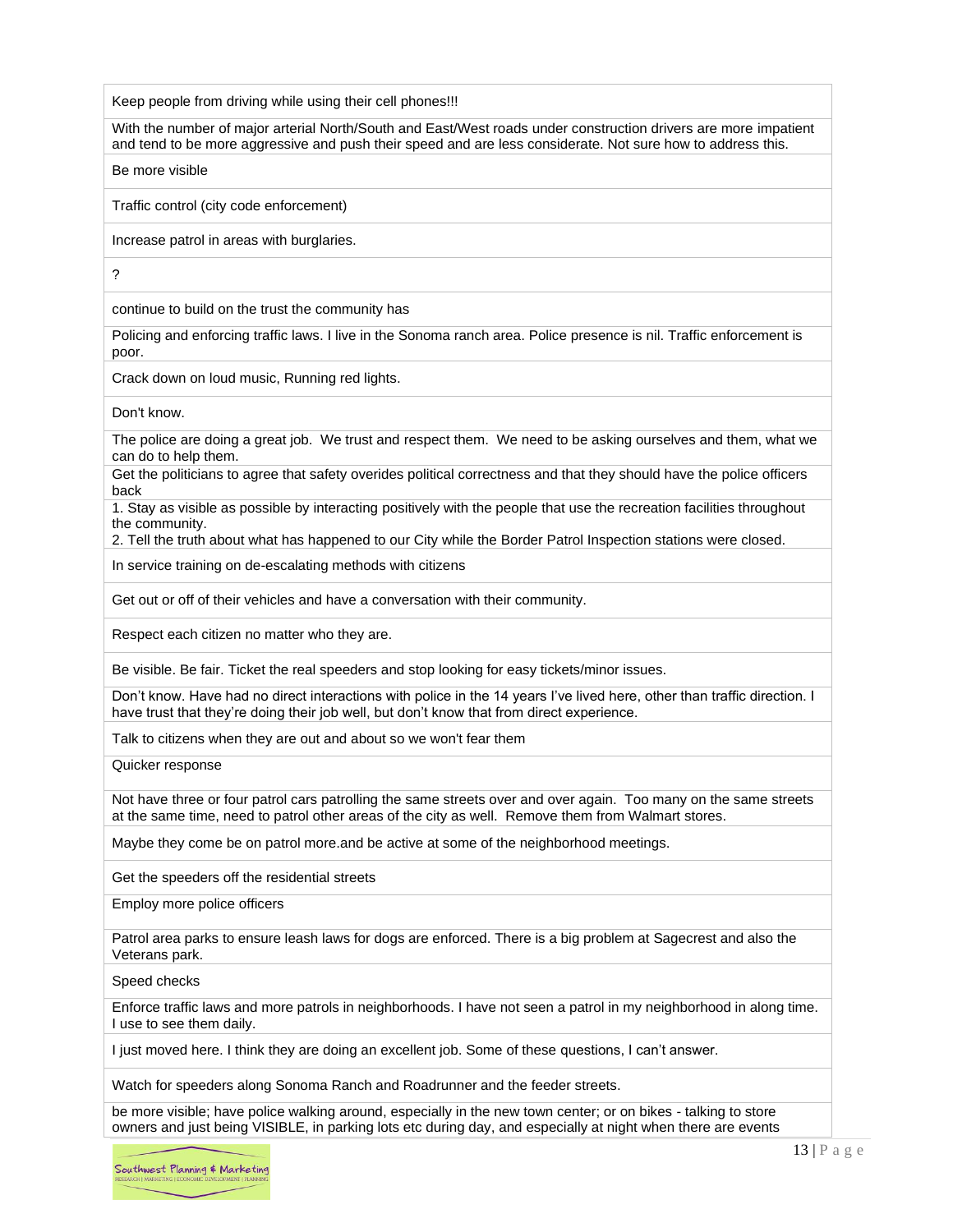Help better enforce animal control.

Proactively create and schedule with HOAs in the community to attend LC Police Department safety meeting once a year

Hold more informational meetings with neighborhood groups

#### No opinion

Enforce traffic laws: speed limits, running stop signs/traffic lights, making illegal turns and lane changes, violating distance between cars (riding right on your bumper to get you to get out Of their lane when you are right on the speed limit).

Enforce the traffic laws!! Speeding in and around the Sonoma Ranch area is rampant. People are not obeying stop signs and cutting into traffic--especially on Lohman from the hospital west. Collect fines. Hire more cops. High visibility is the first step. Develop a sense of omnipresence in the eyes of the community. Be active. Stay active.

Improve the monitoring of traffic violations: speeding, red light running, right turn on red violations.

more visibility. community policing

Crack down on aggressive panhandling. My wife is a pharmacist and has gotten approached aggressively by homeless by PetSmart and El Paseo Walgreens. To include banging on private vehicle and gesturing/cursing.

Add more officers

Have had no interaction so I have no suggestions.

Meet and interact with the residents

Prevent crime——more homeless and possibly drug activity. Recent shootings.

Traffic control

Build awareness, patrol more often. Several police cars live on my. I've lived here for a little over a year and have had no opportunity for contact, so now I'm curious after the survey. I live in Sonoma Ranch, at 1885 Palm Canyon Dr., 88011

Traffic and noise control a lot of poor drivers and loud diesel pickups

Enforce and FOLLOW traffic laws.

Being seen , visibility. Have what can seen and note stealth mode. Be visible and be seen often. Not flying down roadrunner or any road at sixty miles per hour or down the street to go to the coffee shop.

Thank you

i dont have any ideas about this

Enforce Immigration

More officers on the street

Visibility somewhere other then at Walmart

Communicate what is being done to solve and stop crimes.

abide by the law as they except it from the community. I've seen some police officers, ignore the speed limits (exceeding), Im sure officer is not in pursuit or responding to a call. On cell phone while driving. Not setting an example.

Always a need for officer training re: responding to special needs: mental retardation, mental illness, any other unpreventable conditions and with understanding cultures other than their own while protecting the public. It is a difficult job. Tx U

More presents

speeding enforcement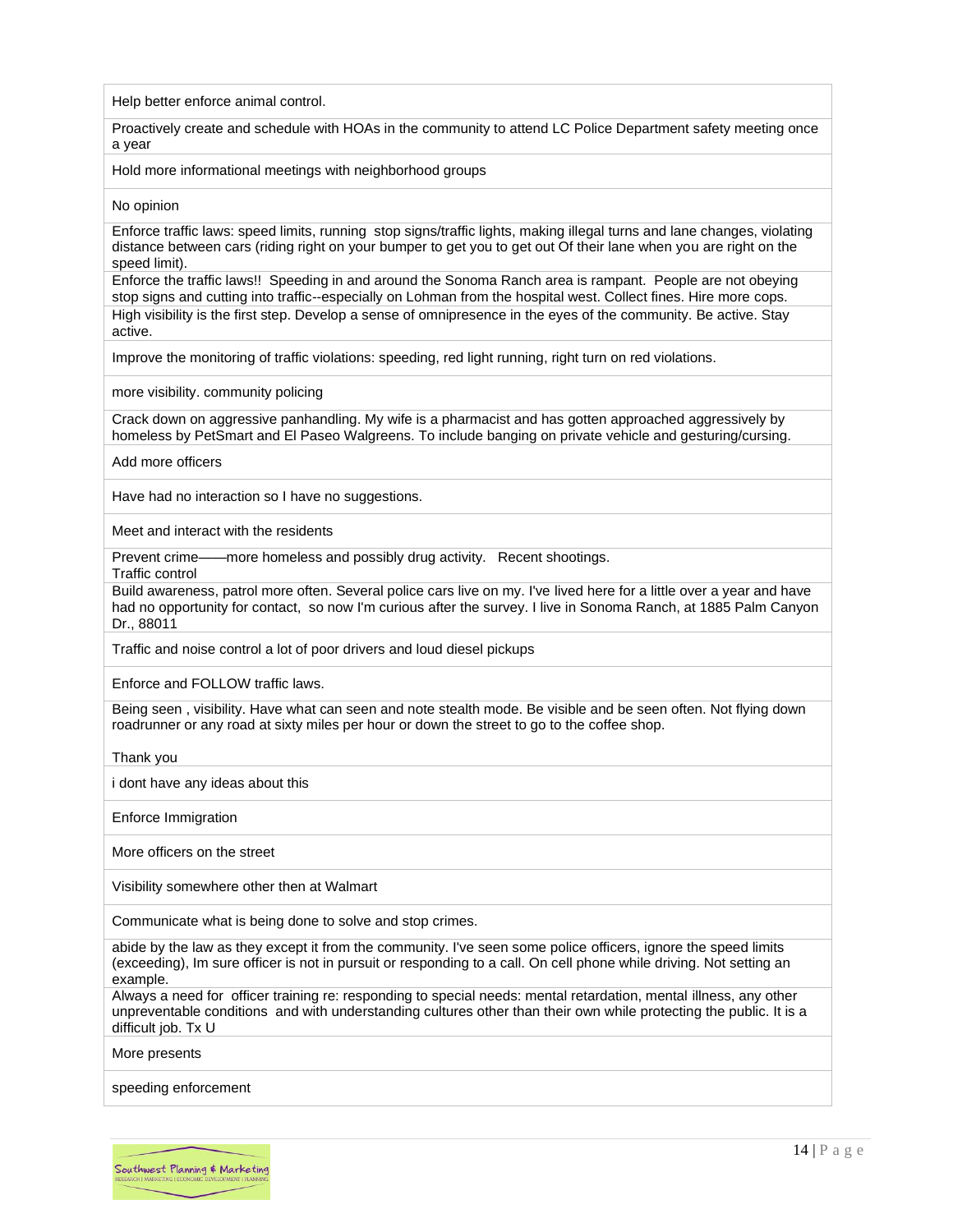We've only lived in las cruces for 2 months. I can't complete this survey accurately as I have had no contact with the police. Or reason too yet.

Be more present.

n/a

Be more willing to help

Be visible! Make it obvious that you have your eye on things.

No idea, Have no recommendations.

Start enforcing traffic laws!!!! I've lived here 20 years and have yet to see a cop pulling some one over for running a red light, speeding, driving and using cell phone, etc. Ridiculous that you don't enforce the laws.

more police on the streets

Enforce traffic laws. Patrol the east side to prevent drug dealing on dead-end streets. Prevent drag racing on Sonoma Ranch and Northrise.

Get out of Wal Mart and police areas of need

patrol the streets

The first screen of this form will not let you input data. When you select a second item, it erases the first. I suspect a bug or I am too dumb to operate it. Either is possible.

Better enforce traffic laws - even learn the laws themselves. Have seen a number of officers violate traffic laws when not in emergency mode.

Whatever they're currently doing feels fine. I really don't have any issues that have involved the police.

Just recently moved here so I'm not sure. Be empathetic and sympathetic to all citizens. Try to deescalate danger whenever possible.

Because the community where I live is safe and uneventful on a day-to-day basis, the main thing is to have visibility like a drive-through at different times of day/night.

frequent patrol after dark hours around neighborhood areas and day time

Better community policeing. I do not know the officers assigned to patrol my neighborhood and I do not often see them patrolling.

TRAFFIC ENFORCEMENT, esp. on the east side of town; Sonoma Ranch, Roadrunner, Hwy. 70 and the frontage roads! 4-way stops and traffic lights have become a suggestion! How can I teach my kids to drive safely when EVERYONE around us drives like that?

The problem is not the officers. It is the judges who let people WALK!

Crack down on drivers on cell phones or texting. This is a real problem.

Contact people in all neighborhoods by going back to "Walking the Beat"! Have more community outreach events in different areas of the City, get more volunteers to help get interaction within each community.

more personnel?

Not to be prejudice

Be honest and respectful

More visibility and pro-active action.

Crack down on the little things, such as vandalism and flagrant traffic violations.

Please, repeatedly & randomly place radar speed traps to STOP incredible amt of speeding AND vehicles NOT making FULL stops at stop signs.

Pleases, implant speed calming devices (speed humps) on streets. HUMPS WILL NOT impede emergency vehicles.

Visibility and address concerns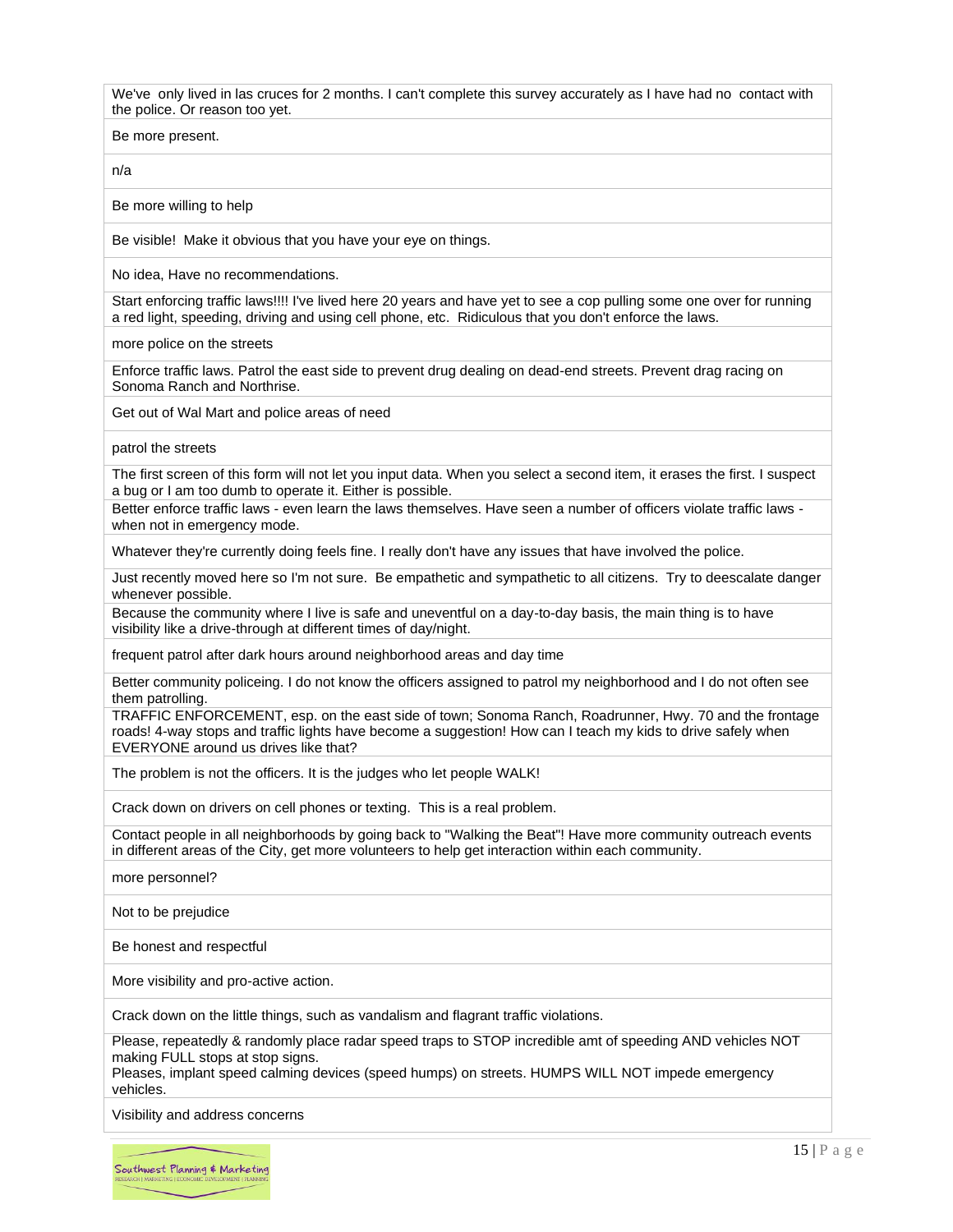The best way the LC PD can better serve the community is to take better action against drivers -- stop the running of red lights -- excessively done!!!. Better control of speeders on 70 heading south to Main Street

Provide more outreach to inform community of their progress, activities, policies, services etc...because most of what the media shows are the negative things, such as the recent incident at LCPS where the officers' weapon discharged.

enforce speed limits, more visibility on east mesa

Patrol the streets. I have NEVER SEEN a police officer in my neighborhood!

more vehicles driving around. especially in high crime neighborhoods.

It is the city that needs to get more officers so the ones we have r not so overwhelmed with problems and have higher salaries so they stay in Cruces. We need more officers presence on the streets so the officers can be seen and serve the citizens.

More training on sexual assault victims. My teenage daughter was assaulted and the office who took her report was terrible and judgemental and made her feel like it was her fault.

provide better protection from homeless criminals

Be involved more when not on duty

Enforce traffic laws

Bring in all new Departments from a successful city that doesn't discriminate against people who aren't Hispanic, part of the Police or their good ole boys network and/or their family

Improve neighborhood visibility

I am new here so I don't really know where they can improve. I must say that I am very satisfied so far with their visibility, dedication and respect shown to senior citizens.

Get rid of the bad guys

Stop a say hello if we are outside.

Enforce current traffic laws and help to reduce speeding in residential areas

Patrol residential areas more often even if they appear to be safer areas.

No idea. I think traffic issues could be better addressed.

More effort toward traffic violations

Respect all people and show presences and support.

Keep being a presence in the community, thank you!

Restructure their administration

Better traffic enforcement for people on cell phones or texting, not using turn signals, speeding, not obeying traffic laws, etc.

More officers, in ALL neighborhoods

I don't have any suggestions at this time.

The Department's traffic division has a \*reputation\* for being more concerned about "making quota" than actually enhancing public safety. Negative perception, or negative reality?

Need to be constantly trained in nonescalation tactics and lessen need for violent responses. Provide more counseling services for officers and closer monitoring of their emotional state. More open monitoring of police actions and incidents.

Increase the number of officers and patrols.

Consistently applying traffic violations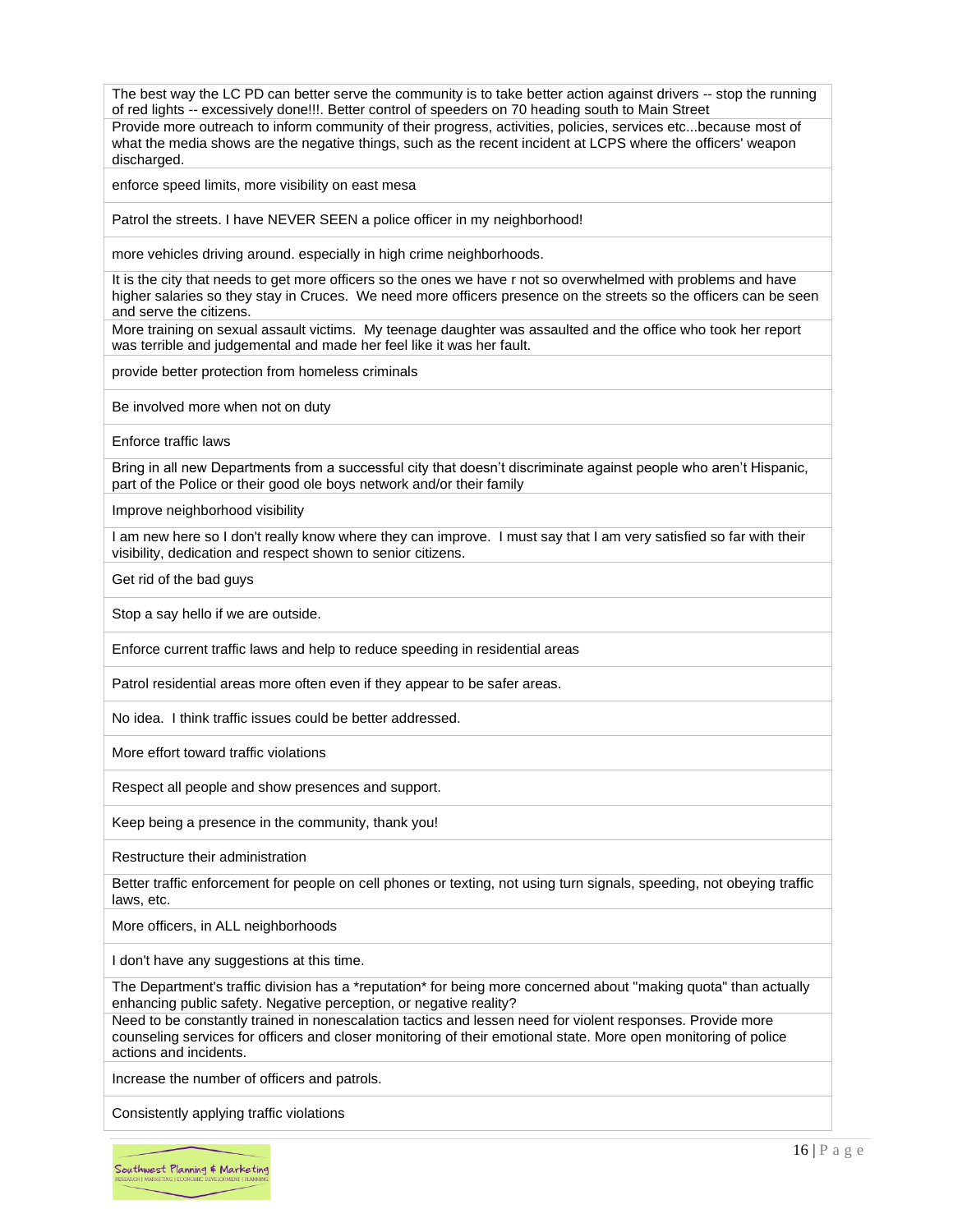Keep the officers you have. I have spoken to some of the officers and they have always treated me with respect. Las Cruces has the best police force I have ever seen in a community this size. Just keep up the good work that's all you need to do.

Vehicles speeding on Senora Springs Drive.

Have an officer posted near the start of each construction zone to enforce speed, safety of workers. At least for a day or even week as it is beginning/changing phase.

Be much more visible in neighborhoods. Continue strong outreach programs.

Number one crack down on traffic violations, cell phones, expired plates, tinted windows and equipment violations.

Enforce a zero tolerance policy for officers who violate their code of conduct to include: racism, bigotry, misogyny, hate, etc. and hold them accountable. Get rid of the "who's going to believe you over me" attitude of the officers. Enforce traffic laws, especially major thoroughfares, speeding and disregarding basic traffic protocols are the norm. Policing the area

Wal-marts seems a role best left for private security. Why limit the # of characters here, if you want to know.

Be more proactive in community policing.

Curb the drug related crimes.

Monitor and control ATVs and desert bikes riding on city streets, specifically Pagosa Hills Avenue.

Hold community meetings to address community issues and solutions.

Visible neighborhood patrols!!

Focus on the small areas where the highest incidence of crime occurs

I have never seen a patrol in my neighborhood

The only issue I have noticed in my neighborhood is speeding, but there have been efforts to help slow drivers, there was a speed limit sign with radar to help remind drivers to slow down

explore more non-violent ways to apprehend people wanted by LCPD

Actually be law enforcement, i have a state trooper in Texas and I have never seen a group of supposed officers so uninformed and unable to do their job. They threaten you and then tell you that if you don't do as they say you are going to jail.

Work on public relations and level of warmth and care shown towards citizens. A lot of the officers tend to be very cold, never smile, and appear very unapproachable.

Stay visible!

My concern is yard theft of personal property, trespassing and vandalism, and porch pirating of packages.

Continue training in mental health education and awareness, and ensure that all officers have the necessary skills to effectively de-escalate situations with individuals with mental illness.

Keep crime low.

Improve codes enforcement regarding vehicles kept illegally on streets and trashy condition of residences

Shoot and kill less mentally ill people on the streets. Can't police use tranquilizer guns? We are humane with animals that way. Don't humans deserve the same?

Monitor traffic coming into and leaving the community.

More officers

Crack down more on drivers speeding on all the streets in Las Cruces as well as highway 70 and the Interstates that run through Las Cruces.

Have a better understanding of the rights of the disabled community and their guardians

I'm a new resident of a new neighborhood, and I have had no personal contact with police. So I don't know the answer to this question.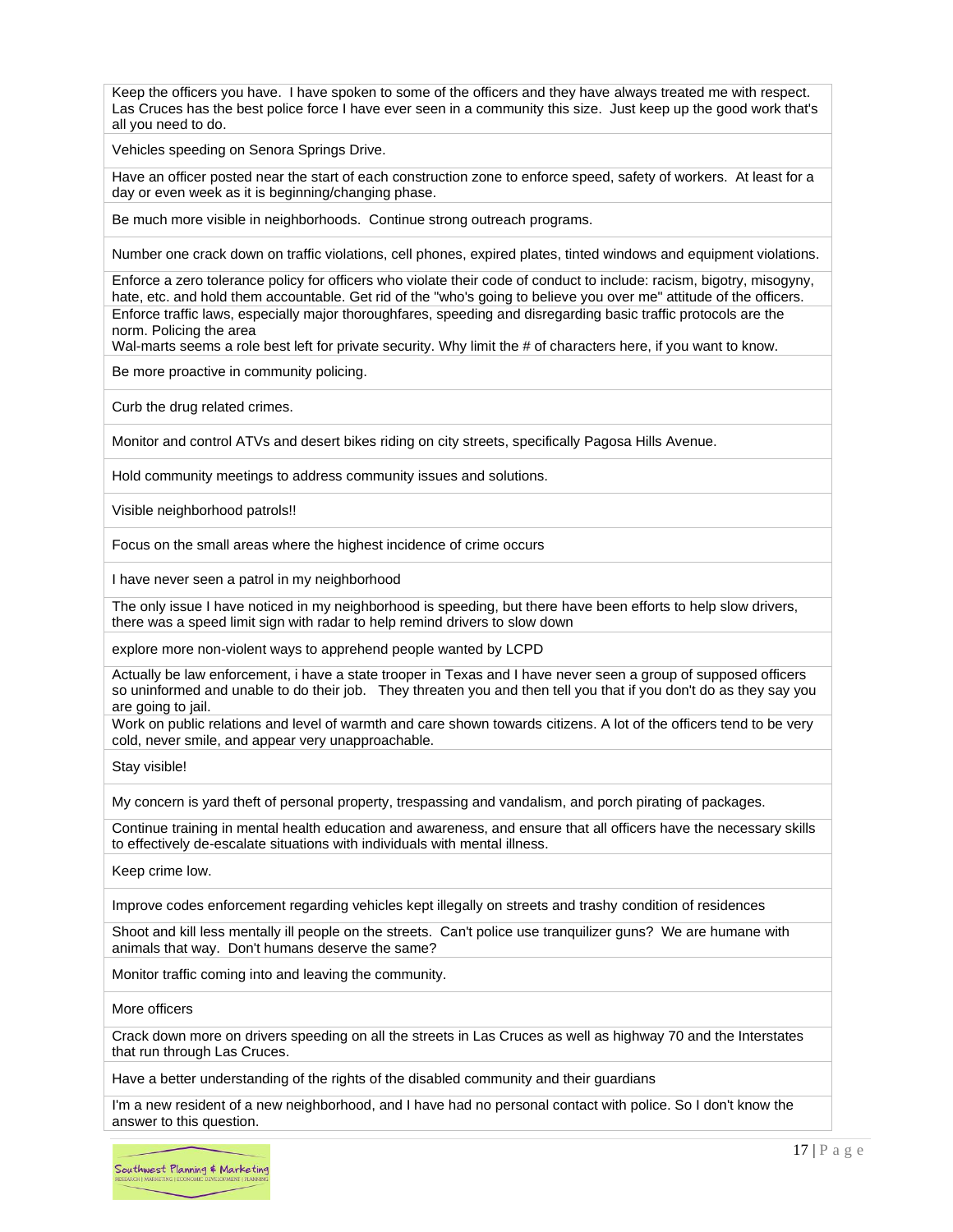Add officers

Keep our neighborhood save & decrease violent crime in Las Cruces

We need to trust those elected.

#### CATCH THE TERRIBLE DRIVERS ON HWY 70 AND GIVE THEM RECKLESS DRIVING TICKETS

Give tickets to more people on my street (Sienna Ave) who speed and run stop signs

Be very visible

More traffic enforcement. So many people run red lights.

Add more officers to the force. With the city growing so fast, we need more officers and first responders.

Crime prevention and provide services for homeless people

Stop killing our residents. LCPD commit an unconscionable number of murders each year in our community. Their behavior and willingness to shoot is not normal. I am a healthcare provider and have witnessed the bloodshed firsthand.

Enforce traffic laws to make our streets safer. I see at least 5 major traffic violations every morning on my way to work and it's only 1.5 miles.

I think they're doing great

Maybe a little more aggressive speed enforcement on certain streets.

No racial profiling.

Clean up drug issues. E.g., I know of a person who works wih the LCPD, whom is married to an Azteca member providing sensitive information to that individual and placing innocent residents lives in jeopardy. Las Cruces deserves better!

More visible presence no the streets.

I have lived in my area for ten years or more and have had to call the police once, so I don't know.

Be more visible rather than only seen when there is a problem.

Show up when called

Police Officers in Las Cruces make you feel as if its an inconvenience for them to have a conversation with you. Then treat everyone as if you are a criminal and act very untrusting of the community.

Reach out to the community

Direct response and enforcement of code enforcement and follow up whether it's animals, weeds, garbage, etc.

Alot

Officers could introduce themselves to the neighborhood.

Get to know the community

More police on the street

I believe that the police officers try to do the best they can but funds, time and politics hold back their actions.

Enable officers to respond and patrol effectively instead of being saddled with activity and productivity standards.

People drive too fast and run too many red/yellow lights.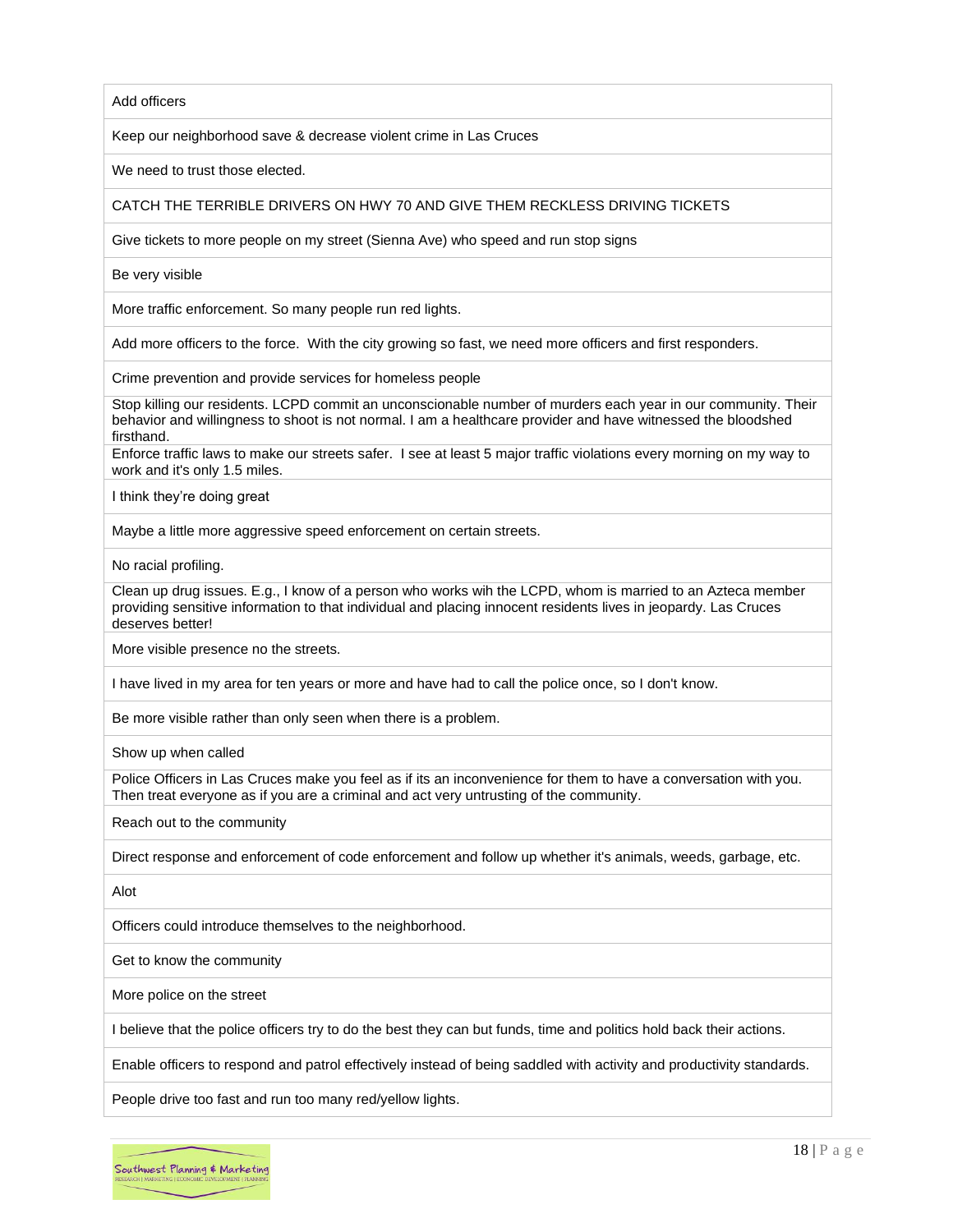Set up radar more often on Spitz since very few drivers obey the 25 mph speed limit. In the 18 months we have lived on Stefanie CT I've seen them twice. They have stopped drivers each time.

Increase number of officers in the streets

Traffic patrol in busy and congested areas.

Learn and initiate trainings regarding mental health and domestic violence.

More visibility

Increase # of officers and detectives. Chief should interact with officers. He does not. Admin should support officers. They do not. It's a hostile work environment for officers because of this chief and his admin.

I'm not sure.

I don't know! I see them at events, they're visible on the street day and night.

Give adequate attention to the excessive speeding problem on Elks drive. This problem is probably prevalent in other neighborhoods. .

Better traffic enforcement which is completely lacking on Roadrunner Pkwy. 50 mph is the average speed in a 35 mph speed limit.

Be there when needed

Warn new people to the area that there are law breakers looking to help new arrivals so that they can steal from them.

Patrol Road Runner. I go the speed limit and people pass me like I am standing still (sometimes they even honk when they go past).

I think police are more concerned with traffic stops than they are about individuals and their rights and actually doing things to protect the community. While this isn't all officers, I think we should know them better and they should do likewise.

Patrol neighborhoods more frequently, address gang, drug and traffic crimes that are plaguing the city

More officers to mitigate the growing violent crime

More roving patrols in all neighborhoods

We need more traffic control, especially on highway 70, Sonoma Ranch and Roadrunner.

Rookies & up to 2 yr officers need to have a better attitude w/ citizens & not be so condescending or act like they're being bothered. Younger officers are seen constantly on their phones while posted to do security at the Walmarts - not friendly.

Enforce traffic laws

Patrol ALL neighborhoods

Get to know us! Bike patrols, walking... Knock on our doors, leave flyers with dates where we can meet our neighborhood officers in person. There is virtually no patrol presence in High Range.

Follow up after an initial report is filed. I had a robbery (\$4200 new appliances) and never heard another word. Did they investigate or just file it away?

Actually make an effort to solve theft crimes and return property to citizens affected.

Follow through and enforce the law without any bias.

They need more presence (more bodies). They need better pay in order to attract those bodies.

Set a better example by observing the same traffic laws they cite others for, direct traffic when there is an accident & not just congregate, in general be less lazy & have more integrity. Obtain training in dealing with mental health issues.

Traffic laws in general and specifically on Peachtree Hills Rd the city portion

The non-emergency phone line should connect directly to dispatch absent a lengthy voice message. While out of state, I had to call LCPD on a suicidal person. it was beyond frustrating to reach a recording stating the police department was closed.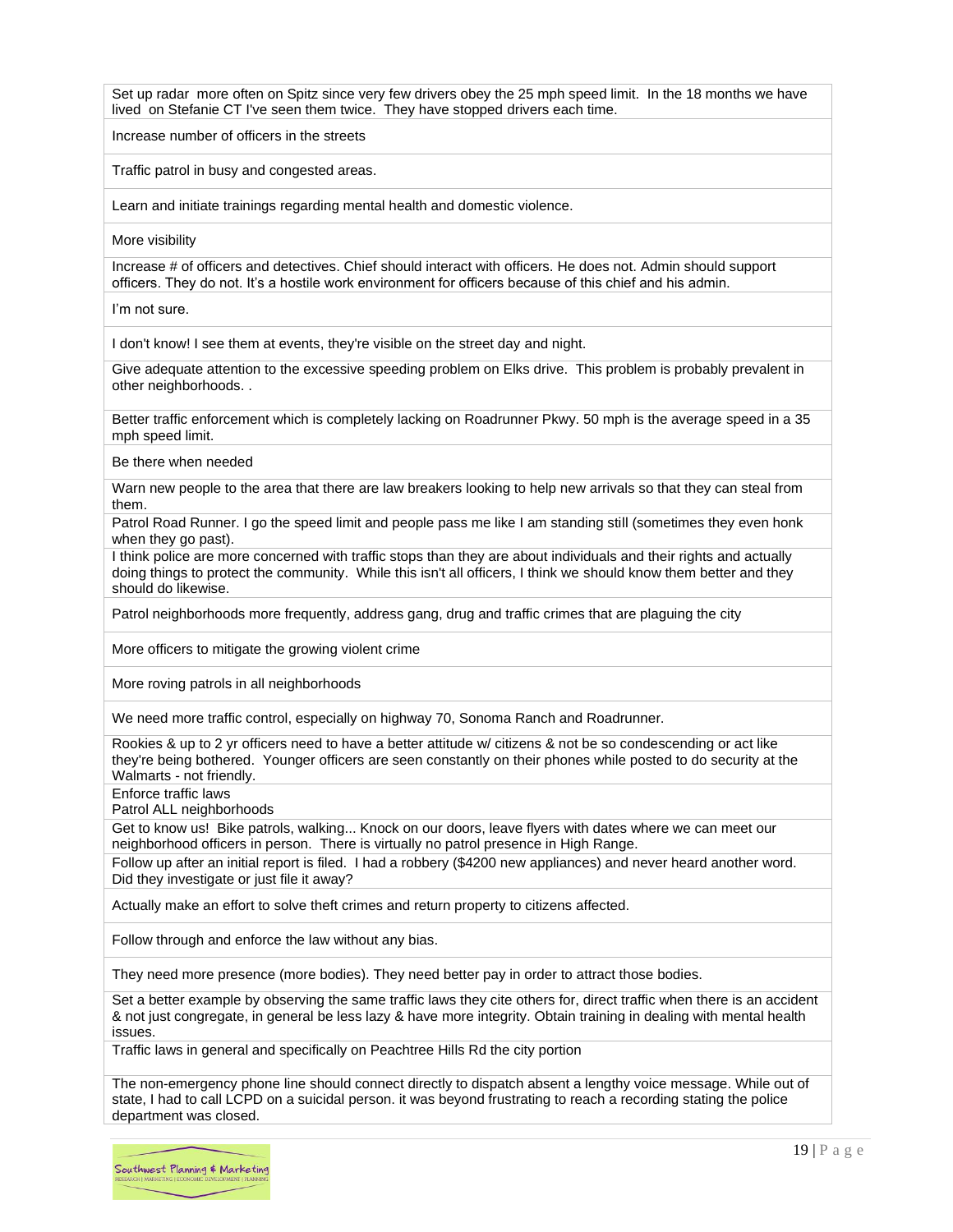Enforce traffic laws. Put cameras up for red light runners More police needed in new housing development areas off of Sonoma Ranch Boulevard & Peachtree Hills Rd.There's a high population of out-of-town construction workers daily blocking roads & resident driveways w/vehicles & preventing garbage collection. More visibility. In my neighborhood, speeding and inattentive drivers!! Traffic control on the streets improve getting homeless off the streets, colverts, underpass areas More presence Quicker response time would be helpful. More traffic cops would help as well. I drive up and down Lohman to and from work and I see at least 10 people a day on their cell phones, just on Lohman. It's a dangerous habit. More positive interactions Respond to follow up emails. Accurate reporting, keeping people informed on a case etc etc To have a strong presence, but the community, media needs to show them support for putting themselves at risk. Do not become like ABQ PD Continue to improve communication skills. Hire more officers Increase moral, get an administration that actually cares about the department. These officers deserve their support. Enforce traffic laws on 70 within city limits Tackle drugs and crime. Have more exposure in the community Keep doing what they're doing!! Visibility Sub station way out on the East Mesa. Past Holman/Dunn Visibility Increase presence. Hire more and have more neighborhood patrols. Speeding in my neighborhood....its absolutely ridiculous how fast people drive in residential areas Serve and Protect I really have no response to this, as I believe the LCPD does an excellent job. I live in a very safe area but feel confident that if I needed them, they would be there for me. Patrol more residents in every part of las Cruces. Also more speed traps at 8 and at 5 . Enforce traffic laws. Speeding is problem in my neighborhood and with all the construction around the City officer should be helping at least at rush hours try and control speeders and the running of red lights.

Get to know people in all neighborhoods. I've only lived in Las Cruces 05 months, so I can't comment on how well the police officers are doing their job.

Patrol outlying districts better especially traffic problems, speeding etc in residential areas

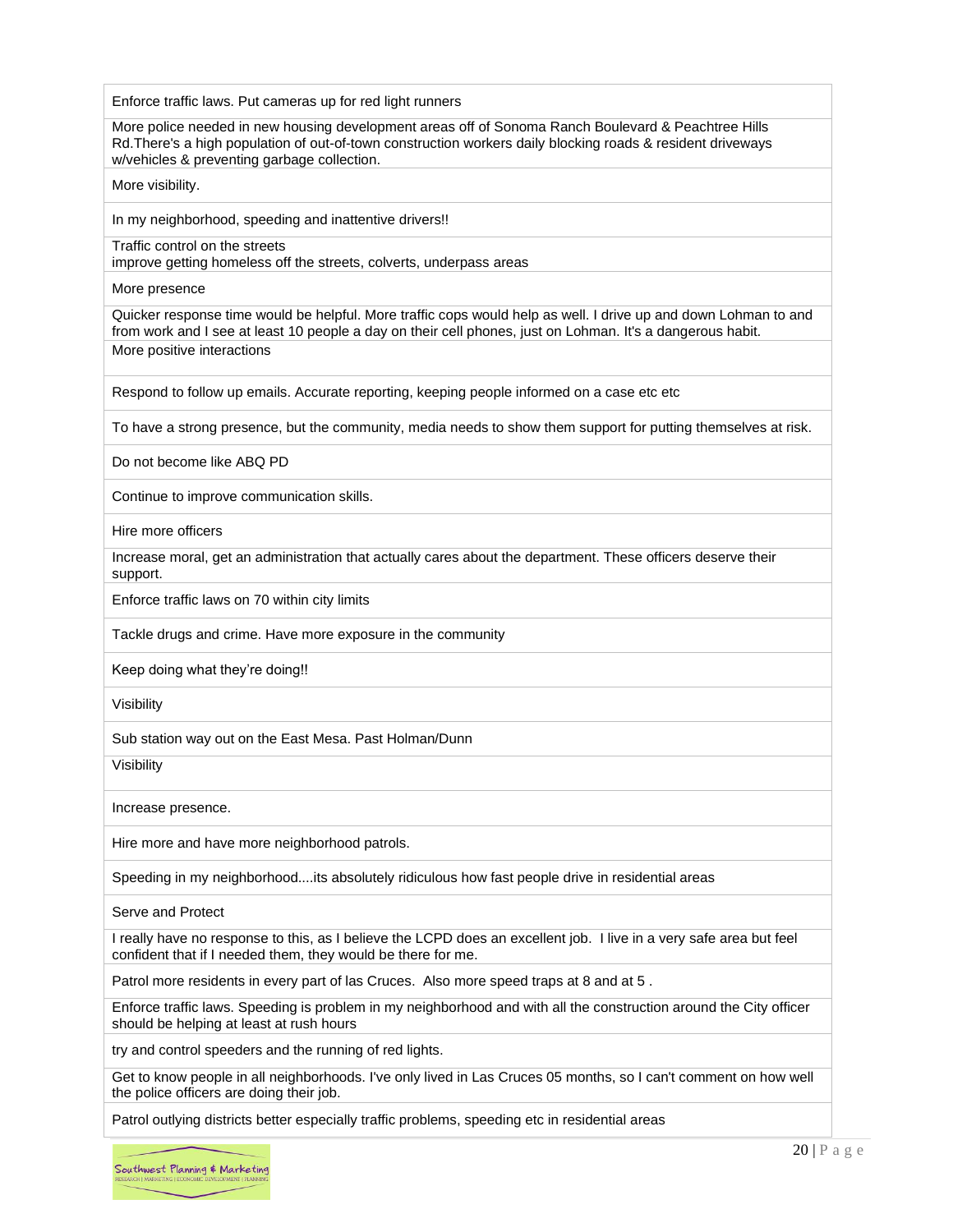Come down hard on the terrible, no turn signal, tailgating, lane jumping, stop sign running, "cut you off", think they are race car driver, drivers. Become more proactive in protecting bicyclists by enforcing laws/ordinances in place. A positive attitude goes a long way. We all have bad days, but sometimes police officers come accoss as grumpy, put out, or irritated.

Follow the rules,laws and traffic laws

Respond promptly. Hire more officers. It would be nice to see a police car doing neighborhood round once in a while.

Show that they are friendly and willing to help. For police in all of America using their guns should be a last resort for any type of violence. I understand that it's dangerous and you can't predict people, but America needs to rely on them less.

I live just outside the city limits and have not had interaction with city police in my neighborhood.

I think increasing the presence of police throughout the city which should deter crime.

Need to work on the various low level crimes that affect quality of life. There are a lot of druggies and transients running around stealing purses, bikes, items out of people's back yards, etc

Stop shooting to kill there are other methods that can be used

Stay friendly and kind to lay people.

Help prevent violence

Enforce codes requests when violations are seen.

I feel they should patrol the community and be visible more often.

Meet with residents regularly. Advertise a lot about when and where this meeting will take place.

Hire more policemen. This city has grown so much and not for the better either. Hwy 70 is used as a race track, weaving in and out and disrespect for the law. It upsets me when a lot of people do not obey laws, they don't stop at stop signs.

Stop huddling at Taco Bell and other areas and get out on the streets. Stop focusing on Main St and run through the neighborhoods.

Enforce traffic laws, especially talking on cell phones and speeding or reckless driving which are hazardous to all drivers.It appears police patrol cars never enforce these traffic violations.

Pay our officers better so we can attract officers to the community

Need more officers to make the streets and the city safer.

Investigate situations correctly instead of jumping to assumptions

I rarely see them anywhere. I don't know if you're short on them. I live in Dona Ana County and we never see the Sheriff anywhere near us. I go into town all the time. I see State Police more than anything.

THEY ARE DOING THERE BEST OUT THERE WHY BREAK IT IF IT ISN'T BROKEN

Patrol more keeping an eye out on crime.

Have more officers

Be more visible. Have small neighborhood events to introduce themselves. More presences shows they care

Show that they will apply the law to themselves as equally as they do to residents. I frequently observe officers violating traffic speed limits on the highways and on residential streets, and they are not approachable or friendly in general.

Police officers can be around the schools more during the time of school kids getting to school and again when they are released. I cannot express the dangers around those times .

Cops are nothing less or more than gangsters in blue, they should stop protecting the worst of them. Those that protect the worst are none better than the worst

Quit drinking and driving.

I think traffic violations should be addressed many a times I see drivers commit a violation and the officer does nothing.

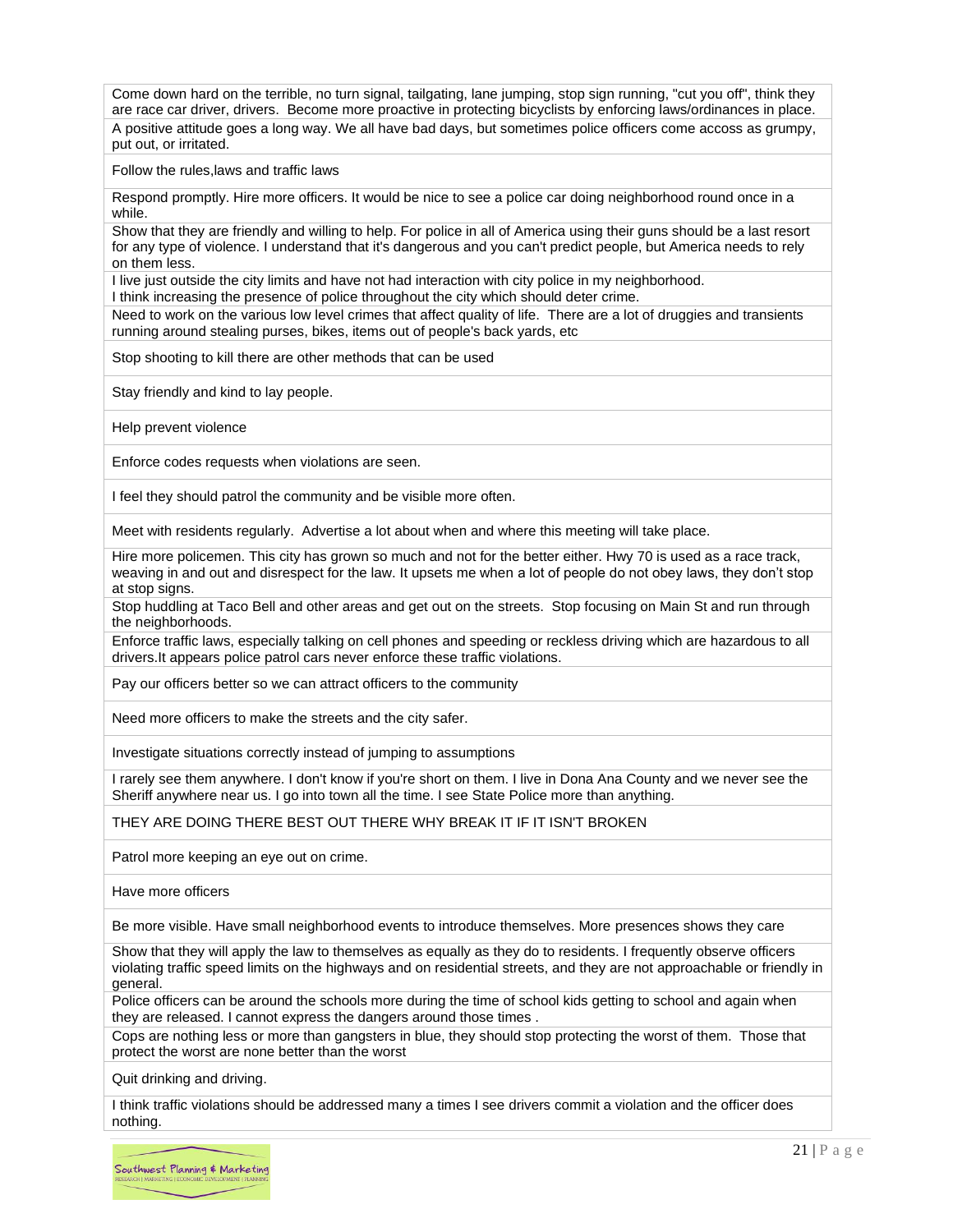More interaction with neighborhoods. There are 3-4 police cars parked in my neighborhood, haven't met one officer yet. Although I believe the cars do serve as a deterrent.

#### HIRE MORE OFFICERS

A presence in our neighborhood

Patrol area hourly

..

We have increasing pedestrians being hit by cars and I think they need to be involved in traffic - pedestrian safety. My father was hit crossing a cross walk with a city crossing guard present who did not make sure all the cars had stopped.

stop harrassing the public!

More traffic control-especially downtown-

Give community members prompt and attentive service.

Be more visible.

Be More Visible in All Neighborhoods

The number one issue is to provide more visibility by the police. It means more officers and detectives, more vehicles, necessary equipment, etc. It means additional funds (lots) and therefore has to be addressed by the city Council.

Stop gun violence

Respond quickly in an emergency

They should periodically check out noisy neighbors and vehicles parked on our street that can be dangerous since it's on a loop where you might not see an oncoming car/vehicle.

The police force is understaffed and underpaid. The officers that we have are great, there just isn't enough of them.

more presence patrolling neighborhoods

Finish police reports in a timely manor with the correct information.

Better control of speeders and careless and reckless drivers is needed. I don't believe we have much crime in our area, so the police probably don't need to patrol here as much as problem areas.

I can't think of any one thing because I think they already are doing a great job. Are there areas that concern me, yes, but not sure what LCPD can do about it. Those concerns are drive-by shootings and child predators.

Get to know the people in the community.

1) Observe speed limits, practice signalling and courteous driving on patrol. 2) Direct assistance with managing traffic at the scene of an accident.

Reaction time. And accurate and timely communication with within the department and with the citizens.

Adopt a trauma Informed approach to resident needs

Hire officers that don't have anger issues or a chip on their shoulders. You always hear they are the ones running into danger. Last I looked that's part of the job they signed up for. Same as a solider having to go to war.

Be as visible as possible.

They have always been great to me and my family. I have not had any problems with any officer. The number one thing ANY department in the CLC is to practice integrity. Always. No excuses. Do what's right.

More active Traffic enforcement

Be more visible in neighborhoods.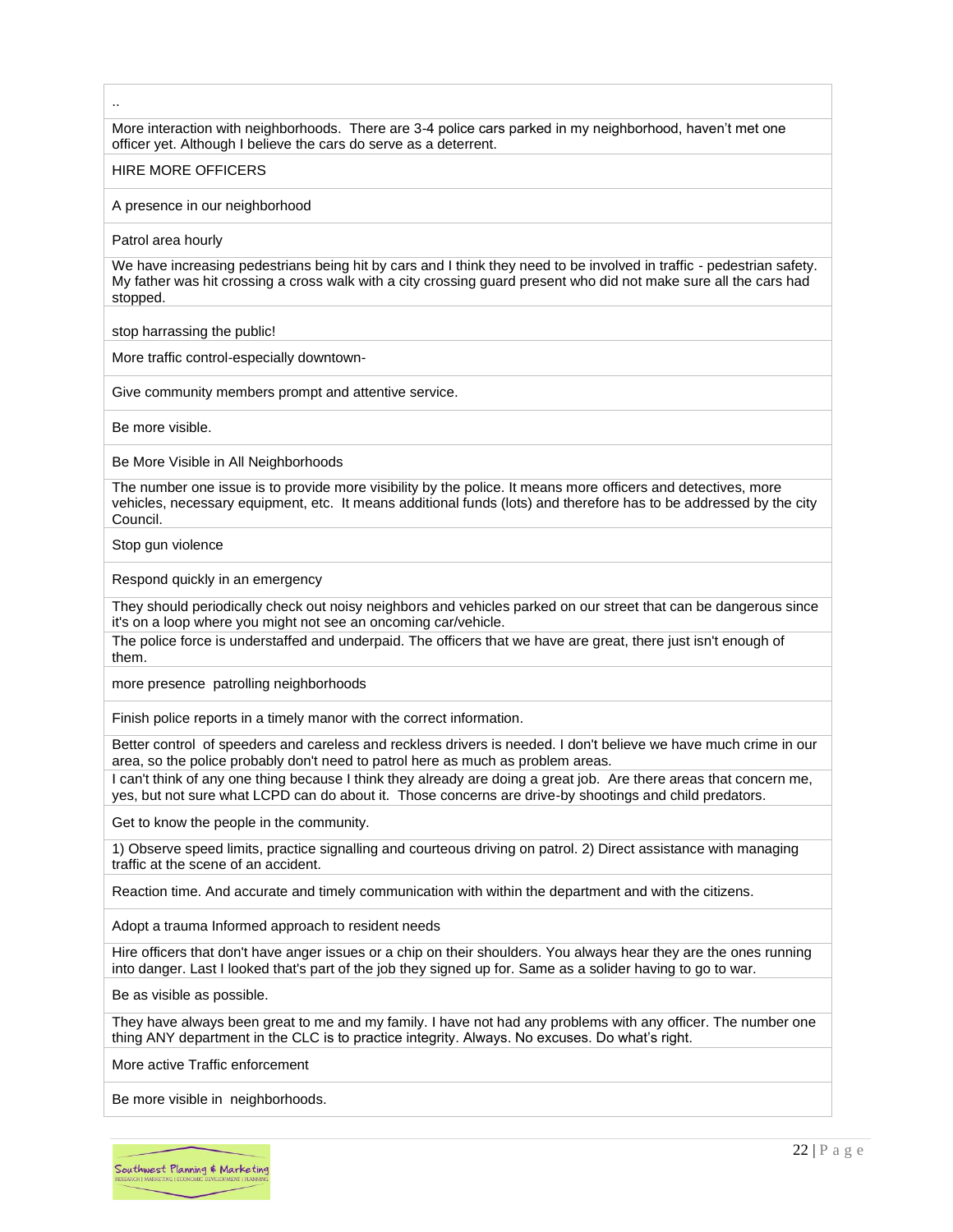more neighborhood presence

I believe you need more officers.

Curb panhandling

Don't abuse the authority....

interact with residents

Reply to employment applications

Presence. Showing face in ALL neighborhoods would be new and significant!

follow up on a report for updates, changes, further proof... suggest to victims to feel free to call them in the future to report any new changes to the report

Obey the laws they are expected to enforce. I have seen officers violating traffic laws (not on a call, just driving around). No turn signals, ignoring stop signs, turns from the wrong lane, speeding, tailgating, littering, etc.

Treat the community fairly and with respect on calls.

I have lived in many states and the Las Cruces police are the best I've seen!

My very limited experience with the department is related to how easily and safely I can drive to and from work, how safe I feel on my street, how safe the children on my street are, and the safety impact of homeless folks in my work neighborhood.

Be friendly. Equal treatment to all races and age

Enforcing Traffic Laws as this town has become unsafe for other citizens walking and other drivers.

The city is growing and crime seems to be getting worse. More cameras, more patrol. I have rarely seen a policeman in my neighborhood except when there has been an emergency call.

Timely presence thru neighborhood's

Hire more officers

More officers on bike patrols.

I think a lot of residents don't feel as safe because of the increase in, of perceived increase in crime. I feel LCPD is doing a great job

Get people who are driving to stop texting and driving at the same time.

Police should abide by traffic laws. I observed a police officer stop in front of the fire station on Northrise at Roadrunner that is clearly marked "keep clear." I wondered what the officer would do if a fire truck needed to exit the fire station.

Hire more police so more presence can be seen.. Crime has increased in Las Cruces and I don't like it.

More police officers patrolling.

I have no issues with the police department and hope I never have any interaction with them that's the way I like it

Cars entering an intersection when they might block it and also people running red lights. I've seen 3 cars at one time run the light at Telshor and Lohman. There is now a sign about not blocking that intersection,Thank You! We feel well served by the police and take advantage of the possible ways to inform ourselves of their work in the community (e.g., FB, nixle, eMail). We do, though, have a 4-way 'stop' nearby (Mission & Cheyenne) that could use a little oversight.

Be better trained in domestic violence situations.

I would like to see more 'walk the beat' officers, so that residents can know them by face and name, and they could know us,

Have additional funding to hire more officers and have more presence on the streets.

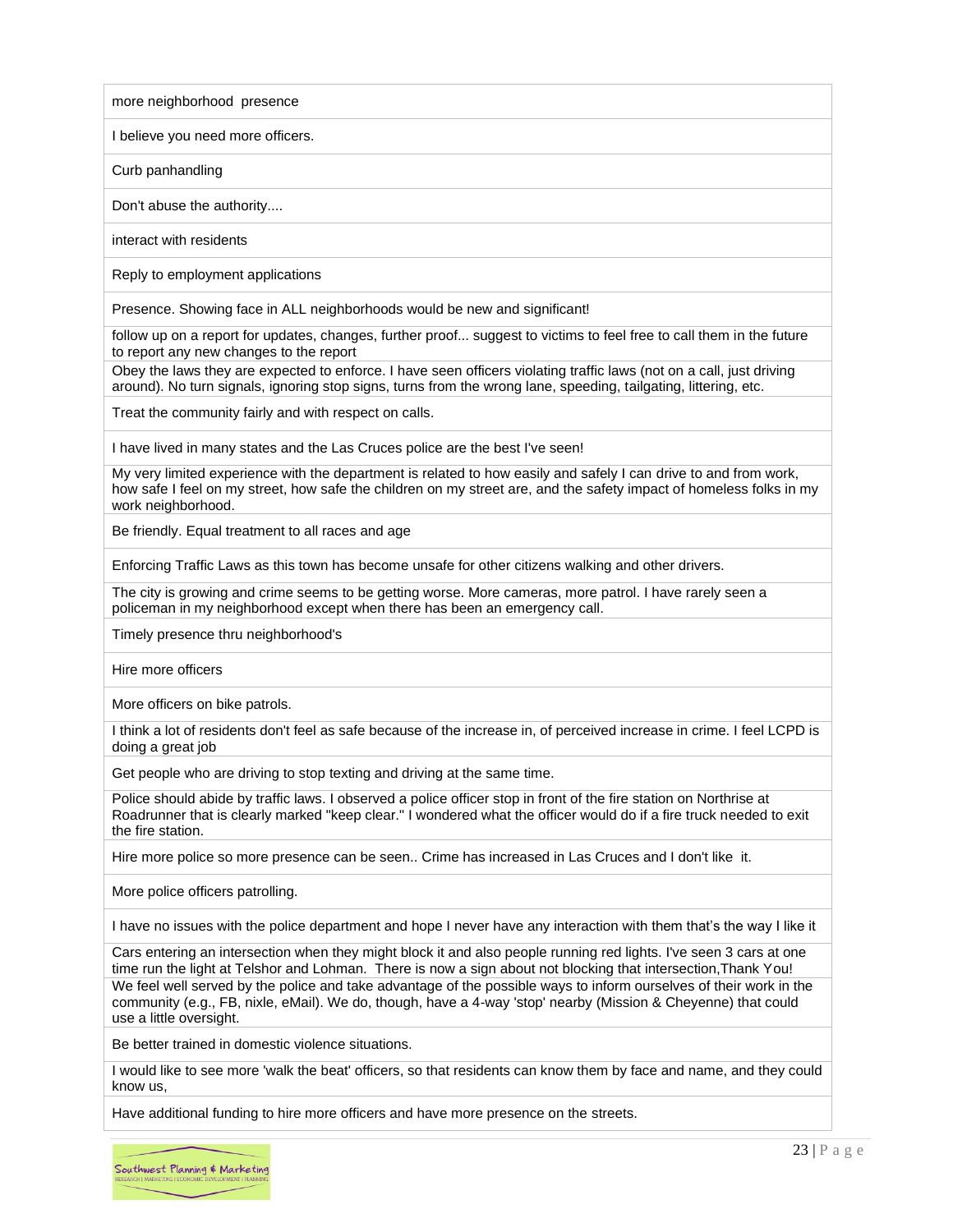| Work to reduce crime, especially violent crime                                                                                                                                                                                                                   |
|------------------------------------------------------------------------------------------------------------------------------------------------------------------------------------------------------------------------------------------------------------------|
| I have recently moved here and have not had much interaction with Police; therefore, I cannot answer these<br>questions accurately.                                                                                                                              |
| Perhaps being somewhat more visible; drive-throughs, etc. We never see them (except the ones who live along<br>our walking route).                                                                                                                               |
| Overall LCPD has a strong department. Possibly add more PSAs to handle more petty crimes and not tie up<br>commissioned officers. Also do better to control their officers. some have been in trouble lately and it doesn't look<br>well. Causes distrust.       |
| Be available in public settings to speak with and answer questions of average citizens. Avenues such as senior<br>citizen centers, churches, ball parks, schools, shopping centers, etc.                                                                         |
| Be seen occasional in the neighborhood.                                                                                                                                                                                                                          |
| More visibility.                                                                                                                                                                                                                                                 |
| Walk the neighborhoods in groups of two or three taking a different area each day. Get to know retired individuals<br>and teach/educate on what to look out for in their neighbors and friends as far as safety related issues are<br>concerned.                 |
| Treat their employes better, to better service the community.                                                                                                                                                                                                    |
| Patrol the parking lots of all schools during the beginning and dismissal of school. I have a daughter at Camino<br>Middle School and I have witnessed on multiple occasions very close calls with kids getting run over. People do<br>not park in the parking   |
| Make themselves present during evening hours when most people are going home from workin the neighborhood                                                                                                                                                        |
| Consistent patrols of neighborhoods to deter crime.                                                                                                                                                                                                              |
| I think enforcing traffic laws is very important,                                                                                                                                                                                                                |
| treat people as individual persons, get to know people                                                                                                                                                                                                           |
| Do something about the major homeless issues getting worse and worse all around town. Also not that you don't<br>already but do something to address gang activity specifically.                                                                                 |
| Be more visible                                                                                                                                                                                                                                                  |
| No need                                                                                                                                                                                                                                                          |
| improve traffic safety                                                                                                                                                                                                                                           |
| I believe more of a neighborhood outreach program.                                                                                                                                                                                                               |
| Be empathetic and unbiased.                                                                                                                                                                                                                                      |
| Be more open to meeting civilians in the area in which they patrol                                                                                                                                                                                               |
| ?                                                                                                                                                                                                                                                                |
| 1) Have more public meetings. 2) Let us know what services you provide for individual neighborhoods. 3) Better<br>communication on what police are doing; I answered N/A on most of the questions because I have no idea what<br>police are doing to support me. |
| Citizens need to be responsive, the LCPD is excellent.                                                                                                                                                                                                           |
| Increase neighborhood patrolling                                                                                                                                                                                                                                 |
| No opinion                                                                                                                                                                                                                                                       |

Patrol occasionally. Keep up the good work.

I have no idea who the police officers are in my neighborhood. We made contact with those patrolling around our work on regular basis.

Said we could contact themanytime with concerns - sent an email to one of the officers and never heard back.

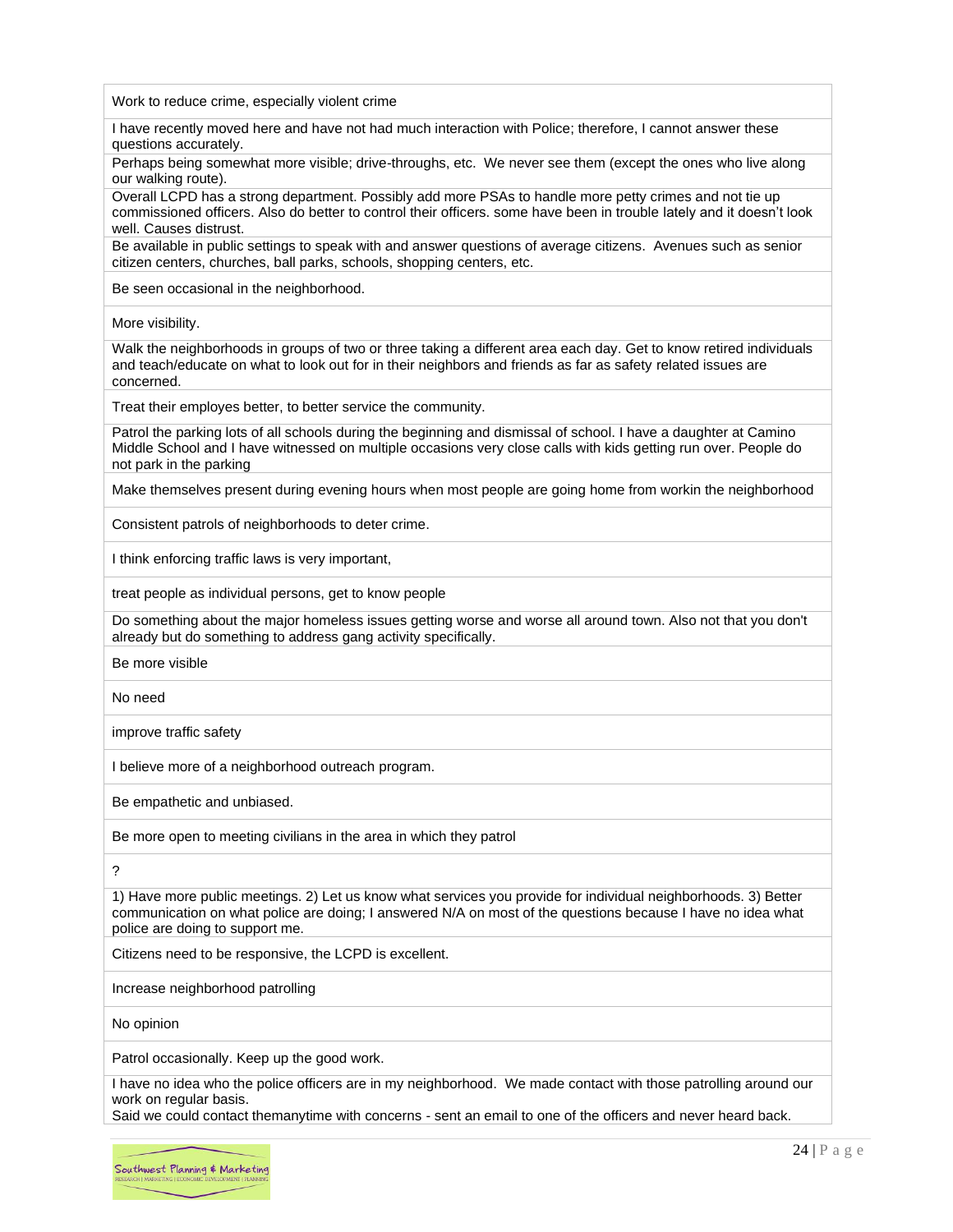i actually don't know of or see police in my neighborhood. presumably that's because they are busy elsewhere. The one interaction I had was excellent (codes officer checking on complaint about vacant house maybe having trespassers).

#### Hire more officers

Need more officers on the street, more neighborhood presence. I had to wait hours for a neighbor harassment issue and was told that its an animal control issue when she harasses me by constantly Work to protect our young people. Part of the liberal agenda is to make people distrust out law enforcement. Protecting young people is the best way to diffuse that agenda.

Keep up the good work. Inform community how they can help with homeless and pan-handling.

Hire more officers. As long as our police force is 90percent honest our Country will be free. I think the quality of our police set us apart from many countries.

Get to know their neighbors and community members

Presence

Not Sure, I never see patrols in our neighborhood, I only see them going to work in the morning when I walk my dogs. We have a lot of police living in our neighborhood.

Check out neighborhoods and parks more often

Have a noticeable, and on going, presence in the neighborhoods.

Fill all vacancies if possible. Visibility is often the best deterrent to potential criminal behavior...it also provides comfort for potential victims.

Check if the suspect is wanted in any states and do not let them out the next day. It doesn't matter if it is just a misdemeanor offense. When you let the suspect out informed the victim so that she or he are aware.

Don't be violent.

Patrol Hillrise. It used to be a safe street/neighborhood, now there is crime, drunks and high rate of speeders. I don't feel safe walking my dog on the sidewalks.

No shooting to kill, listen carfully youngh men when get arrested

We are new here and don't have any first hand experence

Be visible

Be more involved in community activities.

Start giving tickets for Cell Phone use while driving! In CA that's a \$280 ticket. That money can be put back into our City and make roads less dangerous. Need to ticket for running Red Lights and Stop Signs. I've never seen anything like it!

Reduce violent crime, drinking and driving, drug offenses

Deal with the drivers on the roads. They are often speeding and reckless. This is so especially on Lohman.

Quicker response to domestic issues, especially those where an order of protection is on record. Builds trust between LCPD and community. Daughter called 911 because the individual was in her place of employment and police NEVER showed up.

Drive the neighborhood

Visible presence in the neighborhood

enforce the traffic laws..

Provide more long-time involvement with a problem/issue. Often if a problem surfaces once, it will surface again. If a different officer is involved every time, continuity and follow up are more difficult for everyone concerned.

know the community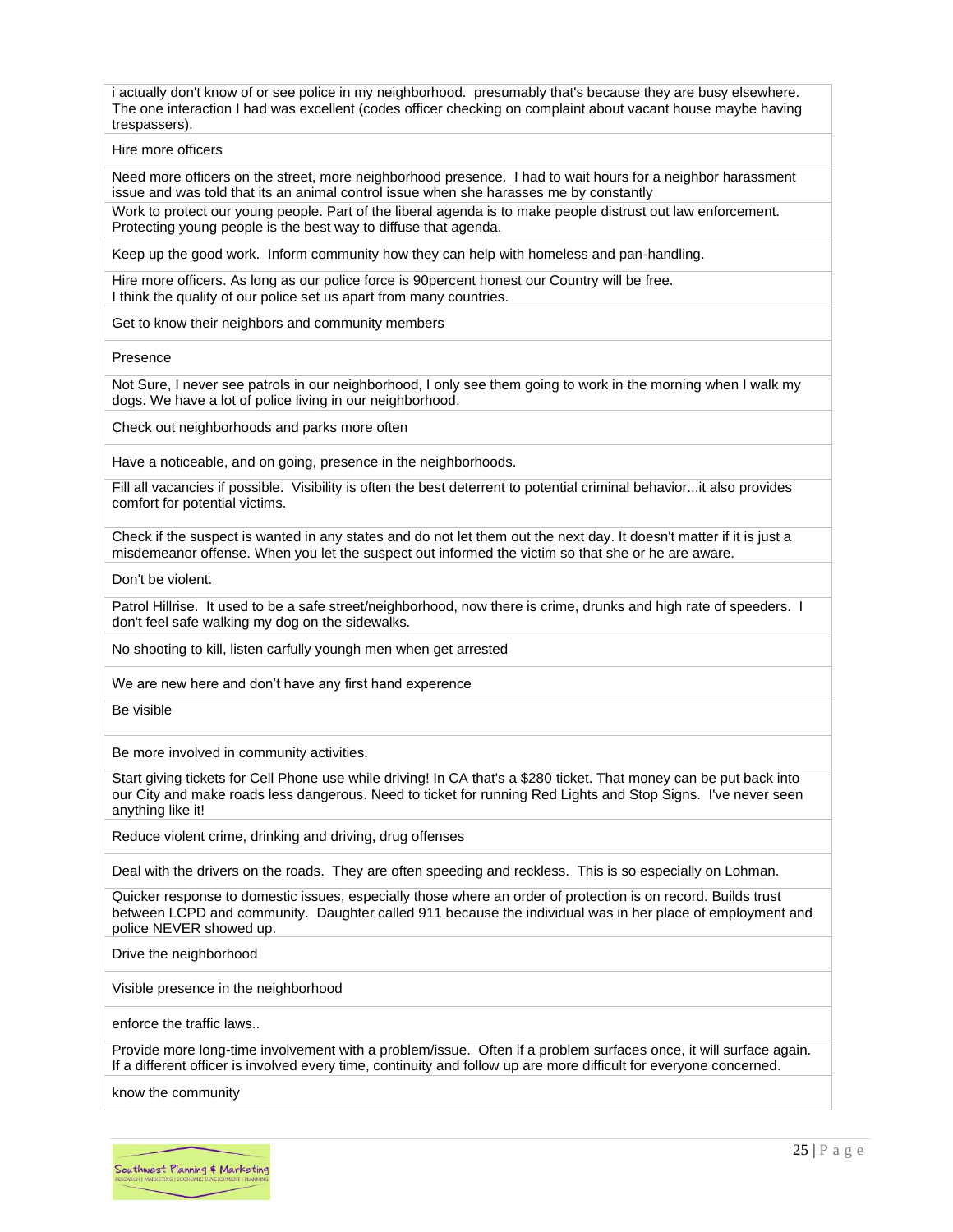Get your officers to follow the law!

I record and save every single time I see a patrol unit flash his lights to run a red light.

Fire Stephanie Carabajal.

She is the perfect representative for the Las cruces police department.

cooperate with federal agencies to enforce ALL federal laws.

School visits and mor contact with teenagers

More proactive involvement with the comm and easier access to the public to address community concerns.

No suggestions just thankful for everything they do!

Enforce the noise/traffic rules within the city limits.

Hire more police officers nd be more visible.

I do not know very much about duties/performance of the Police officers but I do feel safe where I live but I am not aware if policemen patrol the street or not

Patrol our neighborhood more frequently especially in the middle of the night. One certain resident is pretty active then.

Continue to be visible.

Ask the traffic department to analyze the traffic increase on Foothills Blvd from e Lohman to s telshor.

Check speeding vehicles on Roadrunner by Veteran's park and on E. Lohman by the hospital. Thanks.

They can certainly be more courteous and dept should hire better chiefs to keep them under stricter control and maybe we won't have to hear and see on our local news that another cop was caught DWI or sexually assaulting a young female

Be more visible through community policing.

Probably more officers in the field, presuming the department is at full strength.

Reinstate bicycle patrol with satellite community policing offices

Change the culture from a jock culture to a problem solving, community based culture and hire accordingly.

Higher visibility, more contact outside their vehicles with residents

Traffic stops

Give more tickets to drivers who speed, cut in and out of traffic, don't come to a complete stop at stop signs, etc. Drivers in this town are out of control and it's scary to drive at times.

Call citizens when they say they will do so. Be available to citizens for explanations and information.

Traffic calming

more routine patrols

I believe that we need to increase police presence and traffic control. There seems to be complete disregard of traffic laws.

Be more visible in the communities and let the residents know who their police officers are.

Be more visible in the area

They seem to be doing well as it is...

Talk to residents of the community.

No comment -- I have very very little contact with police, or opportunity to observe police in action.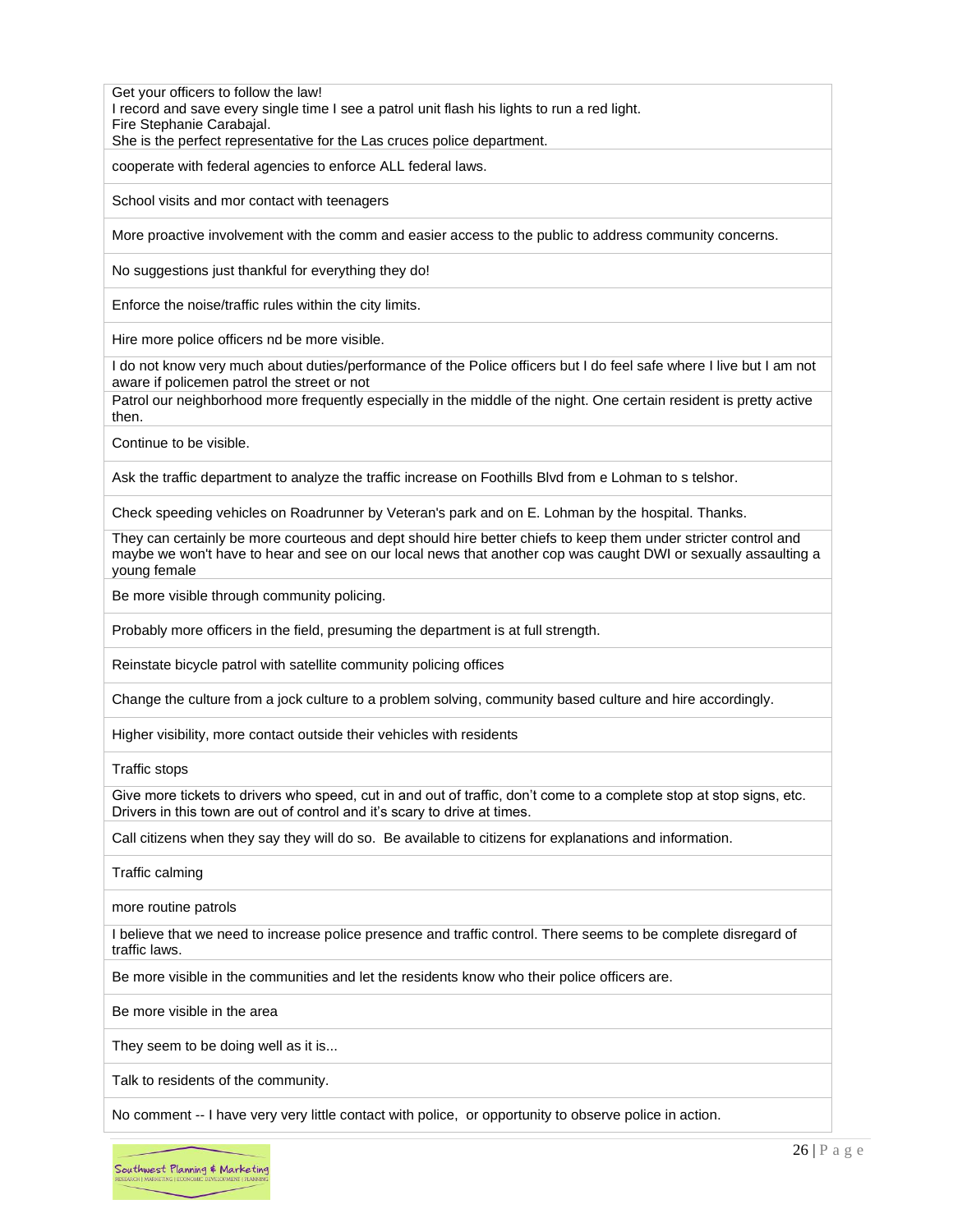keep in the public eye.

LCPD needs more positive interaction with the community. I can't tell you the number of times that I have ran into the police and they can't even be polite. When something happens even if it's a traffic stop, the entire LCPD shows up! Not necessary!

Make sure that if someone has a concern to let that person know what, if any, steps were taken to address it

Instill confidence and trust.

Make random stops (similar to drunk driving sweeps) to check for licensed driver and current insurance.

#### Add more police

Be more visible. Traffic hogs need to be brought down. I am tired of seeing the speeding of some drivers along Del Rey and other streets.

Stop people from running lights

Stop Panhandlers

Clean up graffiti

Outreach to schools/communities

Monitor traffic, speeding tickets need to be given out more often, US-70, in particular. I rarely see a policeman in our very safe neighborhood so I have very little knowledge of what they do. From what I know, they seem to do a good job.

Enforce traffic laws I feel this would help reduce the number of accidents officers would have to respond to. Officer safety is important if needed place two officers per unit in traffic division. Not enough space left for comments, STUPID!

red light runners. i have almost died more times than i would like to admit. the community needs reinforcement training on how to handle intersections safely. its become ridiculous in this town

Take action against the road outlaws. Those who don't obey traffic laws don't obey any laws.

As a pedestrian with right of way in crosswalk struck by automobile it would have been helpful for the officer to photograph driver's insurance card to be certain accurate accident reporting since I was lying in the street injured couldn't do myself

Enforce traffic laws and be better drivers themselves. Can't tell you the number of times we follow officers and they don't use their turn signals or don't have headlights on at dawn or dusk.

Receive training on dealing with people with mental health issues and people with disabilities.

Traffic control on Elks Drive and Spitz

Stop protecting Mountain View Memorial Regional hospital! Families do not have input for family members. MVMRegial hospital brought two cops to to stop my protest for my daughter's treatment...march 26th. I have a photo of the head er nurse torquing my arm and leaving a bruise that lasted a number of weeks. I'm 75 years old. What threat did I pose???? The peacock cop dared my to touch his being and did I know what consequences that would entail....I have photos, notes. the officer's badge/

That's for the Dept. to discern. The police man and woman I encountered were deplorable and intimidated me to incriminate myself for what...they never said. My daughter was subjected to inhumane treatment and MVMRegional hospital on March 26th. I'm sure they have the videos and I hope that they show the head nurse of ER torquing my arm; I have the photo to prove that.

Enforce traffic laws. Patrol neighborhoods and enforce OHV laws.

Monitor and ticket speeders. Driving is dangerous in town just because people continuously weave through traffic, unexpectedly change lanes at a high rate of speed and simple do not stop at red stop lights or stop signs. Hire more traffic cops, plse

Put in appearances in the neighborhoods periodically. Spend some time on foot at public gatherings, and in parks where people gather.

Crack down on speeders and stop sign violators and noisy trucks and motorcycles.

Stop people from running traffic lights and driving poorly. Police officers should also set an example by using their turn signals and following traffic rules when not in pursuit.

Continue to build on their community policing practices. An officer being present and visible throughout the day makes a difference.

Learn the law before trying to enforce it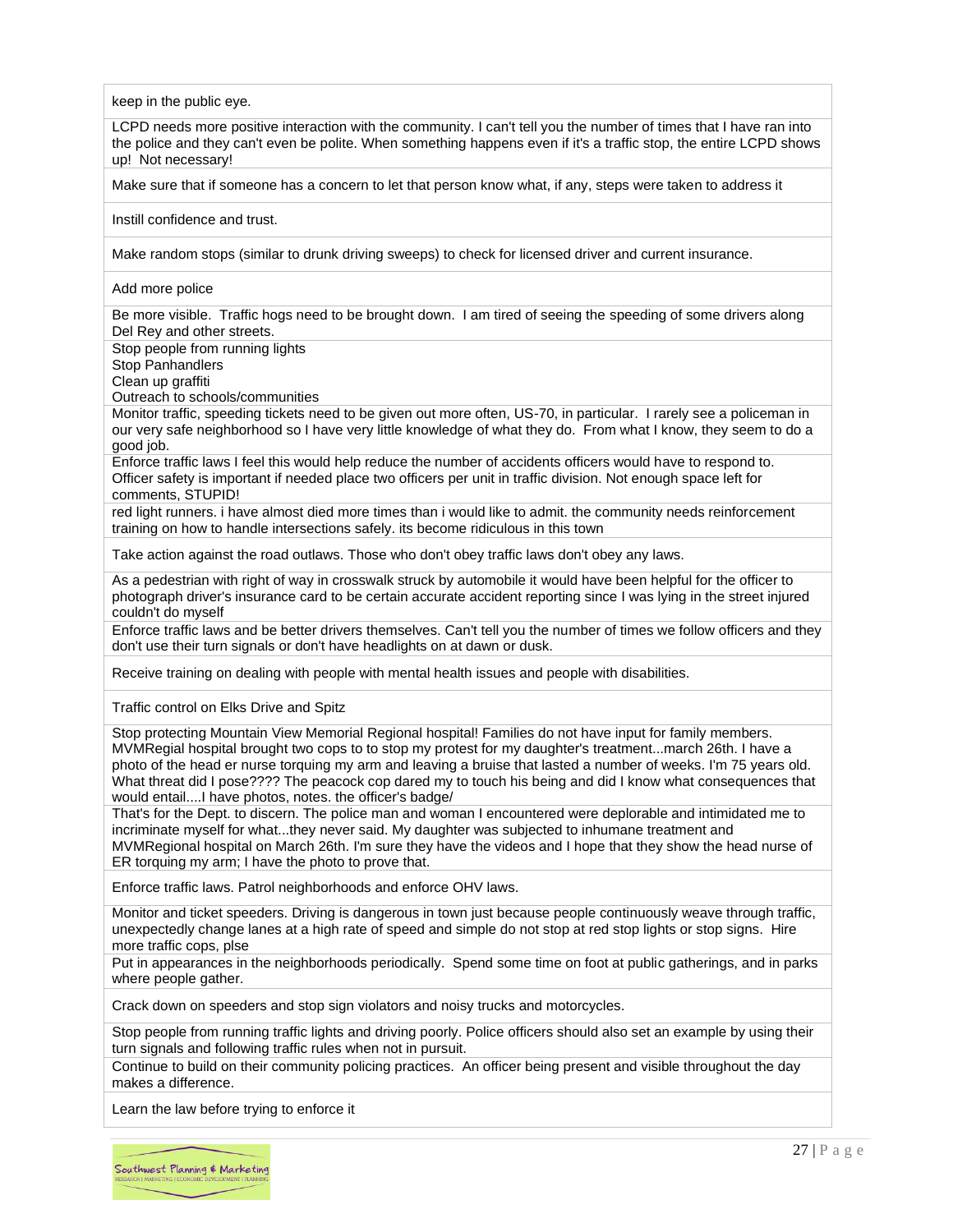#### Be more visible in the communities.

#### improve staffing

Reach out with a helping heart

Respond to resident complaints, if even a token gesture.

When a resident calls in a complaint they expect to see an office. Not showing up displays a lack of

responsiveness, communication and respect between the police force and the residents. Accountability for LCPD training. What you LCPD say is NOT AT ALL what you do.

There are way too many shady things happening behind those shiny badges.

Stop spewing "it's a civil matter" before the complainant completes a sentence. It is NOT a police officer's duty or job to determine whether a situation is a civil matter or a criminal matter. Call me and I will teach you.

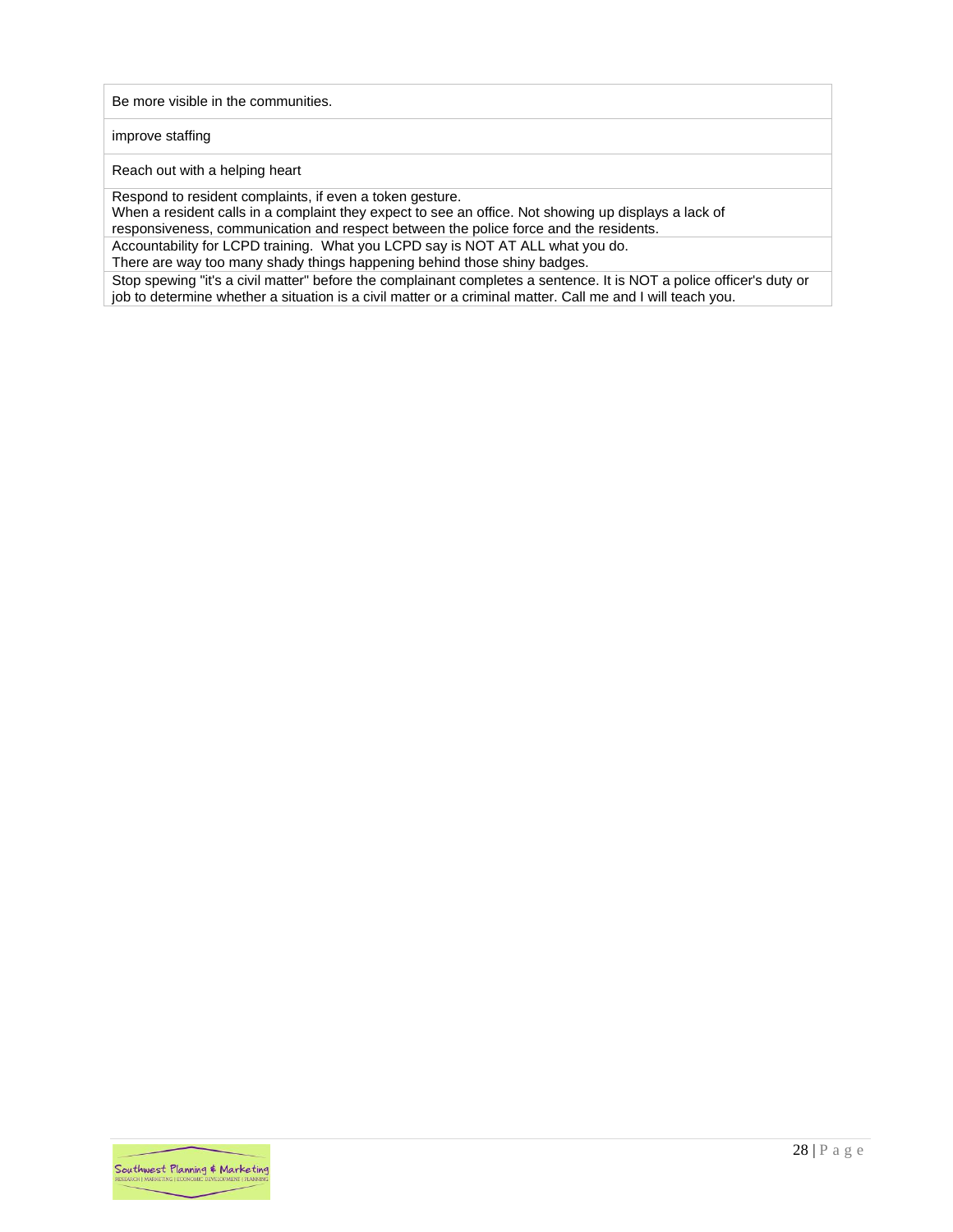## <span id="page-29-0"></span>**Q14a. Would you support pay increases to recruit and retain police personnel? Please explain:**

| <b>Please explain:</b>                                                                                                                                                                                                                                                                                                                                                                                                                                                                                 |
|--------------------------------------------------------------------------------------------------------------------------------------------------------------------------------------------------------------------------------------------------------------------------------------------------------------------------------------------------------------------------------------------------------------------------------------------------------------------------------------------------------|
| <b>Response</b>                                                                                                                                                                                                                                                                                                                                                                                                                                                                                        |
| Ask good Officers "if your pay was less, would you still have chosen this career?" All will say yes. All industries<br>have to constantly work to retain good people and we do it by building a positive work environment, not increasing<br>pay.                                                                                                                                                                                                                                                      |
| As long as it doesn't raise property taxes, which are already higher than many urban areas.                                                                                                                                                                                                                                                                                                                                                                                                            |
| Raises should be earned and not a 'right'.<br>Establish a system of surveys/feedback and take SERIOUSLY concerns of abuse of authority, cockiness,<br>"attitude'.<br>You don't give a raise to retain people. They joined to serve, they are not forced to stay<br>IDK what they make at this time so IDK if I would approve a pay raise. In addition, the new police officers look like<br>kids. Do they require them to take any college courses? Do they need any type of Degree to become a police |
| officer?<br>If it's necessary                                                                                                                                                                                                                                                                                                                                                                                                                                                                          |
| Don't know anything about their qualifications                                                                                                                                                                                                                                                                                                                                                                                                                                                         |
| I don't know how officer salaries in Las Cruces compare to other cities in the area and other cities our size. I think<br>the police department tries to do a good job and tries to balance professional force while still being empathetic to<br>residents.                                                                                                                                                                                                                                           |
| The entire structure of cop shops needs to change. Only people who want to be cops are people who understand<br>how much they get away with. Based on MY training and experiences, all cops are liars, thieves, rapists, batterers<br>and murderers.                                                                                                                                                                                                                                                   |
| Get the best.                                                                                                                                                                                                                                                                                                                                                                                                                                                                                          |
| If they would be honest cops.                                                                                                                                                                                                                                                                                                                                                                                                                                                                          |
| I live on a limited income which I am working to increase. I know the city needs more police officers, but I can't pay<br>very much in taxes.                                                                                                                                                                                                                                                                                                                                                          |
| As long as the personnel was worth it and a program to monitor the police interaction with residents was instilled.                                                                                                                                                                                                                                                                                                                                                                                    |
| Yes I support are well trained police man and increase awful his men as well as increase in their payment however<br>they need to continue being educated and trained as the needs of the can the community continue to diversify                                                                                                                                                                                                                                                                      |
| I feel that police officers need more than a High School Diploma. More empathy training before they get a gun!                                                                                                                                                                                                                                                                                                                                                                                         |
| The more police officers, the less crimes will be committed.                                                                                                                                                                                                                                                                                                                                                                                                                                           |
| Police need to improve current performance and earn increases.                                                                                                                                                                                                                                                                                                                                                                                                                                         |
| Equitable w other communities of similar size and crime stats.                                                                                                                                                                                                                                                                                                                                                                                                                                         |
| Pay professionals and remove the rest.                                                                                                                                                                                                                                                                                                                                                                                                                                                                 |
| They put their life on the line. I feel they should receive good wages.                                                                                                                                                                                                                                                                                                                                                                                                                                |
| Las Cruces is competing with other bigger cities. The problem is that they get trained in Las Cruces and then they<br>leave. I think there should be home-grown young adults trained from high school age and who feel they belong in<br>the community.                                                                                                                                                                                                                                                |
| If pay levels aren't sufficient to attract potential officers to LCPD, they should be increased.                                                                                                                                                                                                                                                                                                                                                                                                       |
| Fixed income                                                                                                                                                                                                                                                                                                                                                                                                                                                                                           |
| PAY INCREASE IS WELL DESERVE, WHEN YOUR CAREER IS TO SERVE & PROTECT AND THAT WOULD<br>ALSO MEAN PUTTING YOUR LIFE ON THE LINE!? YES AN INCREASE IS WELL DESERVED.                                                                                                                                                                                                                                                                                                                                     |
| Dangerous job                                                                                                                                                                                                                                                                                                                                                                                                                                                                                          |
| There's not enough police officers in Las Cruces.                                                                                                                                                                                                                                                                                                                                                                                                                                                      |
|                                                                                                                                                                                                                                                                                                                                                                                                                                                                                                        |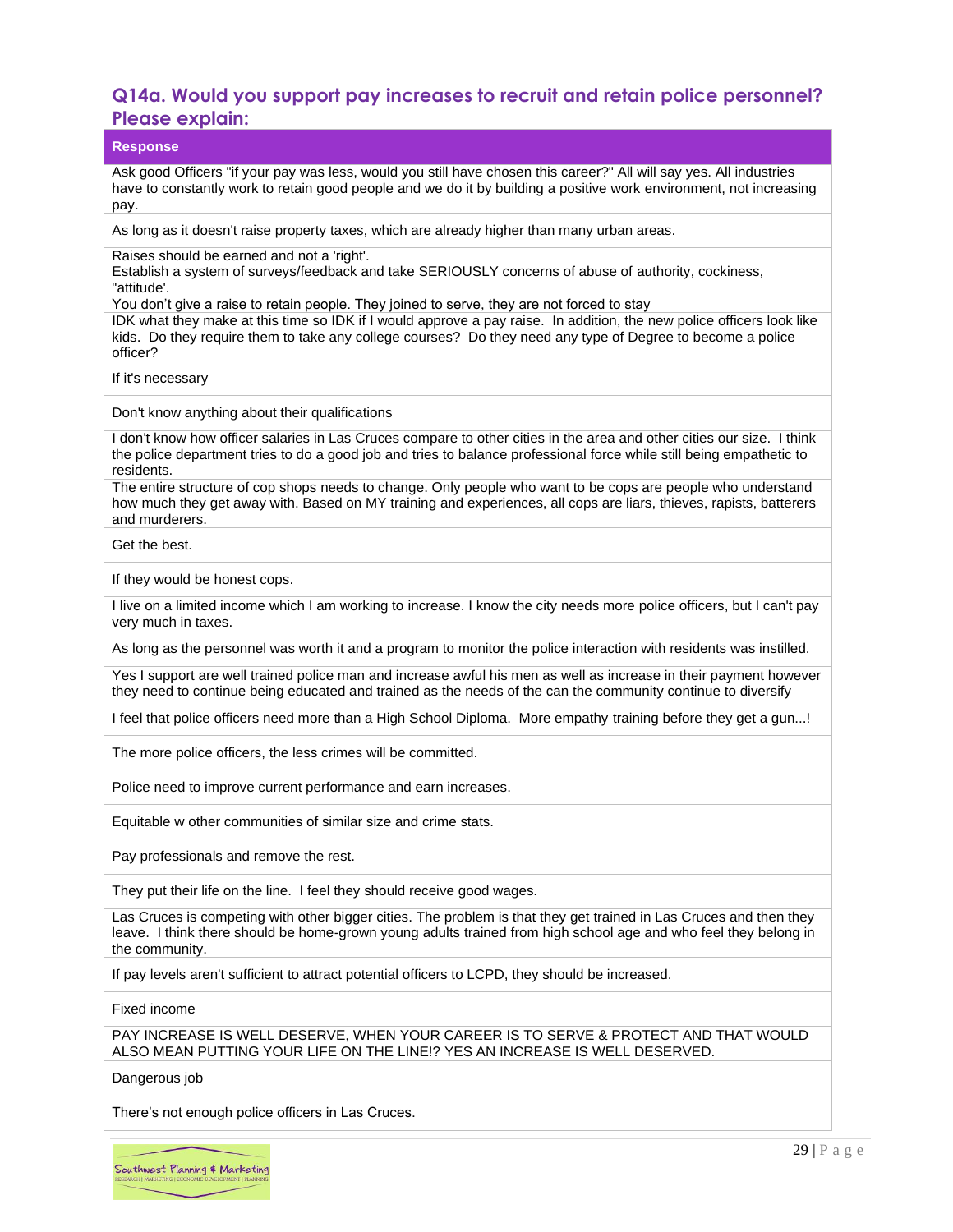We need more qualified Police Officers. This is a dangerous job which should require strict vetting, thereby offering more incentive.

higher pay would bring more applicants, and keep the ones they have.

Higher salaries could provide better recruits and help to retain high quality officers.

Like the question about record keeping.. how should I know internal happenings and their efficiency?

They endanger themselves every time they go to work. I think they deserve better pay and benefits along with the Fire Department. Police and our military should not had to struggle to survive because of low wages.

Yes, I think the abysmal pay that officers and fire personnel who are expected to lay their lives down to protect us has always been ridiculous. I will always agree to pay raises for them.

Pay is not always the answer. Is the pay already competitive? If so, why are they leaving. Is it the culture of the org.? The work load/hours? Supervisors?

Higher pay would help recruit.

They deserve more as they put their lives on the line for us

If they were trained properly and had sympathy for victims of crimes. If they are not bias and treat everyone with respect.

Our police deserve it!

No. Paying people more does not ensure integrity, honesty, or good behavior.

You get what you pay for

We need the police!! They are our protectors

If the need to hire more officers sacrifices quality of new hires and still pays more, I would not be ok with that.

We can't afford right know

Police officers are paid nowhere near enough for the risky and difficult jobs they have to do.

I dont want hire taxes but if it's to do good then its worth it.

It would depend on what makes an officer "qualified"---training, experience?

Honestly, the only time I have seen a policeman in my neighborhood is when they are hiding in their vehicle to ticket speeders. That is all they seem to care about.

MORE OFFICERS ARE NEEDED TI INCREASE PRESENCE

Police do a difficult, often dangerous, job. Too often, they are un- or under appreciated. They, like teachers (also) should be able to earn a living wage without having to worry about whether their income will meet their needs each month.

The higher the pay the higher qualifications can be required. We can strive to have the best police force in the state this will be good for quality of life and economy.

Would like to see more money towards the PD and less on walking trails and multi-layered government entities ie a city manager in addition to a mayor

It's a difficult job not everyone can do. Why not reward the ones that go out and make a difference everyday

Esp. Community outreach, youth services

If money is the only issue then pay increase makes sense. However, Las Cruces is not the only city to have problems with retention and recruitment. It is possible that a generalized decline is due to current generation attitudes and perceptions.

Having a properly trained and happy police force is always important.

Hire my son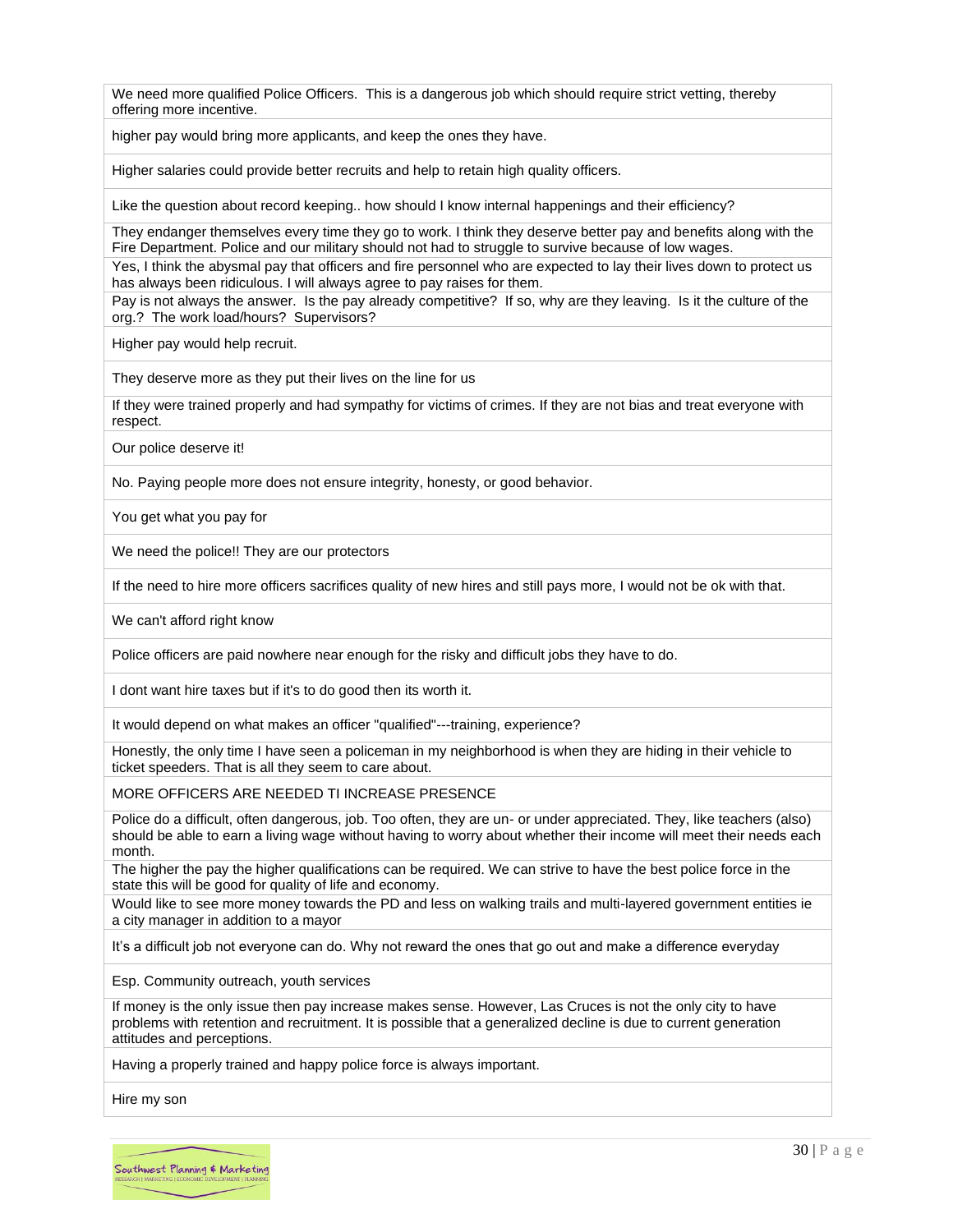There needs to be more pride and respect by then as a whole. Officers from late 70's and 80's were so professional.

They have an important job and should be paid accordingly.

Need to show citizens that they hire and maintain based on quality, not on nepotism or artificial "balance" based on quotas.

Maybe if there were better pay you could recruit nicer police officers.

Public safety should be a priority for CLC, even if it increases taxes, or has to be taken from other sources.

if local administrative positions didn't give themselves all the money and bonuses, they could give a lot of the tax payers money to the police dept. where its needed.

I know from past questions that it is hard to retain officers. Pay and support are the only actual tools available for retention.

Considering behvior already overpaid.

There is never enough training.

Better communication skills.

As a community, we need to be willing to shoulder a greater financial burden through property tax increases if necessary that can then be used toward recruiting and retention. More police means better community outreach and faster response time.

Yes, IF the selection process was able to weed out people who want to be police who are lazy, lack sense, or want to be powerful and carry a gun and do not really care They are dangerous to the public. Pay raises based on training and mentorship.

Why? So they can keep recruiting idiots and give them higher pay?

Yes! They put their lives every day on the line to protect us, no amount of money can say thank you for that. If we offer better pay then maybe we can encourage them to stay in Las Cruces instead of bigger cities where they would get more pay.

I think pay increases would help retain personnel and make personnel more likely to take a genuine interest in their job performance and community involvement.

Qualification is the key word. Far too many in the public thinks that many recruits have mental problems. There seem to be no standards on who is selected. And by looking at how many police throughout the deals with decisions, there is a reason why the public think that way, especially when it comes to people of color.

quality not quanity

Irrespective of the intrinsic factors in police officers, I believe better pay will motivates officers in the sensitivity of the training and better equip the tools and technology to understanding with the community safety.

If they get special wages and or services for their department I believe all departments within the city should receive the same.

Police are over worked and under paid. If another city provides better opportunity they may leave our city.

Our city is worth it. I would rather they get the pay increases to protect our city, than the Political offices get increases in their salaries.

No comment

I live paycheck to paycheck at less than minimum wage so as long as it won't come out of my check, I support it.

On fixed income can't afford any more taxes

Offer a higher pay, recruit more officers, more staff will cut down on overtime. The presence of more officers will cut down on crime.

I would like to see psychological testing to avoid hiring officers who terrorize and murder people of color. And extreme background checks of current and future employees and a strong policy regarding NOT hiring white supremacists.

How do you put a dollar amount on safety?

If pay is the strongest motivation for becoming a police officer then the town is already in serious trouble.

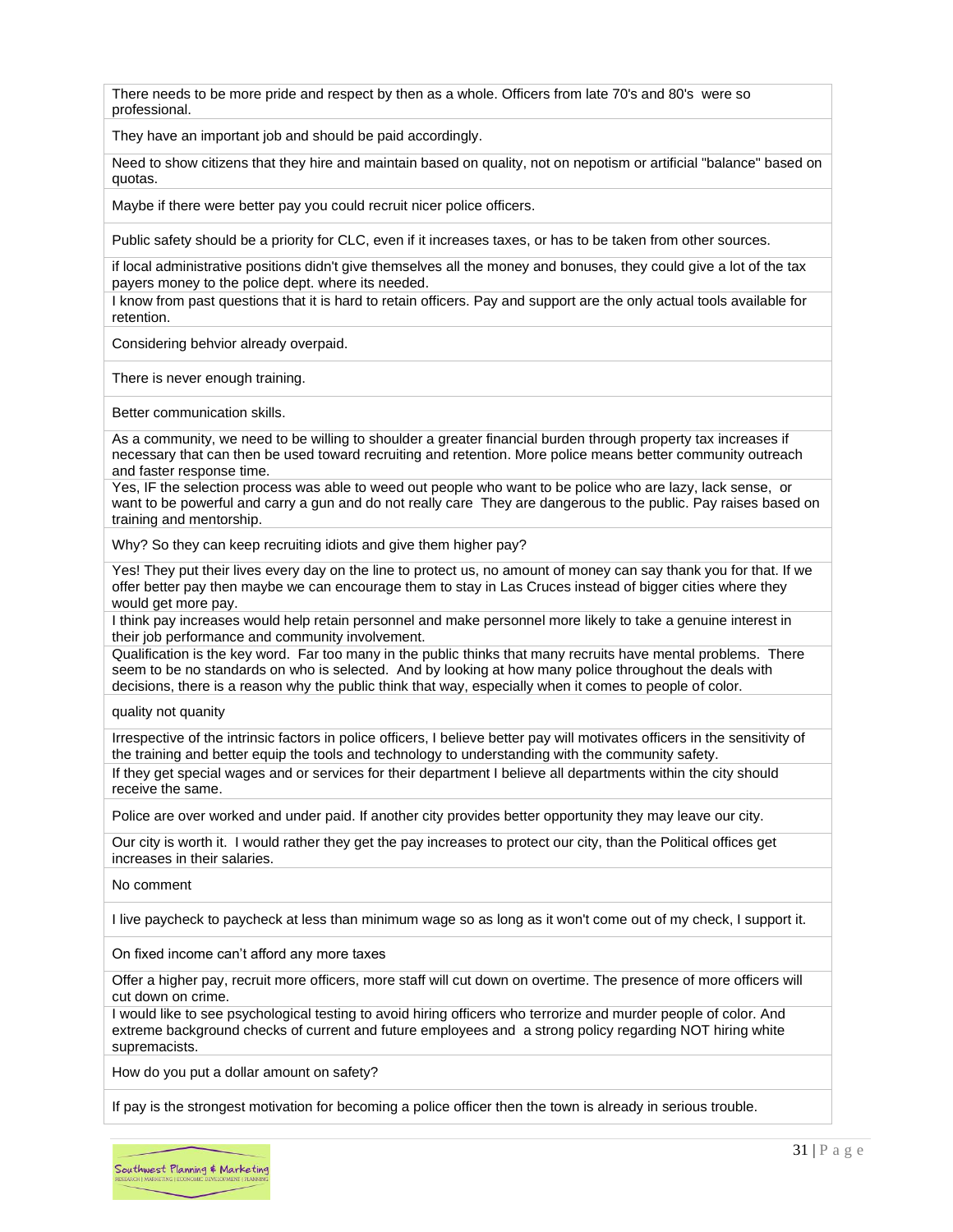It's a dangerous job and if the pay isn't worth it then they won't stay. Las cruces is behind in pay scales. I work for the city and i am not paid enough for my job either. But I support pay raises for police

If training improves our community then it is worth spending money to do it.

I believe these officers lack the skills and motivation to do law enforcement.

Police officers are like teachers and nurses and other real public servants. They deserve a fair, if not competitive, living wage.

If we recruit and train officers then they go to another location, we are not benefiting the other communities are. Pay them enough to stay and protect us.

Safety should be EVERYONE top concern in the city. And get some trained detectives to actually solve crimes

The officers that are currently employed should be reevaluated. Higher standards for officers and more in depth training for new recruits.

Better pay would attract more applicants,

Police have to be well paid, but they also need to be supported by the people and government. I don't think they get enough support. It's also a dangerous time to be a cop.

Because Police Officers put their life on the line of duty, their salary should be the highest in our municipality.

Funding for police/fire should be its own separate bond issue, & not included with other depts. People could see exactly where the money will go. Perhaps partner with NMSU to offer officers continuing ed in criminal justice as incentive, too.

I have complete trust in our officers, however; I believe they're understaffed through no fault of their own. I strongly support a tax increase to provide additional police support.

I believe the city has the the funds to provide better pay to officers, but spends too much on unimportant projects, such as downtown, the bus system or the convention center.

thankless job with the possibility of danger every day. Low pay attracts low ability

They put there lives at risk

If you pay for quality, you get quality. If you pay for crap, you get crap.

We have a good police academy! When officers are sufficiently trained and get some experience they qualify and move on to larger cities that pay more. More pay and accommodations.

It's happening in every profession.

Yes

You have to pay people well and compensate them if you want them to be effective at their job.

I'm uncertain as to properly answer this question as I don't know enough about the question to answer. (I had no idea the city had problems recruiting and retaining qualified personnel.)

Hiring and training thugs with guns is no good for anyone. I believe pay increases should only happen with proper accountability for officers and upper management that supports community engagement rather than "us vs. them" paramilitary training.

We have to be able to continually compete to find and adequately train the very best. Good wages keep people more honest.

Esuna obra muy dificil, y sin reconocimiento.

It depends on where the funds come from and how much their salary will increase.

Police officers in Las Cruces need to be supported in order to be retained.

To build and maintain an effective, respected and motivated local police force.

We cannot expect people to put their lives on the line without adequate compensation.

To hire better officers requires higher salary.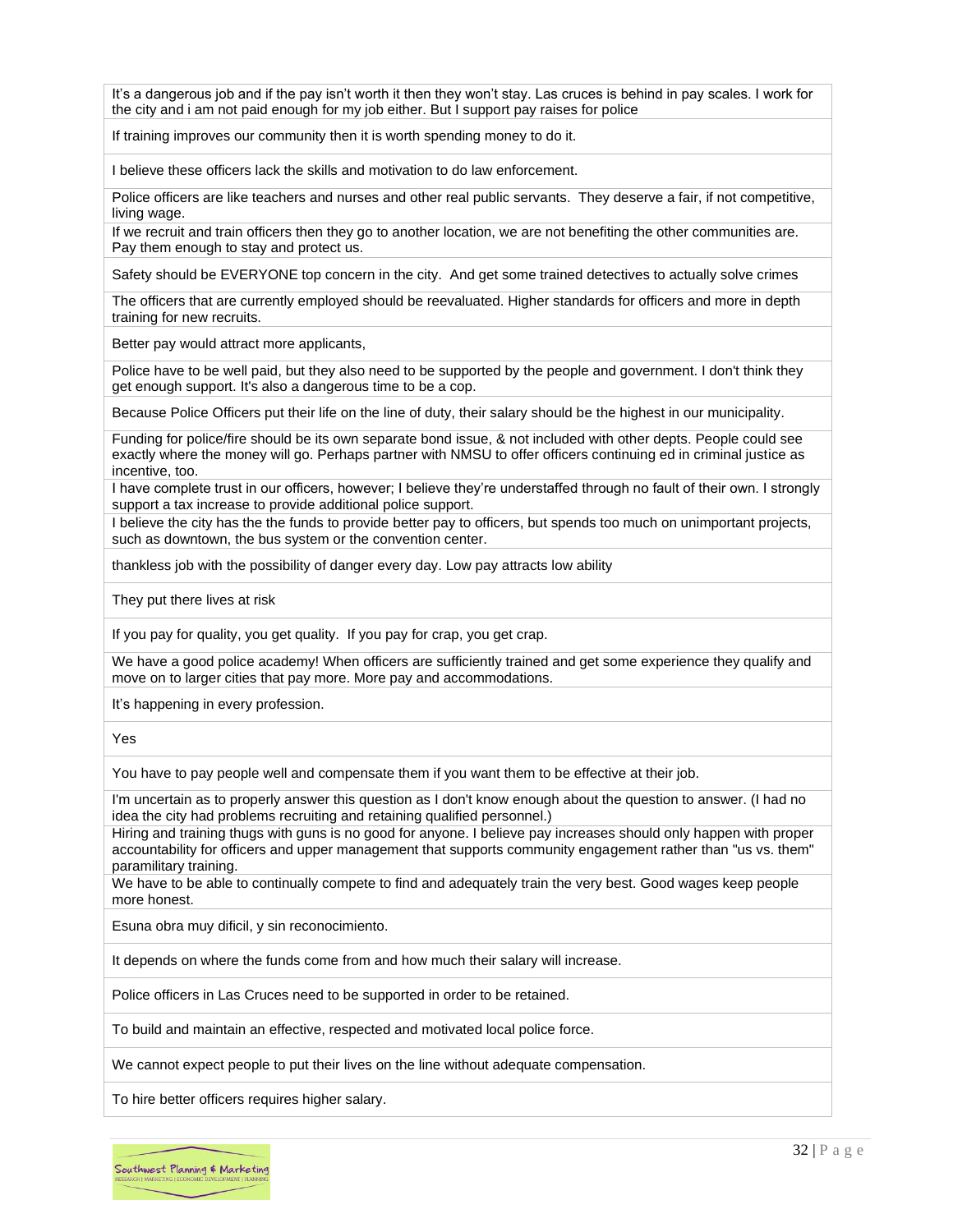All our public servants deserve better pay and benefits.

I think that they deserve a higher salary.

Public safety is too important not to increase their pay as an incentive to bring on more qualified personnel!

It isn't just pay though this is an issue. All factors need to be considered, not just a pay increase.

My property taxes should be used for the police instead of illegal aliens

Police officers are vital to a safe and protected city. If we do not pay them a suitable wage other communities will take officers away from our area and as your questions states, officers are getting harder and harder to recruit and retain.

You gt what you pay for. Make people want to come here and serve.

There may be issues other than money that are impediments to recruiting and retention.

add into property tax

If we don't pay well then our personnel will be recruited away from us as soon as they are trained and experienced in the field.

More police officers would improve response time

I don't want to lose capable police because we can't pay them more than a living wage. Make sure you weed out the burned out and marginally competent and let's pay for the officers who care. "Good olde boys" need not apply.

If we don't we will have consequence.

I don't know that much about current pay levels in Las Cruces. Before I'd support pay raises, I'd like to know what current starting pay is, and what the median national starting pay is for police officers.

I am guessing that the police force is understaffed as are most public services. Good people should be recruited and trained,

We need police patrolling the streets and making sure our neighborhoods are safe. The police are our first responders and should be willing to stay in our community but they need to be paid for their service.

There is no price you can put on feeling secure

Provide current salary info and incremental pay increases for existing PD positions before we agree to an increase.

Police officers risk their lives to keep our community safe. They deserve to be paid well.

In order to recruit & retain qualified personnel, it is essential that they are paid a salary commensurate with their responsibilities.

Las Cruces is the safest city in New Mexico. I've served on a grand jury, which only reinforced my sense that the hardworking LCPD make it that way. I would absolutely pay higher taxes to compensate LCPD for their commitment and improve retention.

Fully screen all applicants and get quality versus quantity.

Only if they were properly trained, most in this town are trigger happy, drug/alcohol abusers, and don't know how to control their emotions and anger.

I would pay to recruit/retain police personnel with the understanding that the PD is providing the absolute best community policing training and that an incumbent PO has demonstrated the ability to utilize that training in difficult circumstances.

if that is what it is going to get more officers

I believe we get what we pay for and I am uncomfortable with the common practice of police using their position off duty to provide security for private companies.

If they are fully qualified.

With low unemployment and the inherent danger of policing it makes sense to pay officers well. Survey towns of similar size or slightly larger and find out what other towns are doing to retain their staff.

This is a very valuable service and we need to compensate well. We also need to attract top talent

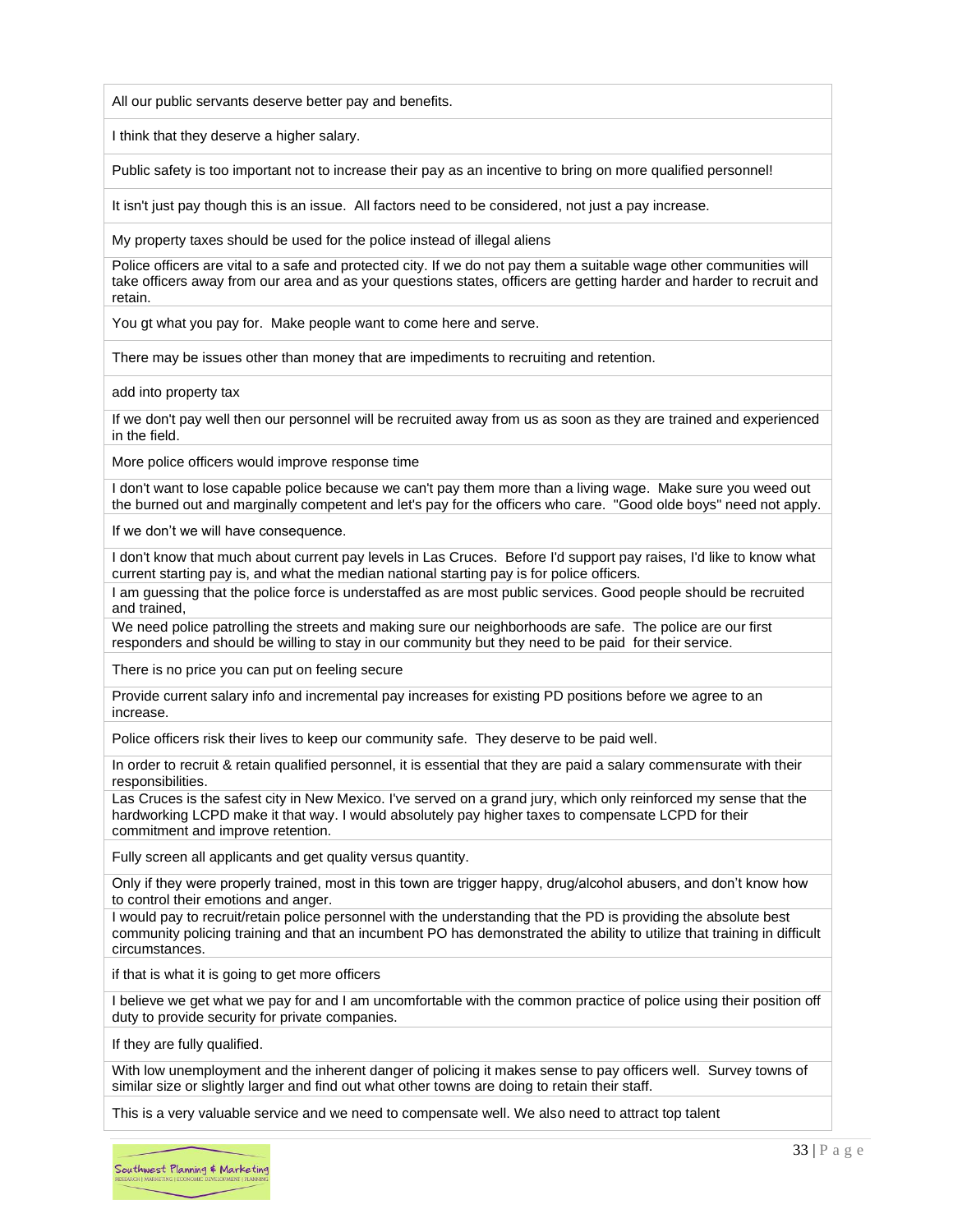Unqualified officers can make life miserable. I want happy, smart, kind officers and I am very willing to pay for them.

Entry level pay should be based on experience and education of applicant

I don't understand the crime and services, so I can't answer this question.

I support more paid leave, required counseling/therapy for ALL officers, a four day rotating workweek. Higher pay will not impact empathy, mental health or decrease violence if the officers are already being paid above minimum wage w/ benefits etc.

We need our police department, and am increase in taxes is the way we keep competant officers, and attract new ones.They are worth competitive salaries

It seems like the crime rate in las cruces has increased. More shootings for sure. Well trained police officers are needed...training imperative and needs to be supported by community members through safety taxes. As I do not know anything about the current issues causing the difficulty in recruiting and retaining qualified personnel, I can not commit to supporting pay increases. I have seen many police forces where the problem is not pay but culture.

Officers may risk their lives to protect us.

We need more officers

We need to attract quality individuals.

Should be a priority

I think that higher pay would lead to a larger pool of qualified applicants, and I'm always happy to see public servants earn a better salary.

Being a police officer is dangerous.....they deserve a higher pay rate.

Better quality officers

We need qualified police to maintain public safety.

Maybe you should hire a new police chief. Moral is low in the department because of him.

Not enough characters to explain. If wages are low in comparison to other similarly situated departments, yes raise wages. I image the problem is more related to Las Cruces needing vast improvements of the schools at high school/college level.

You have to pay to be safe!

Pay them for putting their lives on the line and stop wasting money on issues that are for "beautification" and other frivolous concerns.

If you pay them what they are worth they will do their job. Respect and value!

/we need more HIGHLY trained officers and they should have a good life for them and their families

Higher salary and benefits.

They get paid enough

Hey, these individuals put their lives on the line/they need to be compensated

Why?

Police deserve more than a "living" wage; pay should be commensurate with an officer's duties.

Depends on where the \$\$ comes from

Police officers have a stressful job and to have money worries on top of it is shameful if as a community we do not show our appreciation with pay that is dignified for a job that provides safety which is a great necessity for us all.

IF good people are hired.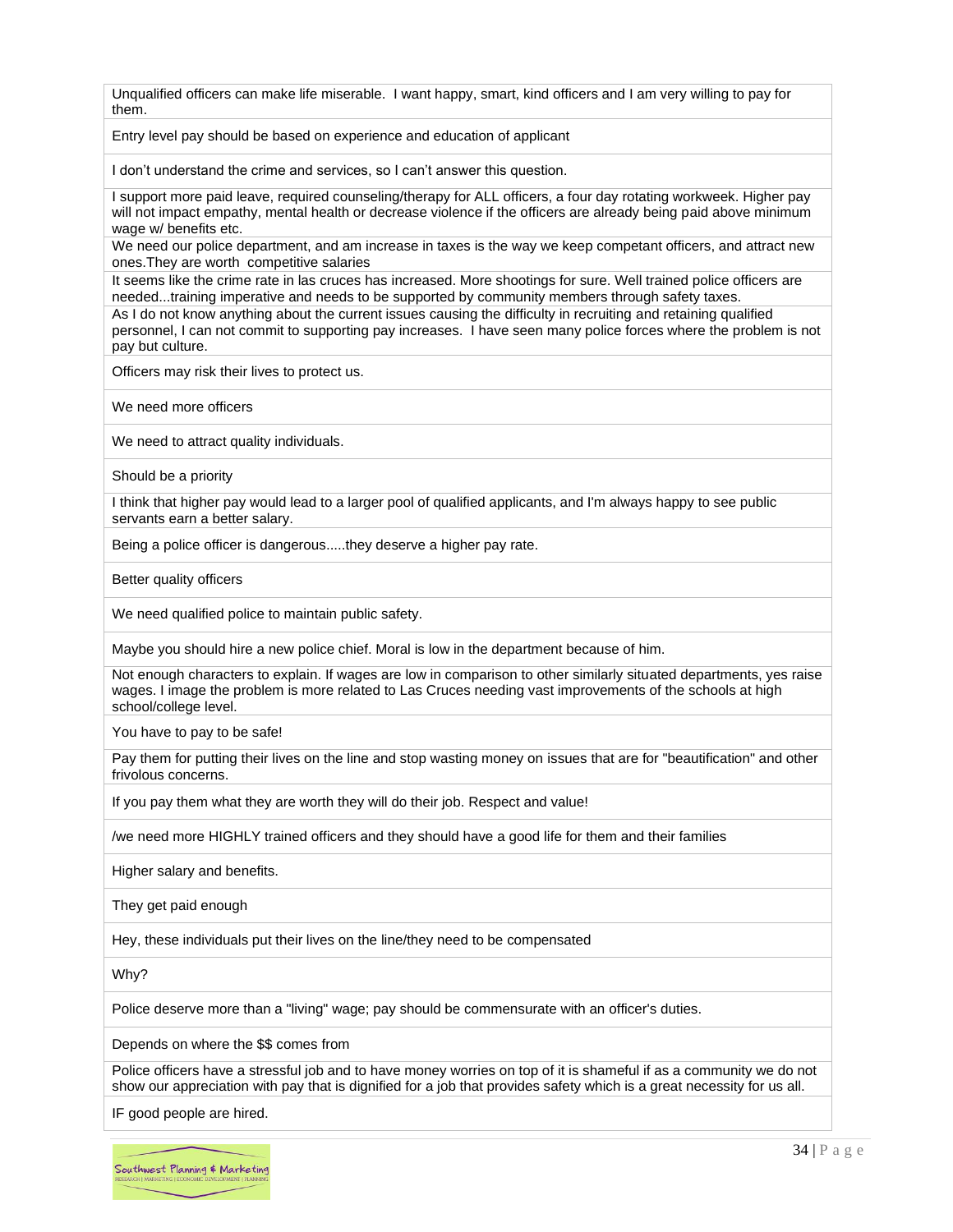When the LCFD gets an Increase then we can about lcpd

I support law enforcement and believe we should do more to keep the good ones in and recruit others. Many LCPD officers have an attitude toward the public and other law enforcement agencies. this does not need to be rewarded.

They definitely could be compensated better, maybe you can attract more quality personnel

Absolutely. The police should have all the resources required to do their job safely and effectively.

I think the higher you pay a profession, the more likely you are to hire carefully and retain honest and competent people who take the job seriously.

Our public defenders make a pittance in view of the essential support/protection they provide. Give them a pay raise, offer incentives for retention, help them out!

I think I'd like to see some plans and movement towards positive changes before I support this.

I don't know what the various levels of police officers are paid. Some likely need a raise. Some probably make way too much money for what they do.

to help keep our city safe.

Need more information

The police service is slow and lacking crime is on the raise so yes please hire more officers and give them a raise if it means better safety.

Too much drugs around the area and nothing has been done

Necessary for a growing community such as ours.

Our officers are not paid enough for what they have to do is put up with

I would approve pay increase and tax increase to provide more hiring and training of officers.

if police increase contact/engagement with residents and in neighborhoods I would gladly contribute

The police officers get paid less than what other departments do namely DASO who takes a third of the calls. The state police were just approved for a 15% pay increase. The LCPD needs to be paid more they work hard

The sheriff's department requires more attention than the city at the moment

We have to do one what needs to be done to provide peace and protection to our citizens.

If it meant that we had less crime and robberies.

I wouldn't want to give a pay increase, if the police in the community are still acting the same. There have been times when I would be at a traffic light and they are on their phones on their ear.

Would like to see more police presence. Police being at Walmart all I see them do is texting, so don't feel safe there either.

It is a hazard re dous job and people dont appreciate police officers but changes need to be made with attitudes and how they treat people

We need police to keep us safe but they have to control traffic violators, some people don't care and they drive scary and there has to be something done to make people slow down and/or get off their phones.

It's a dangerous job & I think they deserve compensation for their sacrifices

I feel that when People are paid what they deserve they are more likely to feel a sense of pride and a sense belonging to their Workgroup.

As long as the pay is the same across-the-board for all 1st responders

I am ok with this as long as the officers are trained extendedly with mental illness.

Depends on where, and how much, the money comes from to support the pay increase

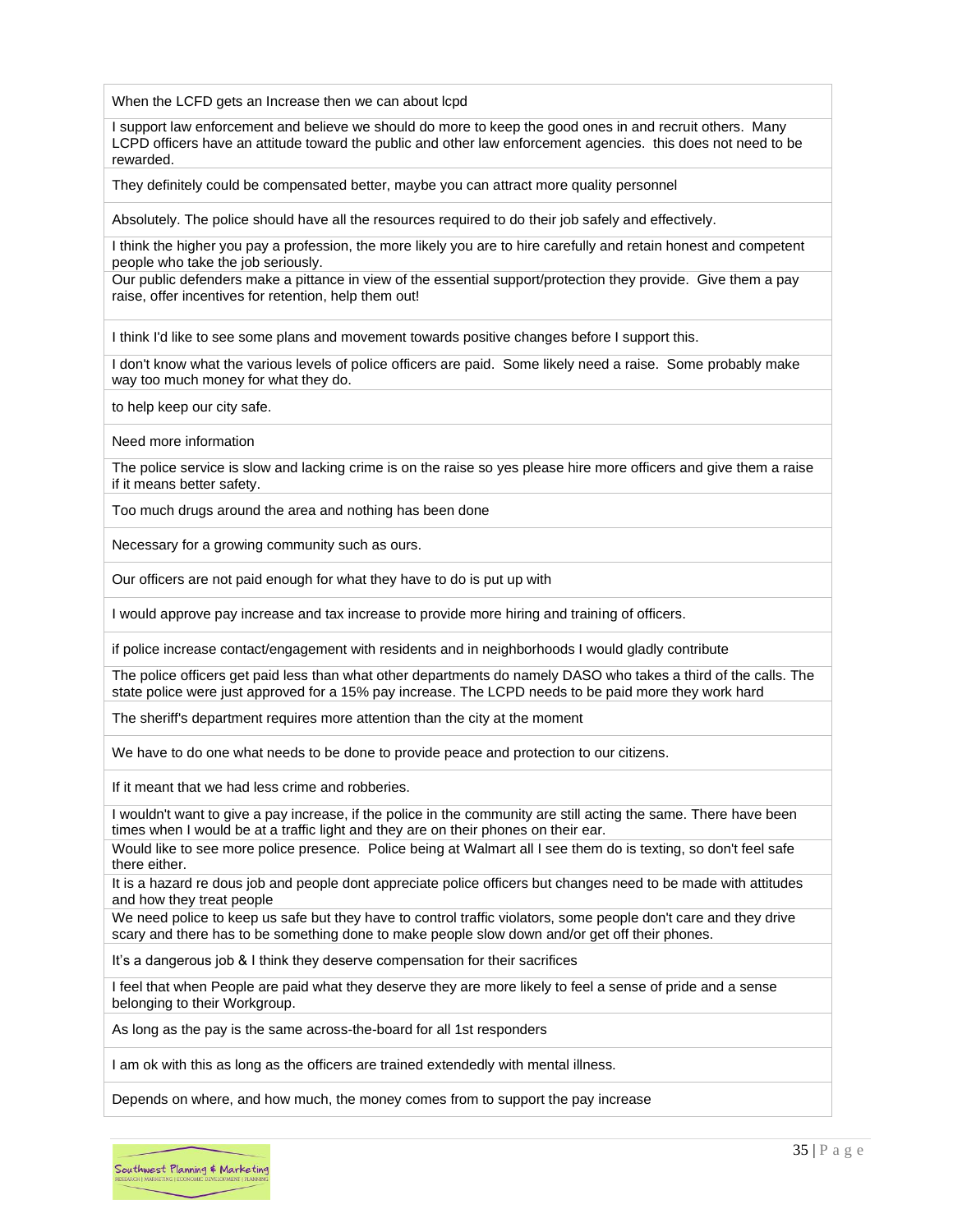Why would they come here if they can make more somewhere else.

Effective police need training and refresher courses. And they need to get a fair return for a dangerous and taxing job.

Police and Fire are probably underpaid for the services performed.

I agree to support pay increases and additional training.

I think they are overworked and underpaid.

If the person is well qualified then they should get paid better.

If neighboring towns/states pay more, they will leave.

I feel that policeman and paramedics are underpaid. We depend on these people in times of emergencies, yet they make less money than government officials who don't deal with crime scenes and seeing peoples bodies splattered on the highway.

Crime is up and the need for qualified police must be met

other than traffic stops, 2 -3 officers are not needed for a routine traffic stop.

I would have to know if perhaps there were other factors besides salary involved in driving personnel away from the police department. Perhaps there is a supervisory issue, which needs to be addressed. I simply don't know.

They are never paid enough for putting their lives at risk

I think our LEOs are underpaid for the work they have to do.

The job of a police officer is full of risk. Good pay can be an incentive to attract and retain law enforcement candidates

I would like to see the police employ a Masters level LICSW social worker to address the problem of the homeless and mentally ill to help get them off the streets and into some type of residential or treatment program

Dependable, ethical, professional employees require and deserve a living wage, especially when they are expected to put their lives on the line in the call of duty.

Increasing pay scale will not necessarily solve a recruiting and retainment issue.

Rather not explain.

I would support the idea but not the fiscal responsibility. I cannot support the concept/quantity of their retirement.

I have no idea how the pay of the LCPD compare to other police department.

The retention issue with LCPD is not the recruitment part. It's the morale of the department. Their administration has forgotten to lead by example and to remember the importance of inclusion of ALL employees. Also the disciplinary process.

I pay enough taxes. Fund it by cutting a wasted program

Compensation should be improved for police officers, given that overall resources are used efficiently and in line with priorities.

I don't know how current pay compares with similar sized cities in New Mexico.

They should get a higher pay. Their job is dangerous and the citizens should appreciate them like they do to the military personnel.

You need qualified law enforcement personnel. You have to pay more to get more,

Police officers and Firefighters are our local hero's. It is difficult to pay them what they are really worth since they are paid with tax dollars, But I think that we waste lots of money on other non-essential issues like holiday celebrations.

I would definitely support an increase in property taxes to accomplish the policing needs of this community.

It's a dangerous and demanding job and they should be well paid

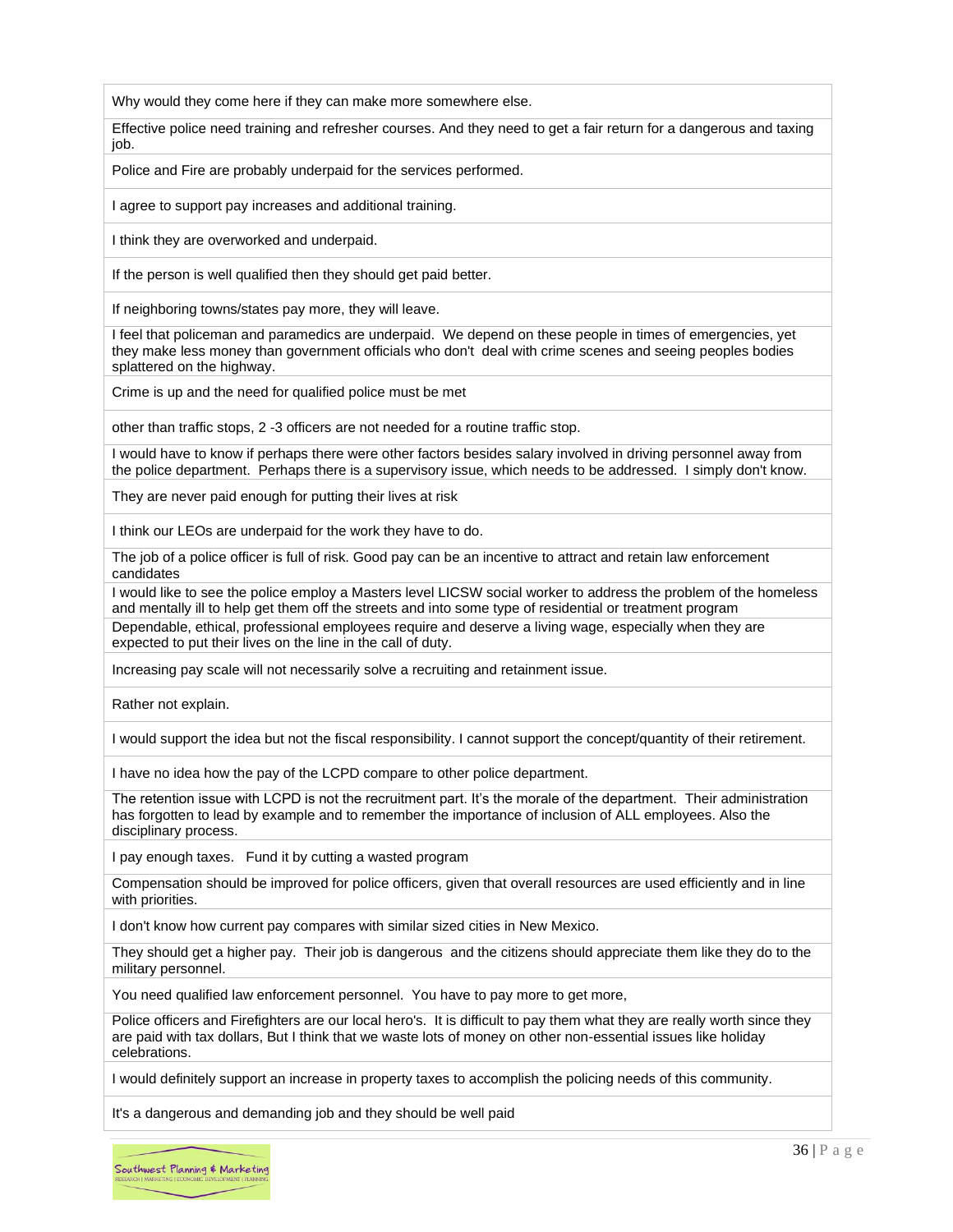It has been explained to me that the LCPD is the 15th highest paid department in the state. Unacceptable The second largest city should be paying the second to forth highest wages. I don't think this questions should be asked if its not important!

Adequit pay is needed to retain and train qualified patrolmen

Officers need to be paid for the job that they do (risk and all)

They need to wear many hats and put their lives on the line every day. They should be able to expect a retention bonus as a reason to stay with Las Cruces PD.

Would depend on the City's budget.

I support them 100%. If they are courteous, well trained and enforce the laws I support them.They are safer if there is the manpower to do their job. If the judicial system did their jobs correctly the police would be safer.

I don't know what their salary range is.

I feel this is important. If you don't properly fund something you find important, you are essentially saying it's not that important. Police 100% should get pay increases.

I don't think money is going to change this issue. Status quo, hiring & interacting only with those that will agree to keep things as is - that's the LC way. I expect it's harder to fit in than it is to be a policeman here.

They need to be paid to do the job well.

The department appears to perform responsible recruiting and I support their efforts to pay more to retain good officers. If you have high standards, I support a pay increase.

I have lost much confidence in our current force due to their inability to handle difficult situations with killing someone.

If the services were improved.

Police officers put their lives on the line every day and should be compensated well for their service.

Better pay means better recruiting.

I'd like to see them more efficient.

See what plan comes up!!!

I would vote to hire more police and pay them a fair wage. A safe city is where people want to stay and move too. Property values would also increase

I believe part of the reason for not being able to keep qualified police personnel is poor pay and benefits. If we are to expect qualified and ethical police personnel than we should be expected to pay for the quality.

Traffic violations should be used to increase revenue and, in turn, to support better pay for the police.

Not if my taxes were increased as a result. Taxes are already increased was too often for things I don't support.

Having more police would help the community and if pay increases would accomplish that, then I would be in support of that .

I don't have enough information to properly respond to the question.

So much money goes into overhead bureaucracy any time money is allocated.

I do not know what officers are paid nor what requirements are necessary to become an officer.

Will allow the police department to recruit more easily

you get what you pay for...to retain employees you must provide opportunity and an appropriate pay scale

I believe law enforcement should be paid a decent salary. I believe the city pays their officers more than the county.

its always tax the people when the city needs something instead of being efficient

If police are well paid and well treated they are likely to do their job well.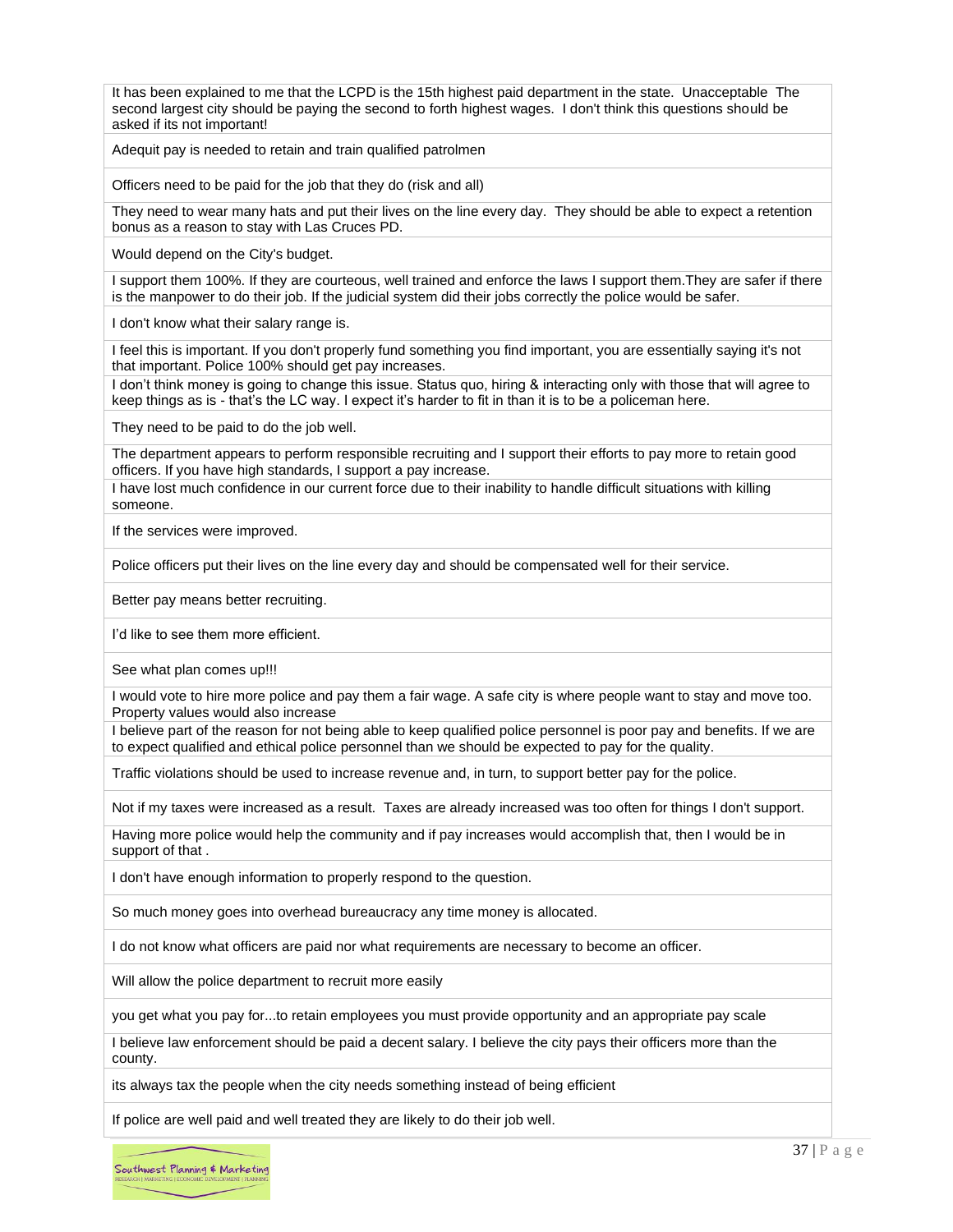Maintaining security is important but the problem in recruiting may have more to do with the perceived personal liability due to politicians lack of support

I have no idea what the pay is. If an officer was hired from Tulsa, OK I can't believe pay is the issue. But why not move towards highly paid officers? Don't follow the crowd. Pay AND recruit such that the City is a high outlier on the pay surveys.

A professional well educated, well trained police force is money well spent

Appropriate, competitive salaries will attract quality, well trained candidates.

The police should respect each citizen of Las Cruces, and each citizen needs to respect & support our police force who are essential to the rule of law, a sacred trust with the citizens, and should be well compensated for upholding that sacred trust.

People have to be paid a good wage in a competitive job market and good wages attract good candidates. I say this without knowing what our police officers are paid, but recruiting and retention are easier with good pay.

I think it is important to have a safe environment

Better trained officers make for better enforcement.

Law enforcement is paramount to our safety. I whole heartedly support our men and women in uniform.

If needed, yes

Only if that would help the service if needed.

They put their life on the line for me and everyone else. They should be paid well!

Without good law enforcement this City will fail to criminals.

They are essential to a safe city

My son has just retired from police force in Leesburg VA after 22 years; he was a street cop, involved in city events, and setting up police Explorers, and ride alongs

I would need to understand why pay is an issue.

When it comes to public safety I believe that compensation and benefits could be a deciding factor in attracting the best.

I would more highly support higher pay if they would begin to enforce traffic laws.

Maybe there should be a dedicated traffic enforcement unit. Pay could be increased based on enforcement fines.

A top priority. LCPD competes with other agencies for a limited pool of qualified personnel. Total compensation packages must be superior.

If we cannot recruit and retain police personnel, the city is in deep trouble.

If we need to pay more to be competitive, we should do it.

I want the best

Qualified officers who want to serve Las Cruces should be paid appropriately for their service.

Safety first

It's gotta be the hardest job ever. Yes, pay more than a living wage. Pay the elected officials less if need be.

As long as it goes to working ranks and not administration and fancy buildings

I believe that you get what you pay for, but with an increase in pay there should be an increase in the level of performance and professional expectations. This should not be something for nothing.

If they trained properly not 12 week wonder. You can not train police are expect him carry out his duties properly.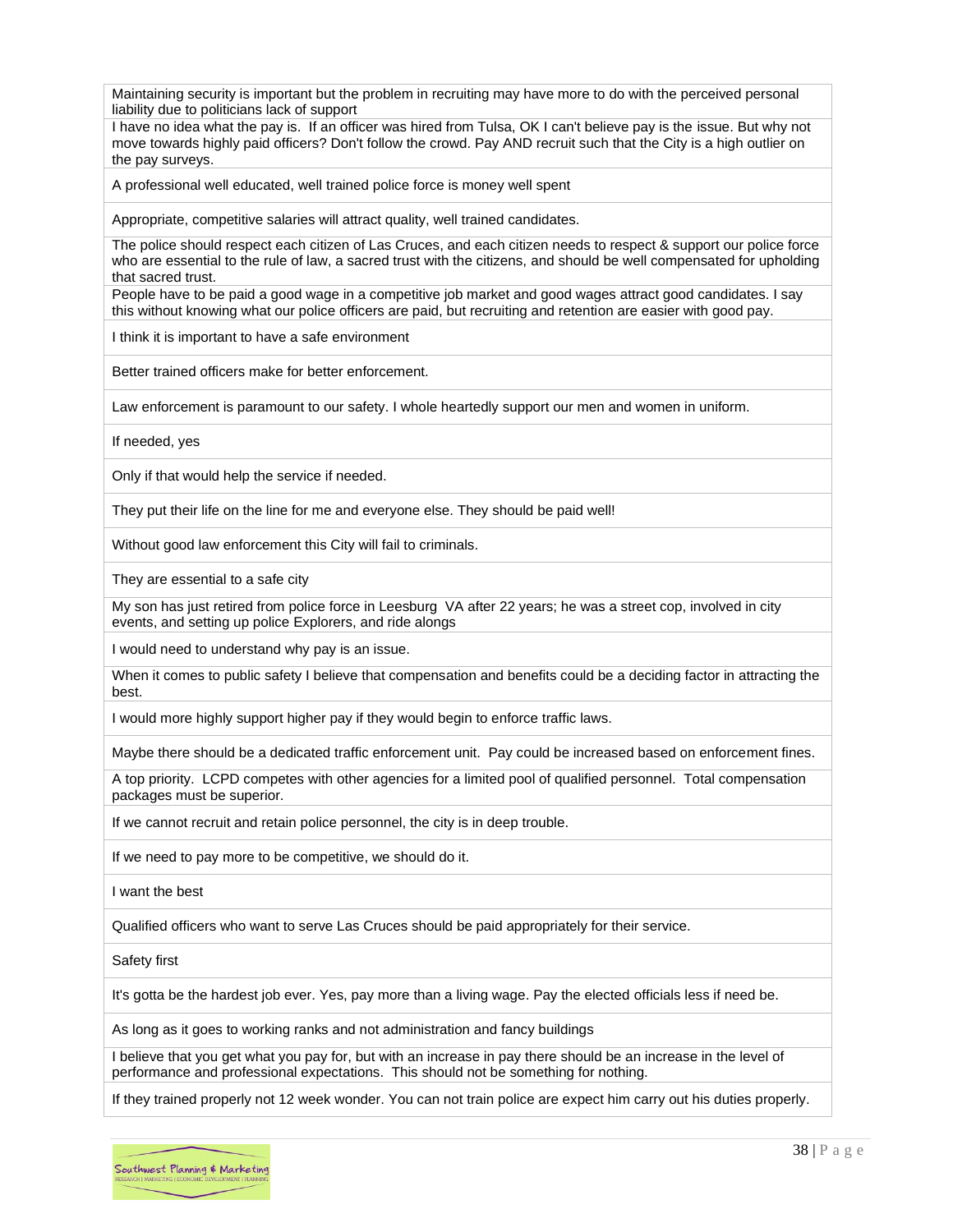LCPD face situations on a daily basis that can put their lives in danger. They are also in the unique position to render life-saving aid to people after accidents. They carry deadly weapons, and can use them in specific situations.

Hard times for police,pay more and get better officers

Not if it raises my taxes

Good officers are needed.

you have to ask why are they leaving? Is it leadership, corruption, preferential treatment, lack of equipment to perform mission. Ethics, integrity.

School career days. Cadet Programs. Have fun activities for young kids at fairs, schools, community events. Many kids decide their career by middle school so provide El ED and middle school programs. \*Build trust relations with minority community.

Our salaries need to be competitive

It's important to pay our public servants properly

It would seem more advantageous to retain officers that are familiar with the city rather then recruiting from outside.

We can't pay our police officers too much.

Just a feeling.

Why should we increase pay? They don't do their job now.

more pay, more police

More effective not more

pay and benefits should start at \$50k and go to \$100k for the most senior, even higher for supervisors. when demonstrated examples of competence should get special awards bad performance and conduct unbecoming should not be tolerated

Police officers are notoriously lower paid.

Protection costs. Higher pay might mean higher quality.

Public servants tend to be underpaid, so I would support pay increases for many of them.

You usually get what you pay for. Qualified, trained and experienced law enforcement is necessary. These folks deserve adequate pay.

Police work is inherently demanding, sometimes dangerous, and requires a unique person/personality that has empathy and kindness on one hand but the ability to deal with extreme violence/hostility on the other - need effective support system/training

I guess ,attractive pay may attract qualified persons

The city has to compete with El Paso PD, sheriffs, and corrections, as well as State Patrol. Competitive pay would allow them to do that.

Increased perception of enforcement and rule-following would come from increased presence. More & bettertrained officers would change the perception of citizens and heighten the risk of breaking laws. Our officers are underpaid and leave too often.

They are. It supported by the city council and the judiciary. Morale is low and money doesn't help that.

Its important to pay competitive wages for high risk employment like the police department

Our officers deserve a good salary.

You cannot expect police officer's to work a violent community like L/C, put their lives on the line, and expect retention for low pay. The political environment within the Department also needs to be open to rank and file officers.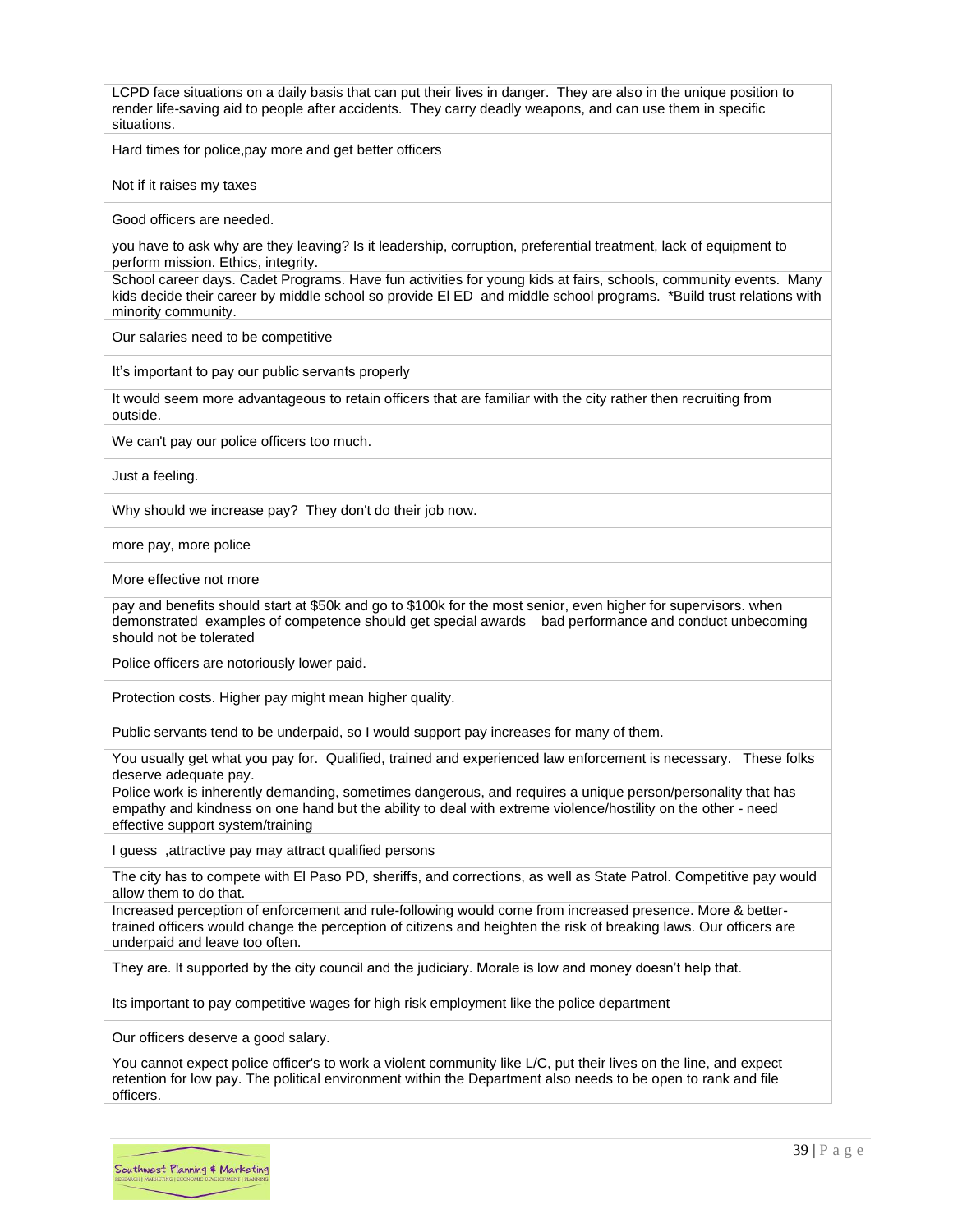Show you can provide a better service first before asking for raise.

They deserve it.

I think the Las Cruces Police Department pay is ridiculously low as compared to other agencies throughout the country.

Recruiting/training top quality police officers must be citizen-supported\$ priority. More officers/patrol vehicles will only help if they are ACTIVELY patrolling, keep a HIGH physical profile & are judiciary supported. ENFORCE NO PHONE USE IN CARS!!!

Depends on how and how much. How LC compares to other places

These men & women endanger their lives protecting the community therefore, they should be compensated.

You have to be competitive

Law enforcement pay should reflect the truth that men and women put their lives on the line daily for residents to sleep well at night.

We need to feel safe and know we have enough officers to serve our community.

I have a personal relationship with a member of the LCPD. Police are valuable and effective and I would happily contribute to expand the department

Pay increases would help in recruiting qualified personnel

Hell no.

The police provide a necessary critical public service and must be competitively compensated for their dangerous job.

While there is a national average pay for police personnel, I think being so close to the border and the varieties/complexities of the criminal activity warrants higher salaries.

Don't know what the current wage and benefit package is for police officers.

A well funded police department is important

Yes, police officer put their life in the line. Pay increase qualification and expectation of officers should be high too. Constant training (people skill/field wk), fitness (maintain good fitness level new&old officers) and education (Assoc.degree).

It's a very under-paid, completely necessary position. It's crazy how little they make.

Pay raises keep the best police officers working out streets. We need to keep our quality officers in Las Cruces. LCPD deserves to be paid for the risk they are put in everyday.

Of course!!

The risk involved in their profession, must be valued, and compensated properly to keep them in this area, cost of living should be appropriate.

Don't know anything about this specific issue.

without clear identification of the metrics used to establish that pay is the problem probably not

We need to have a stronger police presence. If the salaries offered are a hindrance to making this happen, I support increasing salaries.

I am uninformed on all factors related to difficulties hiring and training new officers.

A well payed police force is a force that you can trust to not skimp on duties that may be undesirable (e.g. paperwork, court hearings etc).

PAY MUST BE COMPETITIVE WITH SURROUNDING MUNICIPALITIES. OUR CITY GOVERNMENT HAS WASTED SO MUCH MONEY ON UNNECESSARY, FRIVOLOUS PROJECTS. MONEY TOWARD MORE POLICE OFFICERS, AND RETAINING THE ONES WE HAVE, SHOULD BE A PRIORITY.

Increase the pay, especially for education. And never dummy down the entrance exams.

Lives are on the front line every day

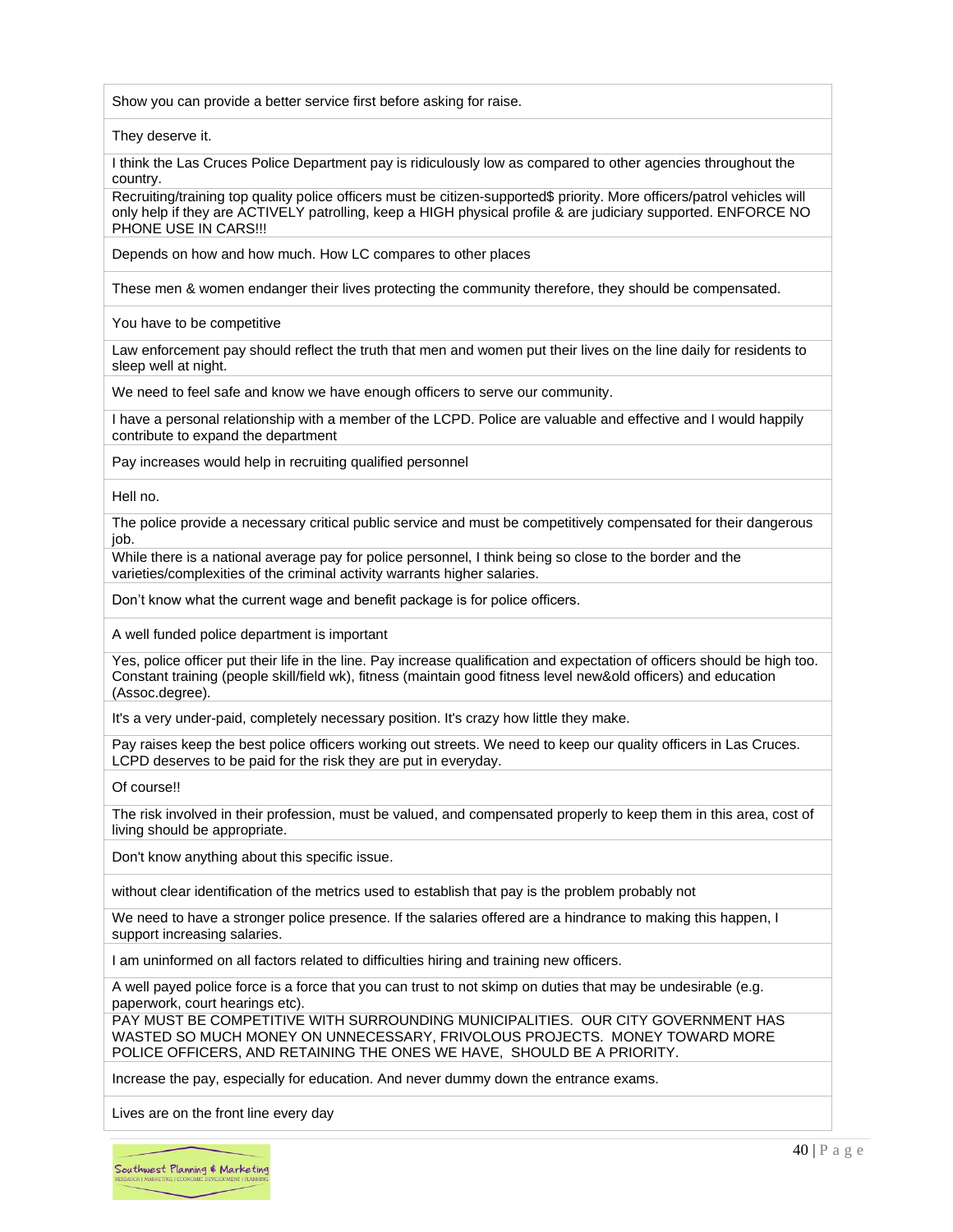They need to be paid for putting their lives on the line daily in what they do. They are grossly underpaid and that is why you cannot get quality people to become officers. You need to put quality above quantity. Good officers can do more with less.

I would like to see how the current budget is administered and allocated before supporting a increase. As with any municipality you should be accountable for what you have. What would you do with a pay increase?

Police Officers are putting their lives on the line every time they go on shift. Having financial stability may help to take one less burden off their minds as they protect our community.

The city needs adequate police protection and, therefore, should pay sufficiently.

I don't know if attrition due to pay is a problem. If not, then the market pay is appropriate.

I have only lived here 3 years and the city is growing. The officers do work hard and it is very easy to notice the good they do in the community. I would definitely support a pay raise to help retention and recruitment. Officers earn a good wage. Employee morale, being tired and overworked are almost always the most common issues in terms or retaining qualified personnel.

If a detailed budget was released to show that the money is being used for recruitment services, and not other expenses.

You have to keep in mind the city size, multicultural citizens, and geographic area. This police force can be exposed to unique situations. There are numerous law enforcement group here that have to interact on a daily basis.

I would support if I can be sure that training will be thorough and comprehensive.

As a retired teacher, I know that to retain the best, you need to pay the best. There must be continued monitoring to assure the public that the police are doing their job as expected. EVERY public official needs to be monitored.

If pay is less than comparable cities then their pay should be raised to match.

How much would pay be increased and would it actually attract qualified personnel

Not sure of the shortfall and where needs are.

Don't honestly know about this to say one way or another.

I don't know what they are paid now, and I don't know the reason why they are leaving the department. If it takes higher pay to retain qualified officers, then I would have no objection to a pay increase.

LCPD is under paid

Not sure how salaries compare to other cities in NM

Would need to see comparisons from other same sized cities.

I am not sure how much they make now therefore I cannot say weather they make enough. More than likely they make enough because I see many of their cars parked next to there new homes when they are off work.

There is more than enough government waste that could be reduced and money saved spent on police pay.

LCPD officers have a much higher standard and work in a more dangerous environment than many other law enforcement agencies around the country. So why do they only make a fraction of what other states/jurisdictions pay their police officers?

To get and retain good officers, we need to pay them well.

Yes, I knew a great police officer that left LCPD for a better paying job elsewhere.

We need to recruit better quality people, not the usual dirtbags for greater sums of money. We need better cops, not better paid ones. Police shouldn't be hired unless they meet a higher standard. We should pay more only if they are better educated.

Yes they deserve more pay

All local law enforcement have excellent pay and benefit packages as it sits but I'm willing to listen if an increase can be justified.

A person's life has no price. Without safety, everything will result in a domino effect in a negative way.

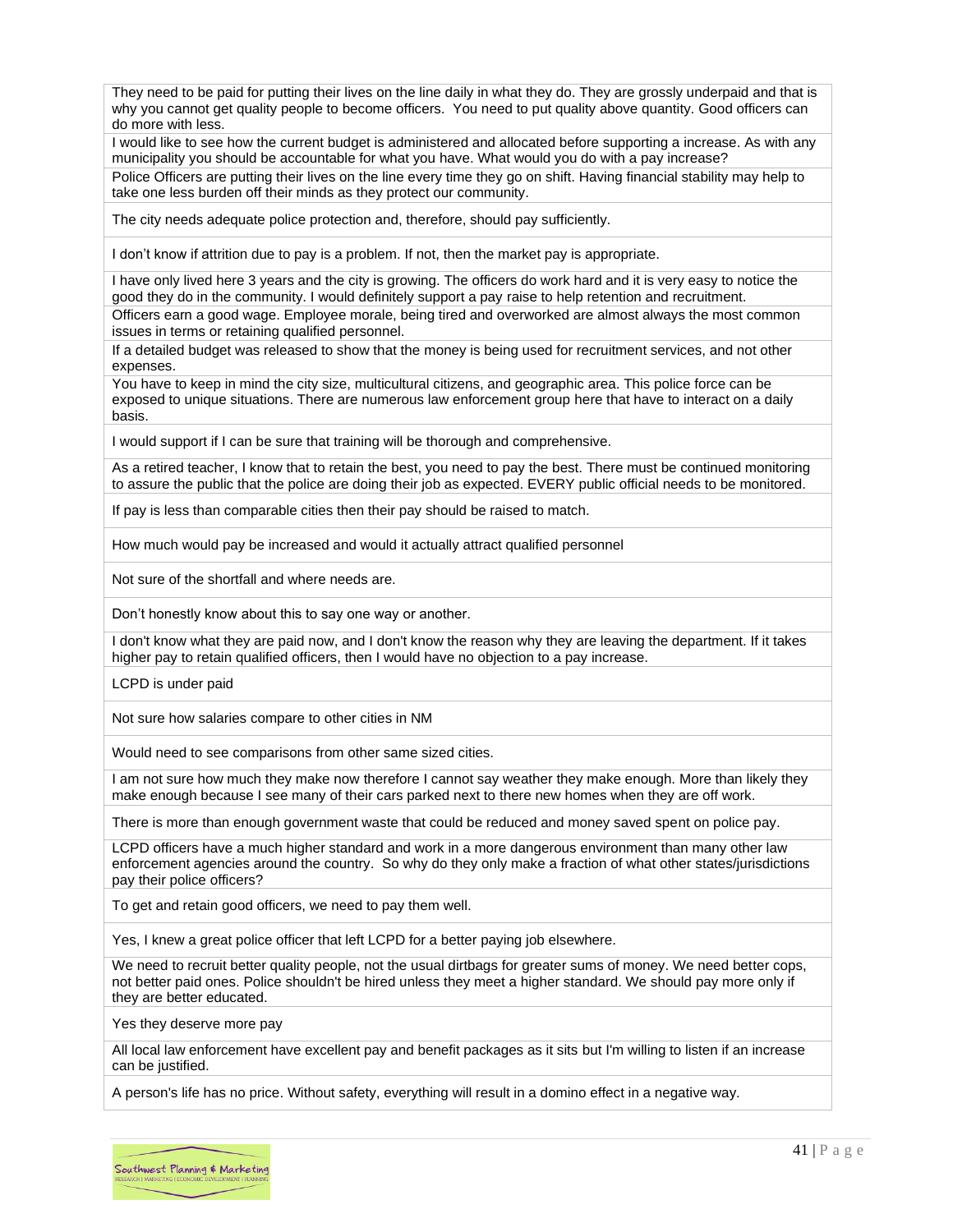Sure but is pay the only reason retention's difficult?Are police getting the support, equipment, etc needed to perform their duties effectively & safely?Officers should have more say in this issue than citizens who don't know what they are up against

If I see them patrolling my community

There are a lot of City jobs that pay more than police officers. Cops should at least be on par with secretaries.

We need competent police officers and that takes time and money to be able to vet them.

Hire more experienced law enforcement

Higher salary would bring in more recruits and retain personal

I believe the police officers that are already in place need to be taken care of first, than new recruits.

I would if the retention and recruitment issue is due to pay, and not with organizationally caused stress and morale issues.

less pay for judges/or judicial staff, they are over paid and arrogant. Police do all the hard/difficult and judges let these illegals or criminals off. Pay the police more with that.

It's no secret that police have probably the most difficult job in this town. Race relations are low and many do not respect the job they have to do. So it's little wonder many go else where to seek employment.

They are doing one of the most difficult jobs. The cith councelers are more worried about minimum wage than taking care of the ones that serve us.

If an officer isn't paid well they may feel under value and no perform as well

It is a dangerous and at times a thankless job that should be higher paid to bring quality officers into the force and have appropriate pay for those now serving.

Absolutely! Per capita, we are too low and with the border issues crime is thru the roof.

Police, especially good, honest, well trained ones, are an asset to our community and should be treated with respect and compensated for their public service that every day could put them in harms way.

Define and explore reasons for the high turnover one needed.

Perhaps there is a problem with promotional opportunities.

Increase must go towards salary and personal equipment

police officers will never be paid enough to do what they do.. just like teachers! they totally deserve to have a pay increase IF THEY ARE A GOOD COP.

I know some ex officers who are good men. I also know ex officers that are total asses !

Better pay and more education about dealing with people living in poverty couldn't hurt.

I just moved here a year ago and I really don't know whaat it is like here but I know they were always short staffed in Denver. Hopefully there won't be any mass shootings here where we will need more.

We need to keep our police so that they can be better trained. Increased training would insure that we had good police who actually cared about their jobs and the public. Soon enough good training would increase job retention while weeding out bad

Support pay increases to protect the city and curb crime activity

Police are underpaid.

Officers should be well paid for what they do

Police deserve a raise. Take it out of the bike path fund and while you're at it, get rid of the bike paths on some of the streets that are almost never used!

They have a hard job to do especially those that are in the profession for the right reasons. They deal w/ issues & crises no one else wants to deal with. God's true angels.

We should look beyond our immediate region and pay competitively on the same scale as cities like Phoenix.

Only after a couple of years trial period to weed out the dead wood.

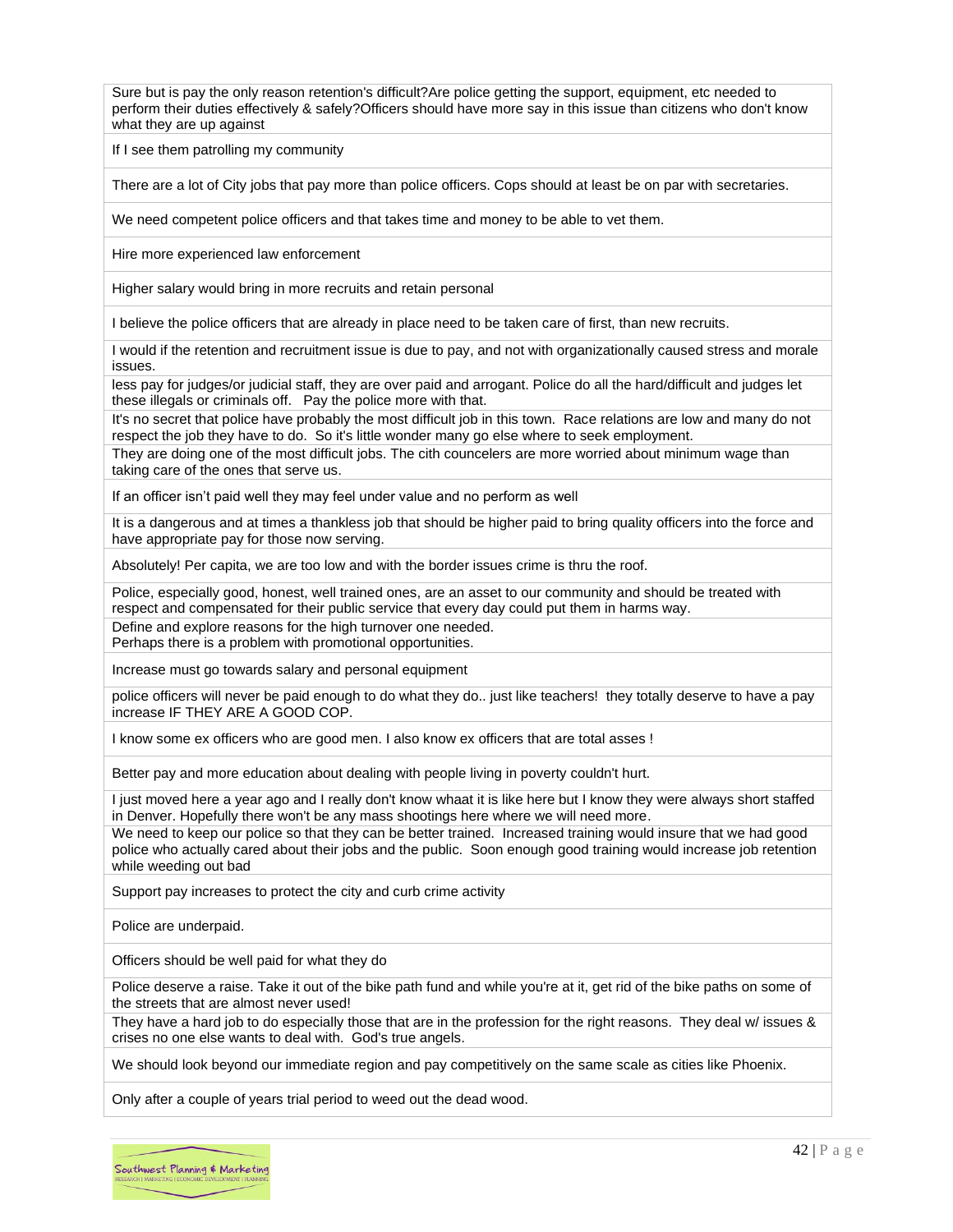I feel the police now are not fair and impartial and only enforce what they see fit. I would not support retaining or recruiting more officers into this ineffective system.

I didn't even know this was the next question, but this was my recommendation in Q13. Police work is tedious & dangerous, & requires highly trained & competent people. Those type of people need adequate pay.

Only if it does not effect my property tax

It would probably help to bring on new career officers if they were getting a livable salary.

Law Enforcement is essential. Though they risk their lives and deal with crisis on a daily basis, their job is mostly thankless. They deserve to paid well for doing an impossible job! A reasonable salary is powerful tool for preventing corruption.

Cops should get paid more, they put their life in harms way to protect others.

I can not afford higher property taxes to pay for more police or retain them. However, maybe funds from another source can be allocated to this measure.

I'd need to know why recruitment is difficult.

I think police are underpaid for what they do

This would be a benefit to the entire city.

Some are great and deseeve it. Some get DWIs and a corrupt DA makes up a BS excuse to drop the charges.

Again, they put their life on the line, If you want a safe city then it starts with competitive pay, good training in verbal deescalation skills etc.

less money salary gets cops who really want the job from their hear.t Like teachers. ore money for a cop more chance of gettign competent cops. of course, there is the other argumant. That less money gets cops who want th job from their HEARTS.

Respectable pay attracts a higher caliber of officer.

They need a descent pay check to motivate them to do a difficult job which is more demanding than some. Many towns/cities have a sign on bonus, we need to consider the same. Check out what they are doing in Lea County and Hobbs.

Perhaps better pay would increase the applications accepted from a higher caliber of applicants

My father was a NYC policeman so I have a keen understanding of the difficulty of police work. The better paid and trained police are, the better they can do their jobs. The deserve good pay.

If you are losing officers to higher paying cities, you have to compete with better wages and or benefits

The city doesn't pay our VP police enough

With additional education and qualifications

Pay drives desire to perform

Police presence in itself helps lower crime.

It's a serious job, it deserves serious compensation.

Police officers are very important to this community and I'm sure it is a difficult job. They deserve to be paid more as a reflection of their skills and importance to the safety of the community.

Pay better so more people become police officers.

If the officers go to traffic I will support the increase, maybe that should be part of a future bond proposal.

They have to have a living wage and need good pay to recruit good officers.

I'm living on a fixed income.

If they get qualified and trustful people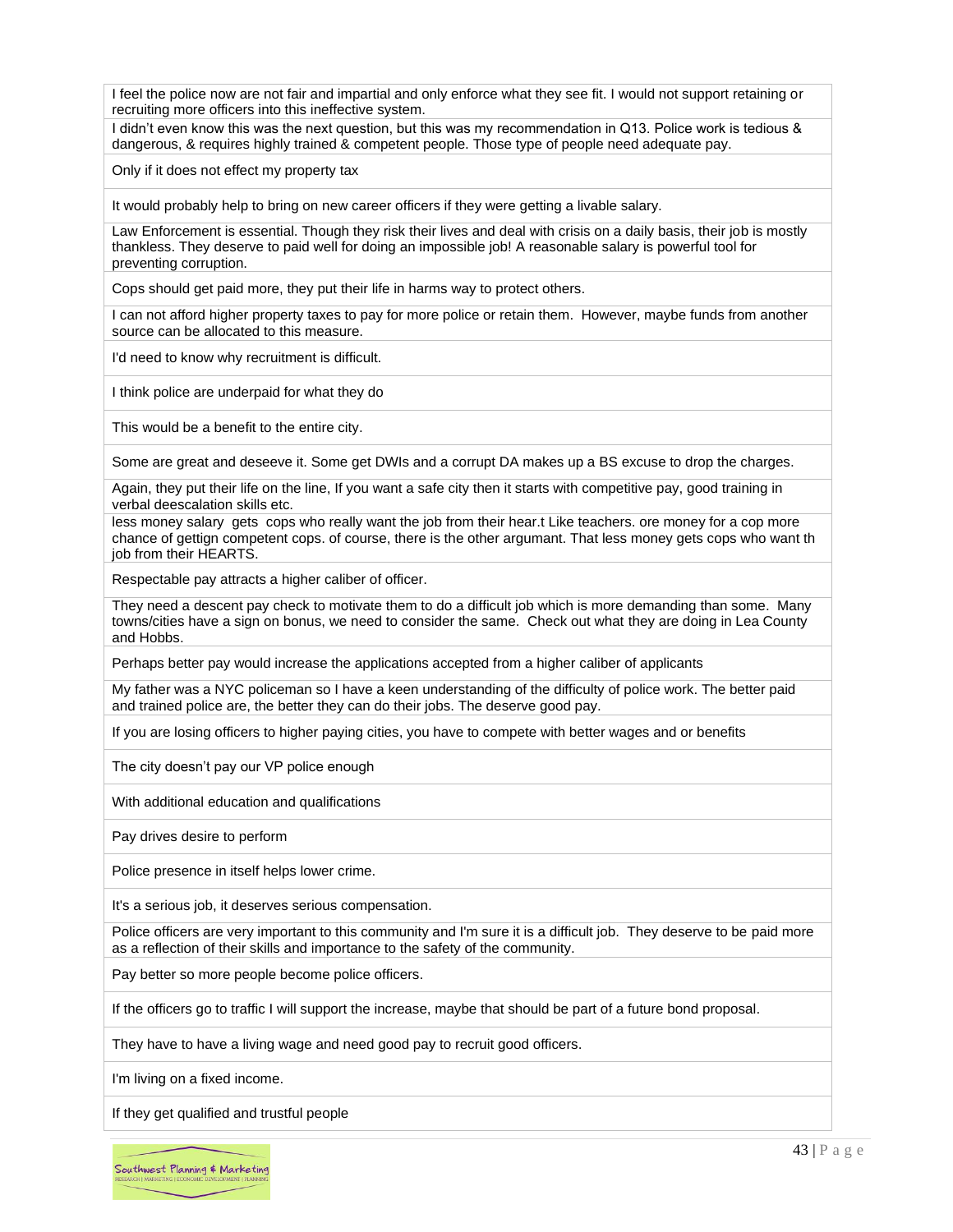I would.

It would be nice to be able to retain capable, professional officers. Increase in pay would help.

The street cop sees the captains and chief do he can do too

The pay should reflect that which is currently being paid in similar cities.

With any job, if you get paid decent, people would most likely appreciate their job more and be willing to put their energy into a job. Money shouldn't be the only factor, a good working environment and more time off would probably help.

We need more police. There has been increase in violent crime in the city. Patrolling problematic/known criminals or areas to protect the innocent.

It's a valuable government function and should be treated as a professional and important career path.

It is important that good police officers feel valued in their position so that they continue to do a good job.

increase pay to tenured officers as an incentive for new recruits to join and stay with the force.

TOO EXTENSIVE AN ISSUE TO ANSWER OFF THE CUFF

We have to stop the waste and abuse. People get paid too much for a town like ours. The university for example, city employees, the policemen should get better pay than any of them. We need them. Make people work instead of food stamps, welfare...

There are ENOUGH officers. Their use and time need MUCH imporvement

Before the city approves pay increases to recruit and retain police personnel, it must first have to prove that it has studied all existing area of spending to verify it cannot make cuts in other departments.

Our department is not competitive with many communities around the state

If given a good enough reason. How will it be paid for?

THEY JOB IS VERY HARD OUT THERE

Because if they had more training more people might apply and they might do a better job.

With a rate increase, they shld do more and be more involved not jus patrol looking for drivers to cite

If the police showed that they were part of our communities and treated everyone with equal respect and stop treating everyone like they're law breakers, with suspicion, I would welcome more police in my community. If you pay your people well theyll do a better job. And to have a safe community you have to have officers who feel appreciated.

No, I have only met mental patients that become cops.

No further explanation needed.

They put their lives on the line and o believe they should be compensated for it. Officers in my opinion should be paid higher.

WE NEED MORE OFFICERS AND I WOULD PAY MORE TAXES TO DO SO

I have only lived here months

Low pay for risking life

Good business efforts can help reward our police officers

Safety is a top priority if not number one concernt for many residents in this city.

not a big supporter of the LCPD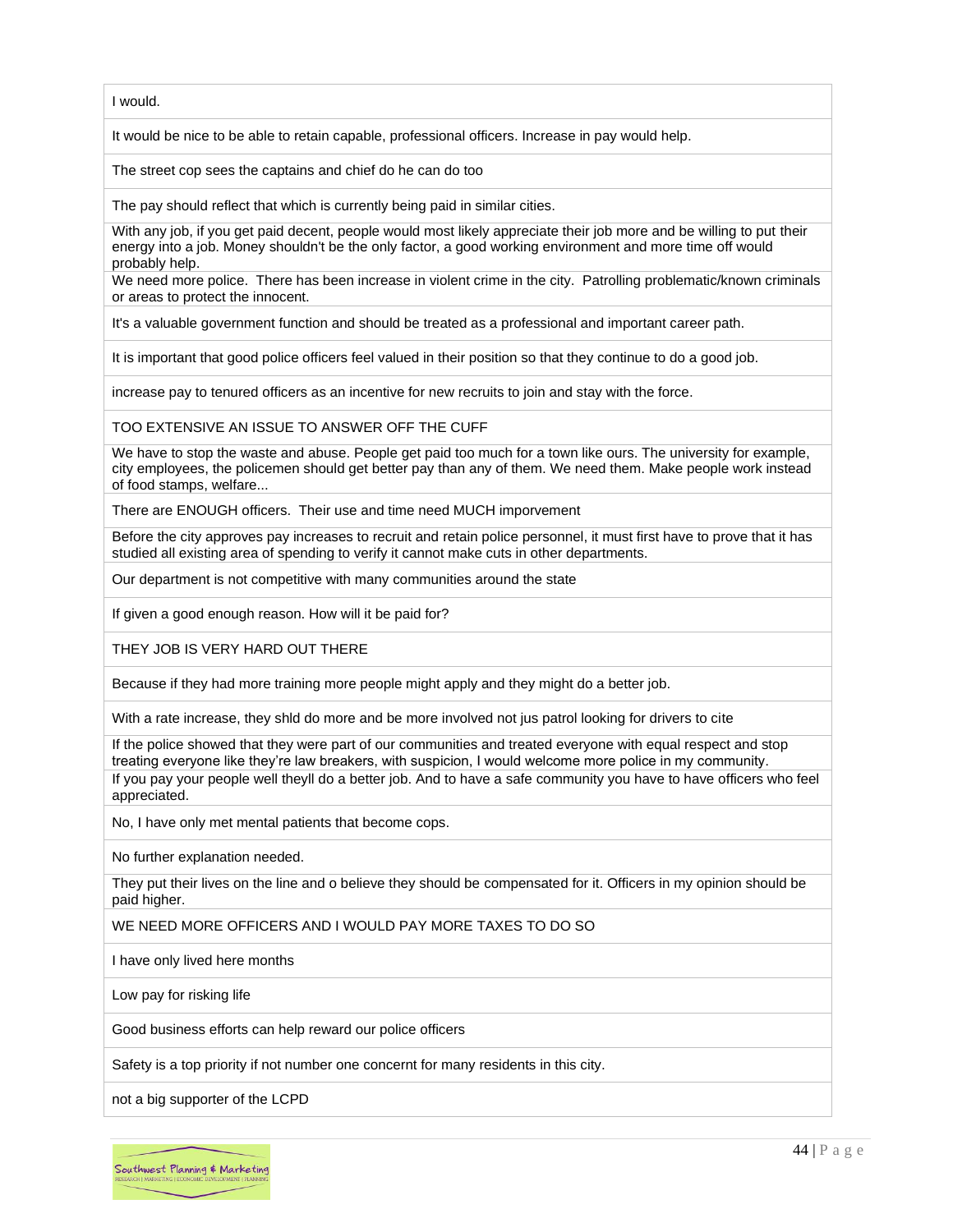Grossly underpaid.

As long as my tax's Don't go up

see question thirteen

Very important to have sufficient number of officers on call

The police are valuable to a community and feel that they do get pay increases regularly.

Paying Officers a fair salary for a City our size is the right thing to do.

If I were a qualified and good cop I would go where the pay is better for the risks I have to deal with each day.

I believe this is a nationwide problem. Pay increases would probably mean tax increases and I feel our taxes are high at 8+%

Higher performance requirements must be coupled with better pay.

Yes but they need better training especially in the communication dept.

If the raise is based on performance, yes

I would hate to have our LEOs trained here and leave for better pay.

In the line of work they do, they need to be paid a decent salary two that they don't have to work overtime to make a decent living.

hard hard job with very little recognition

Being a police officer is a dangerous job and getting more so every day. They put their lives on the line and should be paid accordingly.

Don't know current pat scale

Higher pay and benefits equal better and more dedicated officer

There's alot more reasons besides pay that retention is low...

It doesn't matter if 100 new officers are hired. If nothing is done, nothing will change.

They put their lives on the line every day. They deserve to be compensated accordingly

first responders take daily risks citizens can never imagine, they need our support to be our protectors and shield us from the worst of the worst

new to the city, unfamiliar with the economics of public servants

Do they need more officers?

The police keeps everyone safe so they deserve a pay increase.

Adequate compensation has to be a major consideration for any prospective employee; at a minimum, our compensation package must be as good or better than comparable demographic areas.

They have their lives on the line everyday

We need strong willed people who are willing to uphold the law while also getting benefits from doing what's right. The pay increase will help get our recruits do better from when they're thrown out into the field.

Police work hard and deserve to be paid for it.

I want to feel safe in my city

Especially when I have children with me

Support would depend upon quality of personnel involved. Education levels, personality, background, physical condition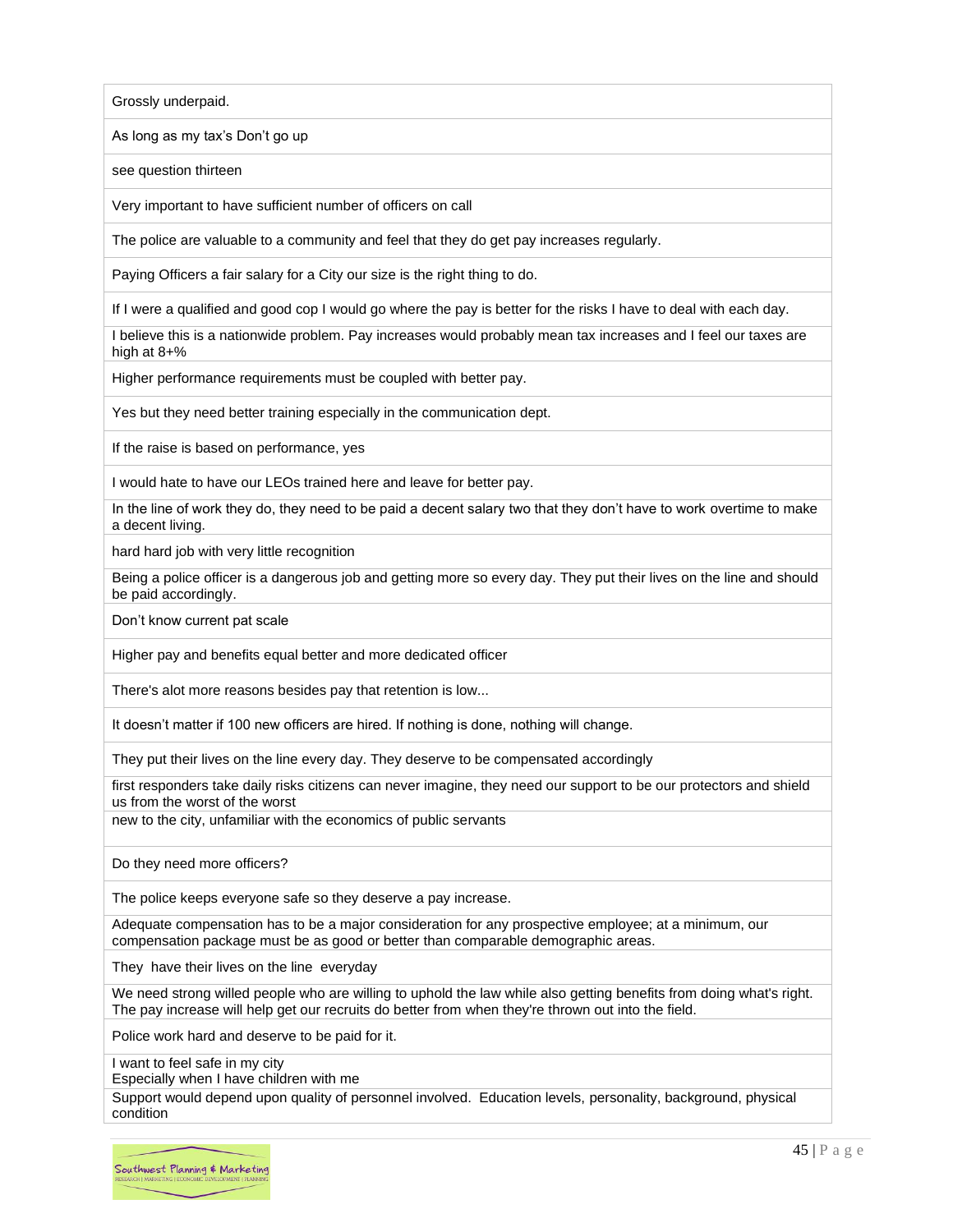Comparatively, officers in Colorado, Arizona and Texas make \$33/hr compared to our officers making \$25 to 27. The call volume is very high and yet Las Cruces is a very safe city, thanks to our officers.

I feel those in law enforcement, as well as first responders, don't get paid enough. They are so important and put their lives on the line every day. They do their best. I feel their pay should account for this. They are so valuable in our community

I'm not aware of current pay scales and how they compare to other cities of a similar size so I can't really judge whether pay is the primary reason for the difficulty.

Yes they put their lives on the line everyday for us. We need to entice officers to stay here and not leave for more money.

The police are the principal persons ensuring the safety of the public and the preservation of the rule of law. Neither of those are 'easy' jobs. Police officers deserve to be paid commensurate with the difficulty and importance of their work.

Police risk their lives everyday to protect us and yet they are paid very little for the risk they undertake.

We also need more officers

High quality police service is important.

We are new to the community, so have no experience or knowledge about whether pay is adequate, or not.

How can we expect to get top quality people if we don't offer salaries and benefits commensurate with their responsibilities? We need to consider the importance of their work in our societies and compensate them accordingly.

If the current ones can't do what we think they should do such as be visible in neighborhoods what is going to make that new recruit any better since they are trained by current officers.

Once police are trained, they leave Las Cruces for cities that offer them better pay and benefits.

Communication between the public and police officers has to improve. Education of the public has to improve. MVD training improved for the public to follow traffic rules. Police hold the public responsible for breaking laws within city limits

I support pay increase to officers that are in the streets dealing with the community. Seems like the police department is to top heavy with all the higher up people. Pay increase to the officers in the streets not only helps moral and life at home

If reasons for retention loss are open to the public

Officers put themselves in danger each day addressing crime/criminals. They are first responders in emergencies. They should be rewarded for their dedication to the community.

Dangerous job and we need to keep the officers we have now as well as recruit more officers

you get the kind of job you want if the pay is good

Is low pay the issue?

I would support an increase for vehicles as well

Not sure

The job should sell itself

An officer should not be worried about feeding his family. I believe the officer needs to be paid at a rate common with their experience, presence and action on the job. However officers need to be held to a higher standard because of their position.

Their pay is equal to their job requirements currently.

They have a tough job. Not everyone can do it and if getting a pay increase can help support those officers who need the income, then we should all as a whole be willing to support those who help us when we need it most. Police work really hard and put their lives on the line every day. They deserve to be paid well and have good benefits.

We need competent Police Officers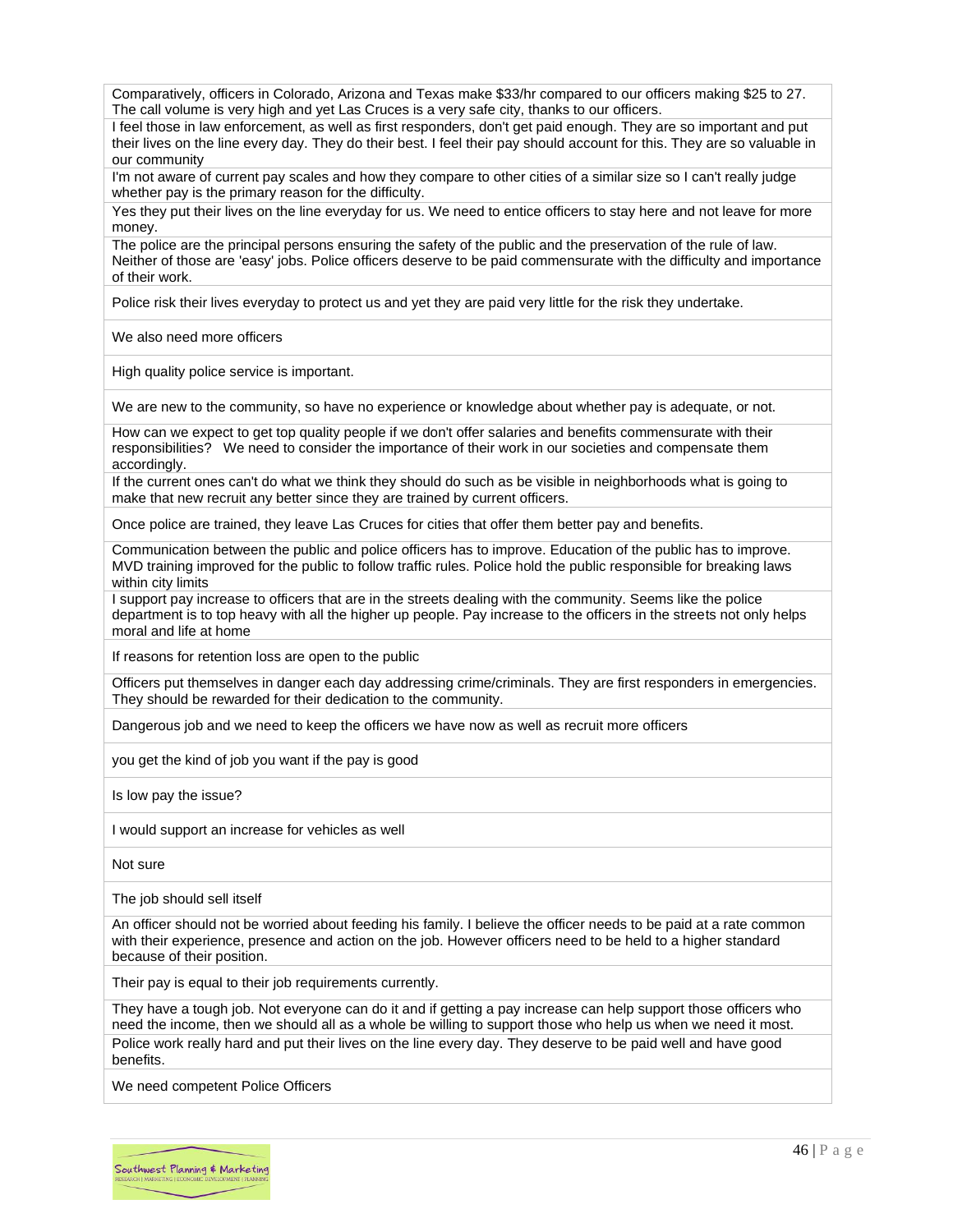N/a

Recruitment and retention of all members of law enforcement is critical in this era. We need well-trained, welleducated and sophisticated people in those positions. That means they need to be paid well.

Taxes are at a high level now. Would support a modest increase for first responders but not a huge increase.

Public service should not be at low wages. I think police and their support personnel should be compensated at a level that encourages honesty and pride. low salaries lead to higher turnover rates and loss of talent, which have high hidden \$ costs.

To get and retain officers money will have to be spent

The better the pay the better the candidates and the more selective they can be, NM State Police has a high quality of standards and is CALEA certified

I would have to become aware of what is affecting recruitment/retention and then work to improve those areas. If pay increases would positively affect recruitment and retention I would support that & all areas that would affect this.

Yes pay them a living wage, drug test, train them and reward them for being honest.

Would need to see data related to recruitment and retention and comparison to similar cities

They already make a lot

Because then they would be able to patrol neighborhoods and less crime would happen.

Safety is important. Happy tosupport security.

I don't know anything about the pay policy of our police, so I cannot have an opinion on whether the policy needs to be adjusted.

In today's climate, all police officers must be well trained and unfortunately, well armed.

If they are putting themselves on the line they deserve a proper pay.

Do we need more police? Maybe that money could go elsewhere to better use. Ive heard a lot of stories of violent cops in Las Cruces.

Money is always motivation. No money no police personnel

Treat them fairly and they'll treat us fairly

For the dangers they face they are underpaid

I don't think we pay police officers enough for the risks they take.

Pay may help recruit and retain officers but the environment and leadership are what make it all happen in the end. Poor leadership and poor work environment ( with in the department), pay at that point does not matter.

Officers risk their lives daily in the job. Pay should be reflective of that risk.

A good police force, just like good teachers, work long hours and must meet in highly intense situations with the public. There is a stress level which is not seen as part o the job but takes a toll and must be compensated.

Pay only helps so much. Strong servant leadership assists with officers wanting to work verses having to work.

It is essential to an individual to feel that they can support themselves and their families. This leads to a willingness to ensure the job is performed well.

Don't know if low pay is the problem.

Why? I still see cops posted up hiding begging for tickets. See people in need of help and officers could give a damn

Raising the quality of middle and upper management must come first. Also, top echelon of city leadership needs to change entire direction of policies as it concerns public welfare and spending on projects that do not help the residents of the city.

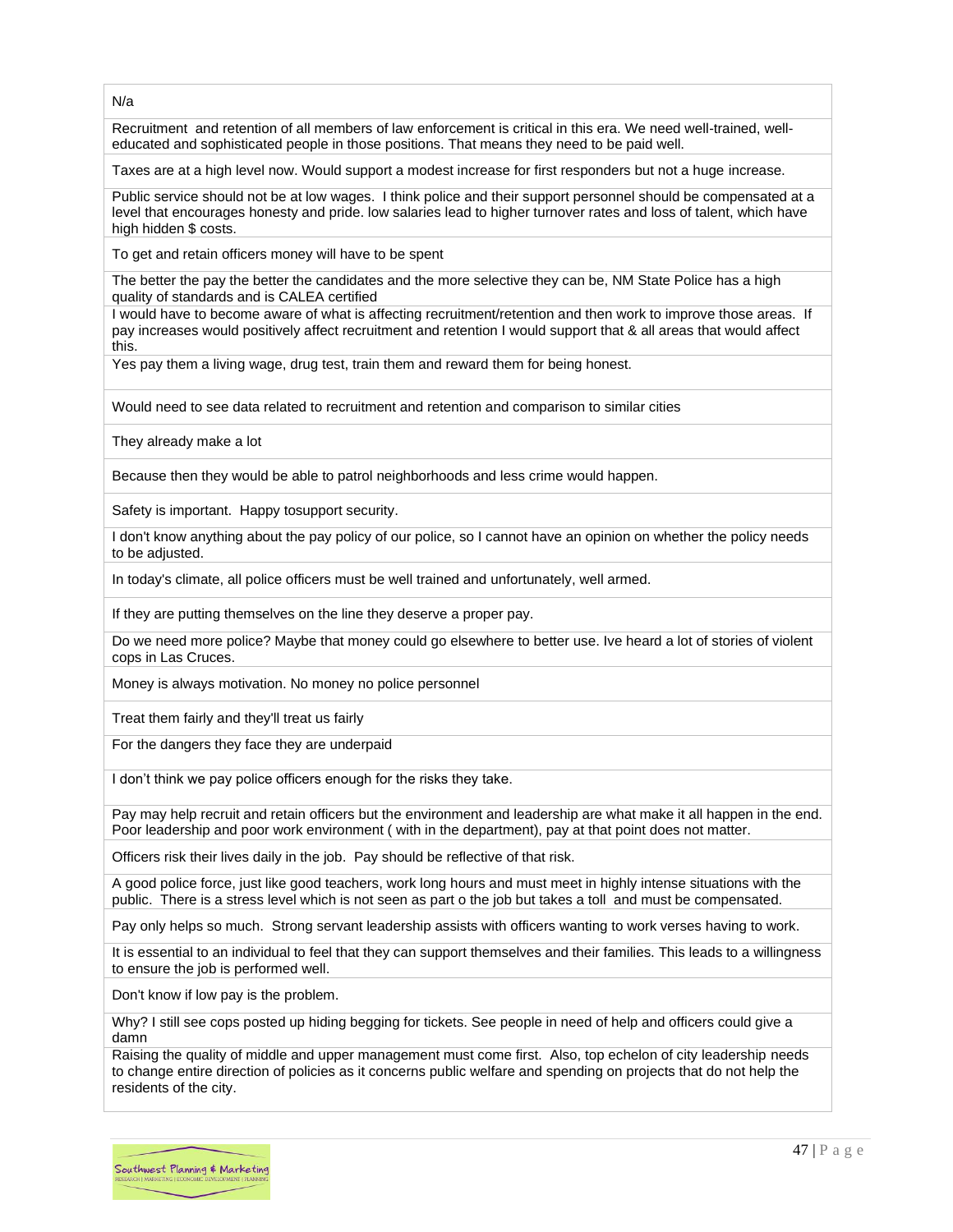The current police force appears to be sufficient to address community needs. However, as the city grows, I would support an increased police force to maintain the protection it currently provides.

Concerned how funding salary increases would come about. This would definitely help with retention and recruitment.

I have always felt that police officers are in the line of a dangerous duty and risking their lives---they should be paid the highest salaries in the city budget.

Yes because it is a most valuable profession/occupation for the city and it's citizens and in view of the serious perils of the job paying accordingly would help lessen the stress police & their families incur

If Police Officers were paid-a decent,Ilvable, wage.I believe there would be more interest in joining the force. They risk their lives everyday to keep society safe. They deserve a lucrative salary.

Would taxes go up?

Sometimes, you get what you pay for! Better qualified and educated personnel require better pay if you want to retain them!

Recently moved into the area, I'm a retired Police Officer and the pay never matches the sacrifice that comes with being a public servant.

My experience in life with cops and say jury duty is how they will lie everytime to protect their ass or cover for another cop. Hire better educated personnel and MAKE THEM ACCOUNTABLE WHEN THEY DO WRONG

Need highly trained individuals with sound judgment for difficult work.

Adequate pay and pay raises are essential and appropriate for all law enforcement, for both recruitment and retention.

Was disappointed to hear that having well paid police force (top three or four in the state) is not longer happening. Understand we may no long be even in the top ten.

If hiring practices bring more diverse workforce I would be willing to give raises.

For the level of commitment required to be a LC police officer I would support higher wages.

At any moment their life can be on the line. We need to show that their risks are understood and supported & if something should happen their families will be provided for to a degree because they live with the risks and uncertainties as well.

They put their lives on the line daily and deserve a raise.

Better pay means a more qualified recruit will apply for a position. If people receive a decent pay, they are more likely to make a career out of being a police officer and we are more apt to attract dedicated, educated and competent recruits.

We need more qualified police. I see too many obese police that couldn't do their jobs quickly and safely.

taxes

Perhaps some of the funding used to develop and maintain landscaping should be diverted to public safety.

I think this is reasonable, as long as they are not just looking for pay, but also want to serve the community.

I would doubt most residents know off-hand the pay grades or staffing needs of LCPD. This question is baiting at best. How can I know if they need pay increases without a basis of knowledge on pay scale and employment? They risk their lives to keep us safe. They should be paid more than professional athletes and actors, who only entertain us. What would you rather be: safe in your neighborhood, or entertained in your neighborhood?

From what I've read and heard, salaries are a bit low.

Of course, it's a very tough job that they do and they need our support and definitely paid well.

If the same young and inexperienced officers are going to come out the Academy making more than I do even though I have a bachelor's degree, I have a problem with that. The young officers clearly carry a chip on their shoulder.

kind of like that Animal shelter, there is money for services but the community can go blow

You get what you pay for and if we want better we need to support the efforts with better pay.

We have to be attractive and competitive to keep high quality police staff.

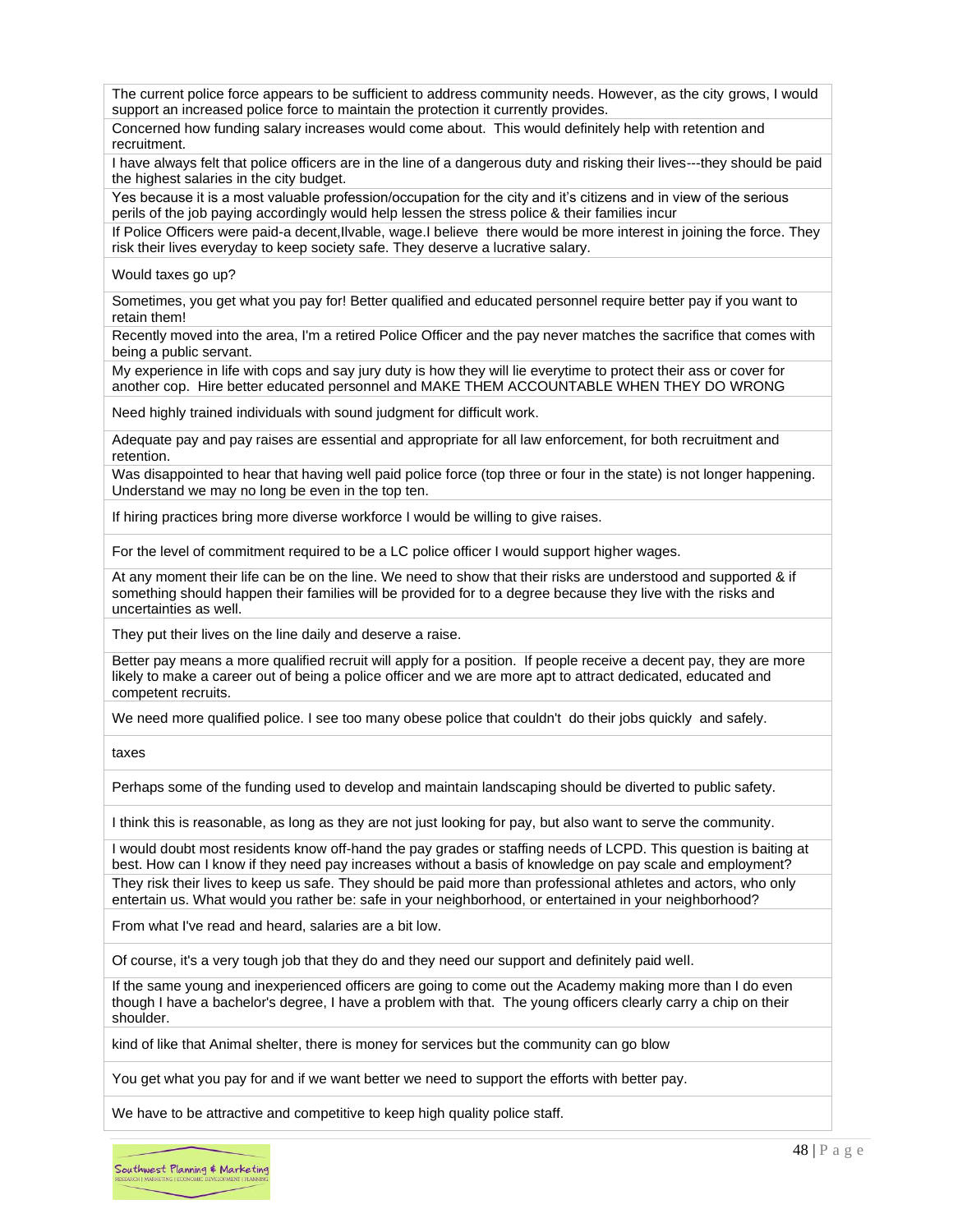This is the city's responsibility to protect the people who live here, so I believe this should be a top priority for where out tax dollars go.

Traffic division could fund self by enforcement of current laws.

And not only do I support pay increased to recruit and retain police personnel, but I even more support pay increases for the civilian staff who are needed to keep the police department working in an efficient and effective manner and environment.

you have to have a good decent pay to keep good decent employee

Number of police in budget was decreased while number of employees overall was significantly increased. City has plenty of money for other things.

Policing is tough, they deserve good pay. I assume this would mean in increase in taxes but it would make LC a better place to live.

Public safety is too important not to!

They do very well with overtime opportunities to add to their salary.

Would support if training was adequate. Doesn't appear to be now. Would support if complacency wasn't so apparent.

NM has a high cost of living compared to salaries. Figure out how to get more revenue from the wealthiest 30 % and pay better government salaries.

visibility of officers requires more officers. perhaps more selected overtime for officers. that will cost money, but money well spent.

From the interactions I have had speaking to police they seem to not really care about anyones concerns this includes codes enforcement.

A good living wage should be paid to anyone that serves an important role in improving the quality of life in the city.

Absolutely. No reason why LC should not have a top notch police force given the proximity to the US/Mexico border. They should also work closely with all branches of law enforcement (including ICE).

They put their life on the line to serve and protect.

Traffic horrendous. Fines would help pay for salary increases/staffing or police presence may deter Not safe taking dog to Vet by Young Park during the day anymore.

I'd prefer to know the criteria they follow

Look at reducing management/administrative costs and placing those resources at lower levels. Get rid of the lower performing officers/administrators.

This department is incapable of producing officers who are worthy of a pay raise, and without any external oversight and accountability for those at the top, I have no confidence in their officers ability to handle any serious threat that may occur.

The amount and level of training an officer receives or has to obtain to keep their certification plus the political and physical demands of the job puts them at the top of the "Professional Level" train.

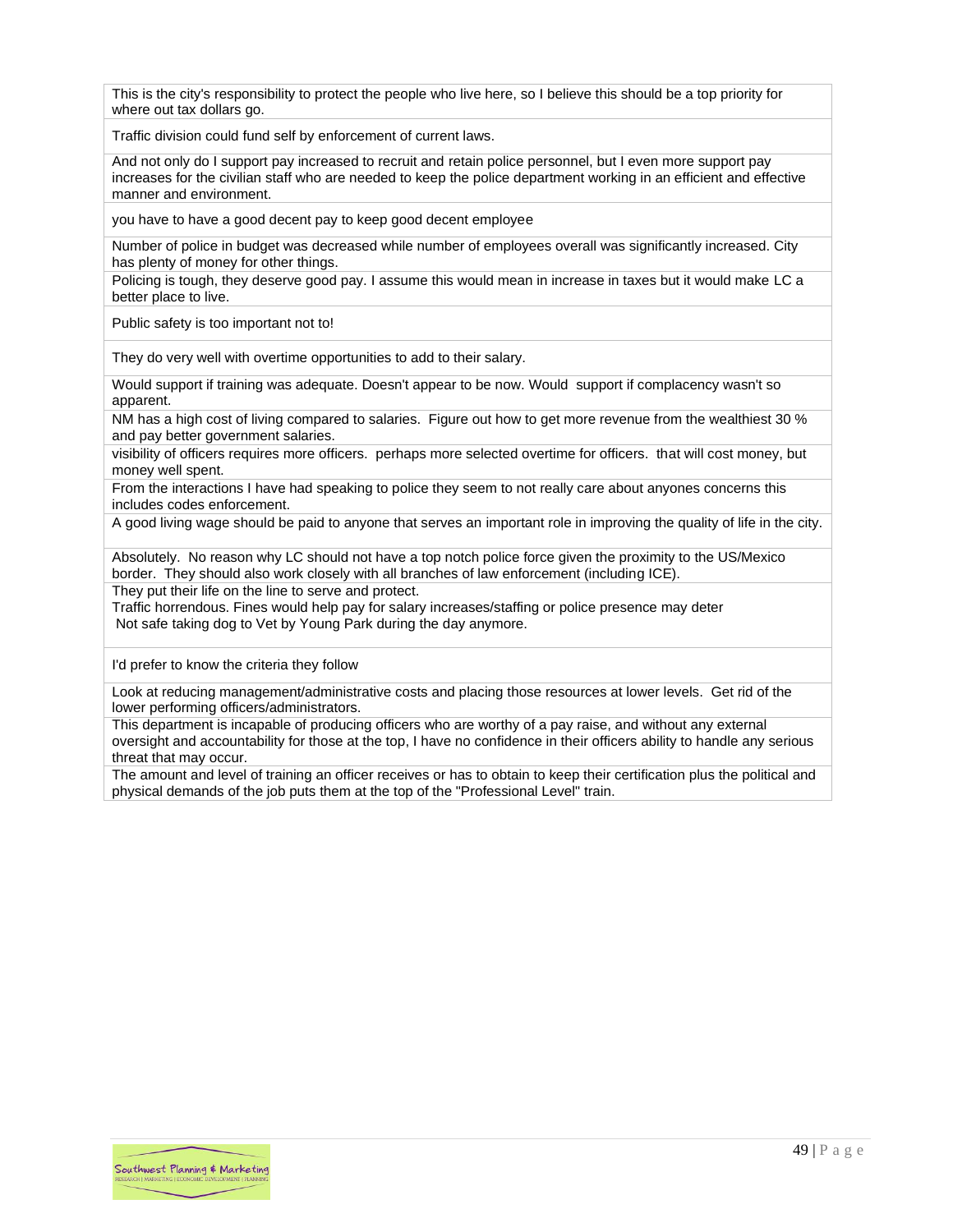# <span id="page-50-0"></span>**Fire & Emergency Medical Services**

# <span id="page-50-1"></span>**Q24. How do you most often hear about the programs and services provided by the LCFD? Other:**

| <b>Response</b>                                                       |
|-----------------------------------------------------------------------|
| Only if i inquire myself                                              |
| word of mouth from friends                                            |
| when I happen upon something. I do not subscribe to any of the above. |
| Senior watch program since deleted                                    |
| Conversations with friends.                                           |
| Sirens in my neighborhood!                                            |
| Word of mouth                                                         |
| Family members keep me in the loop.                                   |
| I haven't heard of any.                                               |
| I don't hear about the services                                       |
| Word of Mouth                                                         |
| City website                                                          |
| Inclusion in utility bill                                             |
| KRWG public radio                                                     |
| Grapevine. Word of mouth.                                             |
| School groups                                                         |
| Working for the city                                                  |
| Radio                                                                 |
| Word of mouth from residents                                          |
| <b>Work Bulletins</b>                                                 |
| CLC emails & Nixel                                                    |
| Personal relationship with FF                                         |
| City's inserts with utility bill                                      |
| I research them online                                                |
| Personal observation                                                  |
| Radio KRWG                                                            |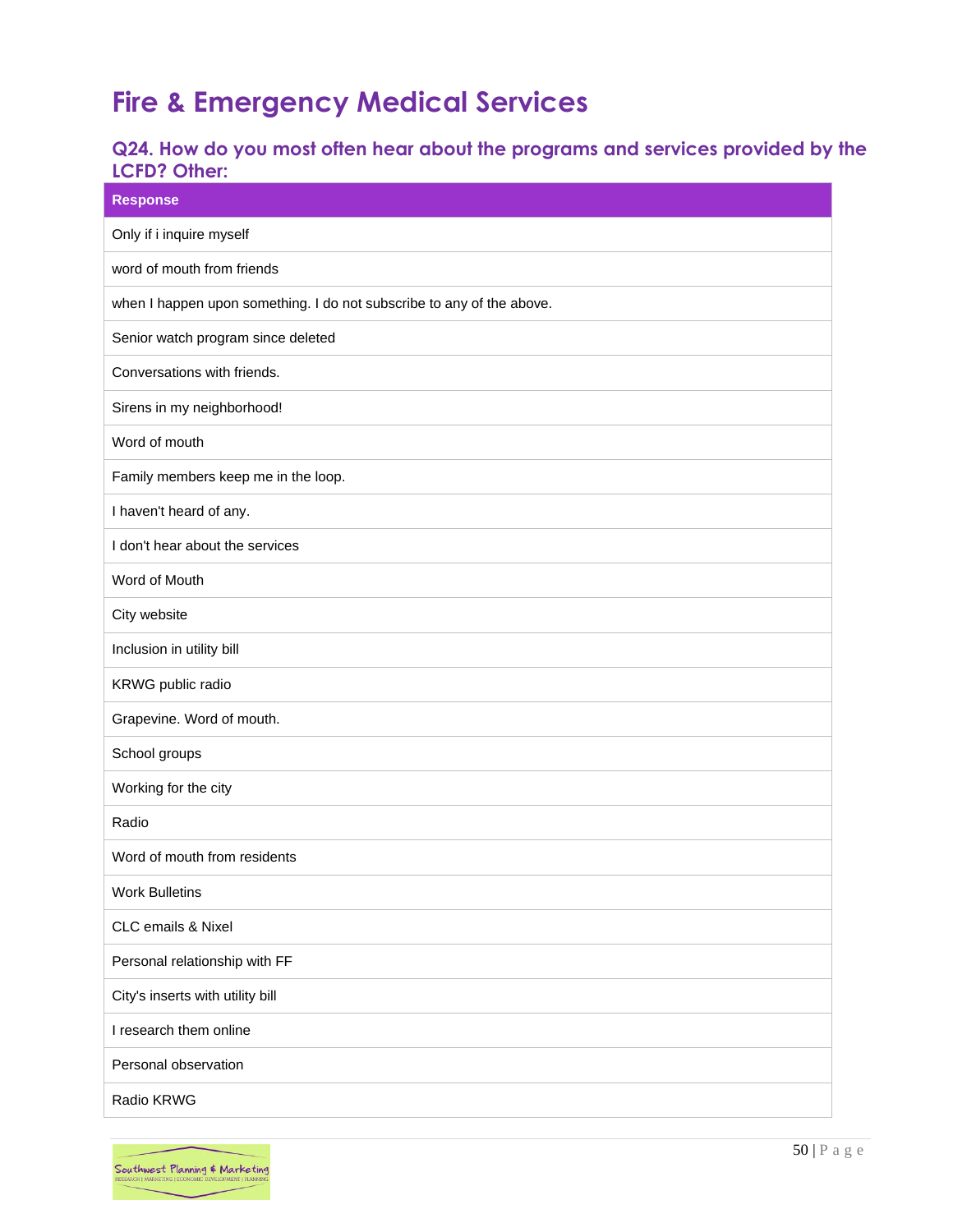| Haven't seen anything lately.                                                                                                                      |
|----------------------------------------------------------------------------------------------------------------------------------------------------|
| I don't                                                                                                                                            |
| Never heard of a service                                                                                                                           |
| Our local volunteer station hosts a get together with food, drinks, fun, and conversation every 4th of July.<br>Attending is our family tradition. |
| Never. No source of information.                                                                                                                   |
| signs/billboards                                                                                                                                   |
| None                                                                                                                                               |
| fire department and law enforcement officers                                                                                                       |
| Variety of above sources                                                                                                                           |
| Online                                                                                                                                             |
| Friends                                                                                                                                            |
| Residents                                                                                                                                          |
| several people in this neighborhood have contacts in the fire department                                                                           |
| Related to a service member                                                                                                                        |
| friends and neighbors                                                                                                                              |
| City website.                                                                                                                                      |
| I am familiar with many of the fire department staff and services.                                                                                 |
| Radio                                                                                                                                              |
| I don't                                                                                                                                            |
| I work for the city and hear through the press releases.                                                                                           |
| Work at MV hosp                                                                                                                                    |
| Next Door, HOA                                                                                                                                     |
| I do not hear of any programs                                                                                                                      |
| Do not hear about programs                                                                                                                         |
| Work at health dept                                                                                                                                |
| City of Las Cruces Website                                                                                                                         |
| I have never heard of them.                                                                                                                        |
| KRWG-FM radio                                                                                                                                      |
| I hardly ever hear news about the LCFD                                                                                                             |
| Fire fighters                                                                                                                                      |
|                                                                                                                                                    |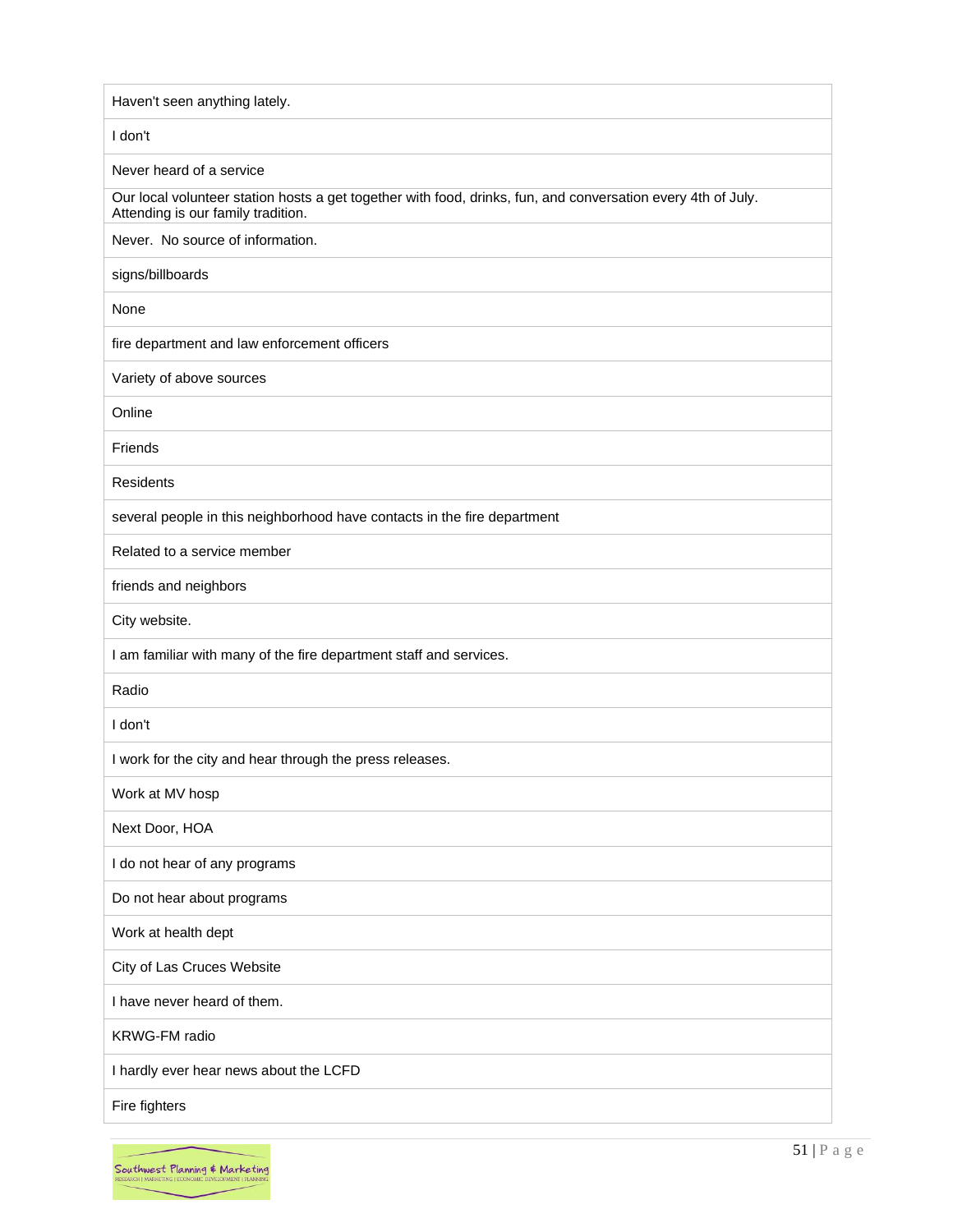| friends/text/email                                                       |
|--------------------------------------------------------------------------|
| radio                                                                    |
| Neighbors                                                                |
| Word of mouth                                                            |
| Neighborhood online                                                      |
| <b>CLC Citizens Academy</b>                                              |
| Never hear about programs or services.                                   |
| family or friends                                                        |
| Talking with friends                                                     |
| Friends, family                                                          |
| email                                                                    |
| KRWG radio, also I had a student who was an EMT                          |
| Word of mouth                                                            |
| Never hear anything                                                      |
| email from Las Cruces                                                    |
| Haven't heard                                                            |
| neighbors; acquaintances. Swimming pool staff. I swim three days a week. |
| <b>KRWG</b> website                                                      |
| <b>Bulletin</b>                                                          |
| radio                                                                    |
| I dont, just now do I know.                                              |
| Ask fire fighter my self                                                 |
| friends daughter is a LCFD                                               |
| sorg                                                                     |
| I dobn't.                                                                |
| n/a                                                                      |
| never heard about any programs                                           |
| Email                                                                    |
| I don't hear about any.                                                  |
| Observation and information from others                                  |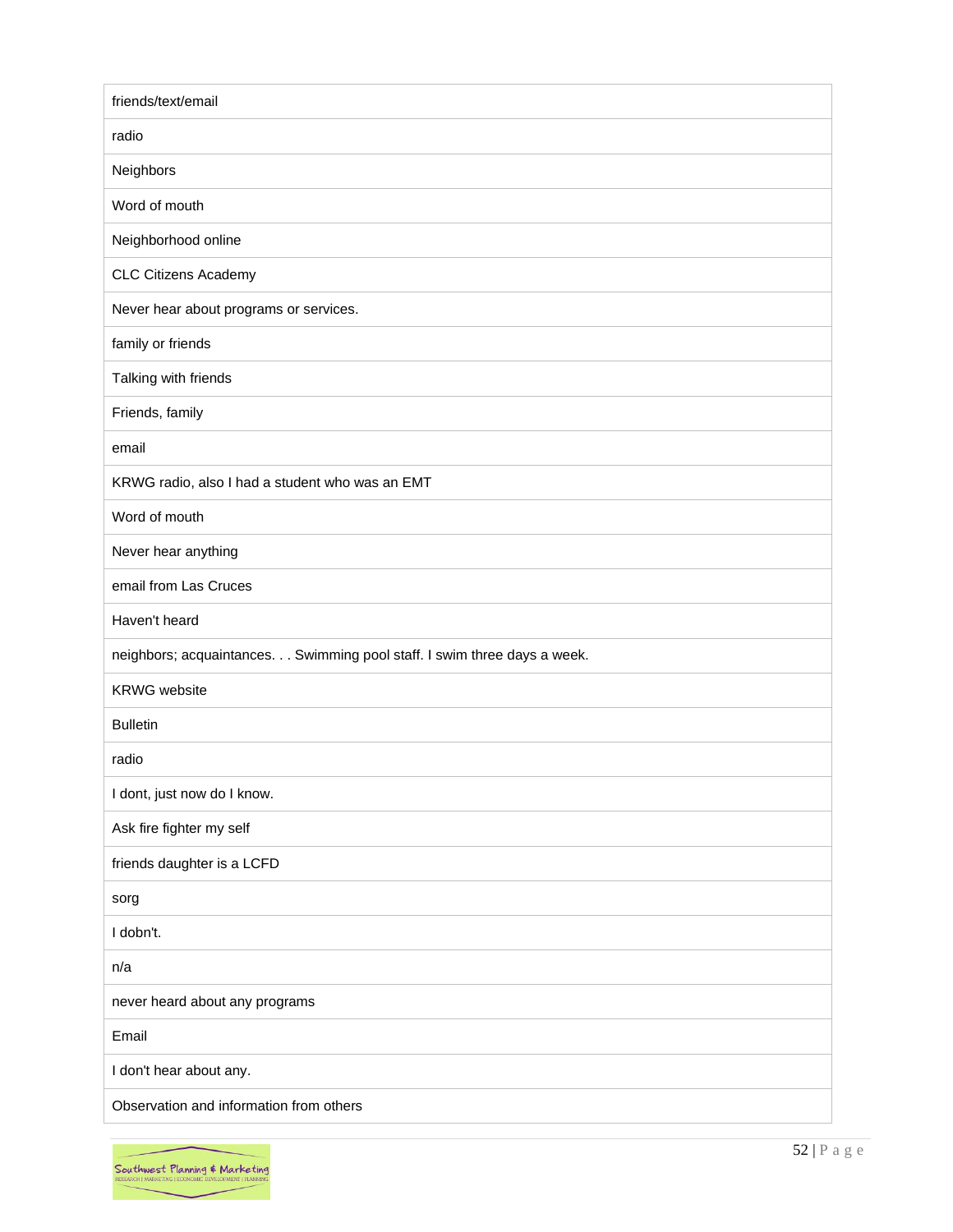| I dont hear about them                                                                                       |
|--------------------------------------------------------------------------------------------------------------|
| Word of mouth                                                                                                |
| I don't use any of those programs or services. I would find out about what they do through the city website. |
| I don't                                                                                                      |
| I don't                                                                                                      |
| L                                                                                                            |
| Speak at our neighborhood association                                                                        |
| In person or through work channels.                                                                          |
| LEAD program meetings                                                                                        |
| word of mouth from people that have inteacted with firefighters                                              |
| I don't hear about them.                                                                                     |
| City of Las Cruces internal news articles.                                                                   |
| Neighbors                                                                                                    |
| The conversations with neighbors in the area                                                                 |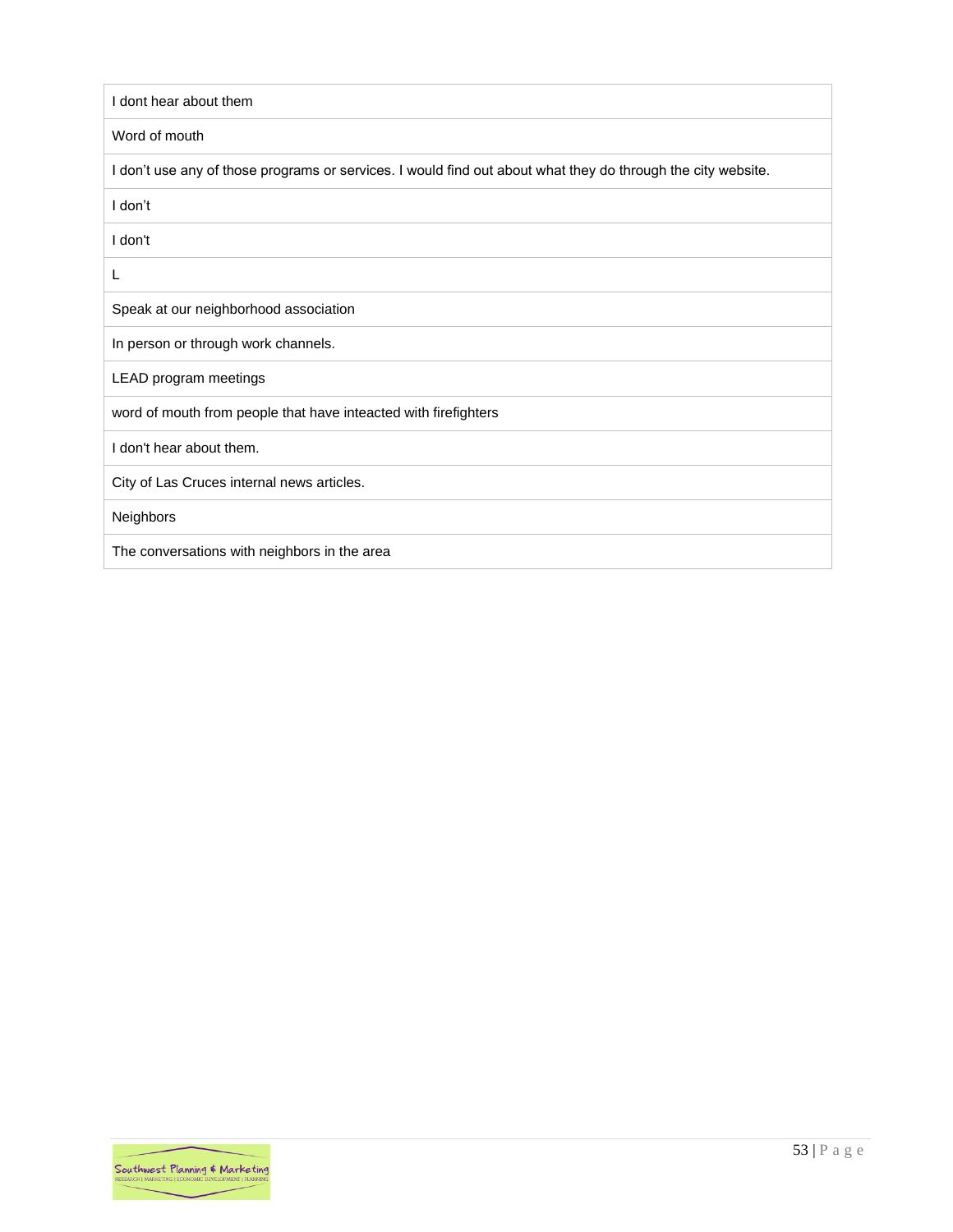## <span id="page-54-0"></span>**Q25. How would you prefer to hear about the programs and services provided by the LCFD? Other:**

| ШС LVI D ; VIIIСI.<br><b>Response</b>                                                                                                                                                                                                                  |
|--------------------------------------------------------------------------------------------------------------------------------------------------------------------------------------------------------------------------------------------------------|
| <b>LCFD</b> website                                                                                                                                                                                                                                    |
| flyers                                                                                                                                                                                                                                                 |
| email or text                                                                                                                                                                                                                                          |
| LC Community Radio                                                                                                                                                                                                                                     |
| Well organized content in the city web site ( currently looks good but has poor qrganization and weak content)                                                                                                                                         |
| Flyers at the grocery store's bulletin boardsLowe's or table inside or in front of Walgreens or Walmart. It would<br>get to more working people of diverse education and language backgrounds and also reach children and give us to<br>ask questions. |
| Mass eMails referencing Public Services websites                                                                                                                                                                                                       |
| <b>Text Messages</b>                                                                                                                                                                                                                                   |
| School and business advertisements                                                                                                                                                                                                                     |
| mail/ flyers                                                                                                                                                                                                                                           |
| Nixel & email                                                                                                                                                                                                                                          |
| Public and community radio, KRWG and KTAL                                                                                                                                                                                                              |
| One on one interaction with fire officials.                                                                                                                                                                                                            |
| Radio KRWG                                                                                                                                                                                                                                             |
| Newsletter                                                                                                                                                                                                                                             |
| Flyers when in the neighborhood                                                                                                                                                                                                                        |
| NPR radio station                                                                                                                                                                                                                                      |
| Targeted education of neighborhoods. Targeted education through home purchases.                                                                                                                                                                        |
| Online                                                                                                                                                                                                                                                 |
| Residents                                                                                                                                                                                                                                              |
| email                                                                                                                                                                                                                                                  |
| flyers in respective neighborhoods                                                                                                                                                                                                                     |
| Radio                                                                                                                                                                                                                                                  |
| <b>KRWG</b> radio                                                                                                                                                                                                                                      |
| All of the above                                                                                                                                                                                                                                       |
| Radio                                                                                                                                                                                                                                                  |
| Next Door  Neighborhood meetings                                                                                                                                                                                                                       |

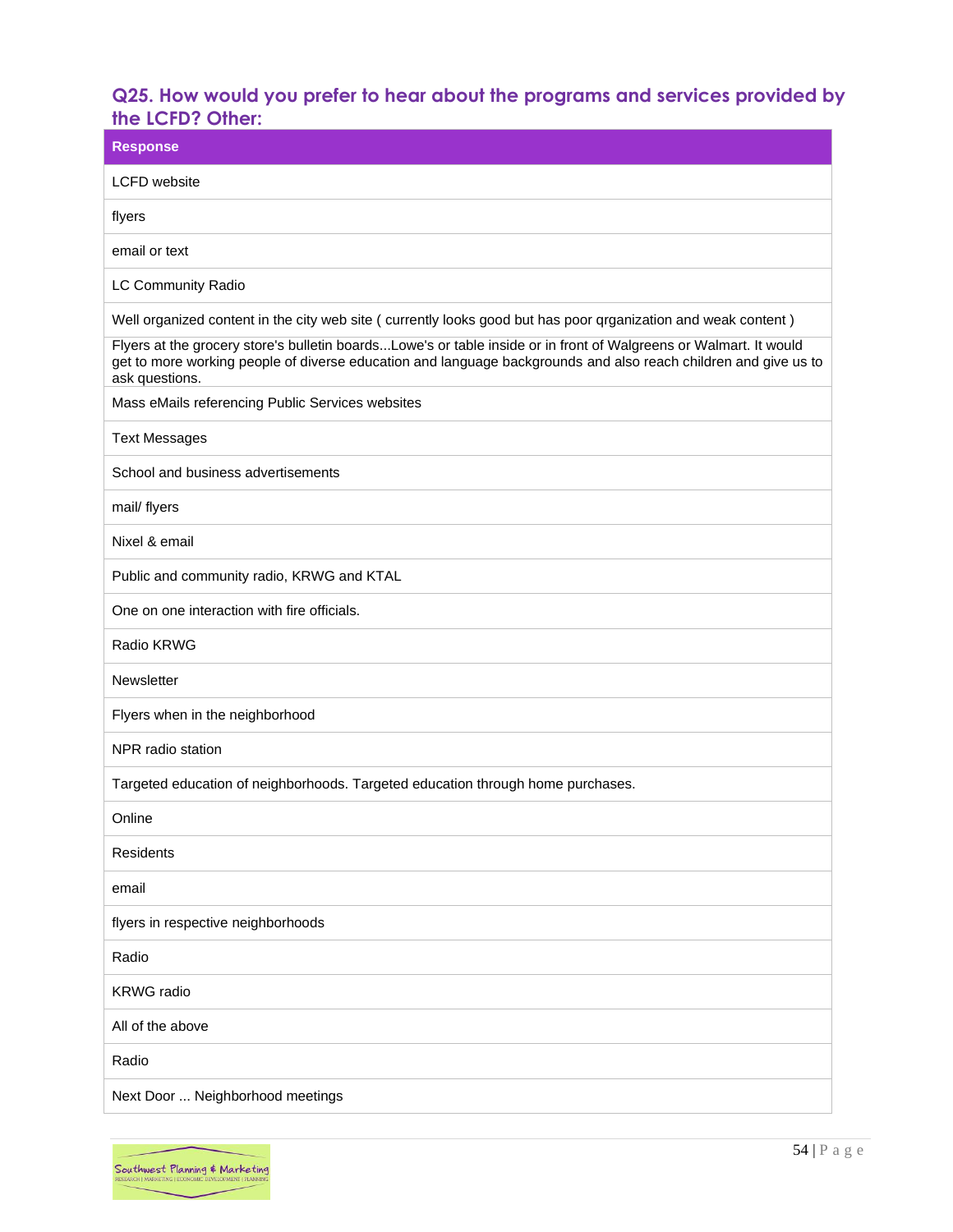| one on one like neighborhood watch<br>Proactive communication through Las Cruces like the police department<br>Health dept<br>email<br>Informative news in monthly city util bill<br>Use the utility billing newsletters. Put it on the city's web page.<br>email<br><b>KRWG-FM</b> radio<br>text/email<br>radio<br>email notifications<br><b>EMAIL</b><br>local NPR radio station<br>Sent letters to the neighborhood where the training will be conducted<br>not the sun news, they are too liberal and report a lot of fake news, they are not reliable<br>email or postal mail or flyers on the door<br>email from Las Cruces<br>Direct mailing, insert to utility bill<br><b>KRWG</b> website<br>usps mail<br>all forms are necessary<br>Flyers at community centers i.e. posters at mail boxes<br>At the schools<br>Mail<br>Telecommunications<br>Email from the City of LC<br>newsletters<br>Possibly PTO presentations | as many ways as possible |
|--------------------------------------------------------------------------------------------------------------------------------------------------------------------------------------------------------------------------------------------------------------------------------------------------------------------------------------------------------------------------------------------------------------------------------------------------------------------------------------------------------------------------------------------------------------------------------------------------------------------------------------------------------------------------------------------------------------------------------------------------------------------------------------------------------------------------------------------------------------------------------------------------------------------------------|--------------------------|
|                                                                                                                                                                                                                                                                                                                                                                                                                                                                                                                                                                                                                                                                                                                                                                                                                                                                                                                                |                          |
|                                                                                                                                                                                                                                                                                                                                                                                                                                                                                                                                                                                                                                                                                                                                                                                                                                                                                                                                |                          |
|                                                                                                                                                                                                                                                                                                                                                                                                                                                                                                                                                                                                                                                                                                                                                                                                                                                                                                                                |                          |
|                                                                                                                                                                                                                                                                                                                                                                                                                                                                                                                                                                                                                                                                                                                                                                                                                                                                                                                                |                          |
|                                                                                                                                                                                                                                                                                                                                                                                                                                                                                                                                                                                                                                                                                                                                                                                                                                                                                                                                |                          |
|                                                                                                                                                                                                                                                                                                                                                                                                                                                                                                                                                                                                                                                                                                                                                                                                                                                                                                                                |                          |
|                                                                                                                                                                                                                                                                                                                                                                                                                                                                                                                                                                                                                                                                                                                                                                                                                                                                                                                                |                          |
|                                                                                                                                                                                                                                                                                                                                                                                                                                                                                                                                                                                                                                                                                                                                                                                                                                                                                                                                |                          |
|                                                                                                                                                                                                                                                                                                                                                                                                                                                                                                                                                                                                                                                                                                                                                                                                                                                                                                                                |                          |
|                                                                                                                                                                                                                                                                                                                                                                                                                                                                                                                                                                                                                                                                                                                                                                                                                                                                                                                                |                          |
|                                                                                                                                                                                                                                                                                                                                                                                                                                                                                                                                                                                                                                                                                                                                                                                                                                                                                                                                |                          |
|                                                                                                                                                                                                                                                                                                                                                                                                                                                                                                                                                                                                                                                                                                                                                                                                                                                                                                                                |                          |
|                                                                                                                                                                                                                                                                                                                                                                                                                                                                                                                                                                                                                                                                                                                                                                                                                                                                                                                                |                          |
|                                                                                                                                                                                                                                                                                                                                                                                                                                                                                                                                                                                                                                                                                                                                                                                                                                                                                                                                |                          |
|                                                                                                                                                                                                                                                                                                                                                                                                                                                                                                                                                                                                                                                                                                                                                                                                                                                                                                                                |                          |
|                                                                                                                                                                                                                                                                                                                                                                                                                                                                                                                                                                                                                                                                                                                                                                                                                                                                                                                                |                          |
|                                                                                                                                                                                                                                                                                                                                                                                                                                                                                                                                                                                                                                                                                                                                                                                                                                                                                                                                |                          |
|                                                                                                                                                                                                                                                                                                                                                                                                                                                                                                                                                                                                                                                                                                                                                                                                                                                                                                                                |                          |
|                                                                                                                                                                                                                                                                                                                                                                                                                                                                                                                                                                                                                                                                                                                                                                                                                                                                                                                                |                          |
|                                                                                                                                                                                                                                                                                                                                                                                                                                                                                                                                                                                                                                                                                                                                                                                                                                                                                                                                |                          |
|                                                                                                                                                                                                                                                                                                                                                                                                                                                                                                                                                                                                                                                                                                                                                                                                                                                                                                                                |                          |
|                                                                                                                                                                                                                                                                                                                                                                                                                                                                                                                                                                                                                                                                                                                                                                                                                                                                                                                                |                          |
|                                                                                                                                                                                                                                                                                                                                                                                                                                                                                                                                                                                                                                                                                                                                                                                                                                                                                                                                |                          |
|                                                                                                                                                                                                                                                                                                                                                                                                                                                                                                                                                                                                                                                                                                                                                                                                                                                                                                                                |                          |
|                                                                                                                                                                                                                                                                                                                                                                                                                                                                                                                                                                                                                                                                                                                                                                                                                                                                                                                                |                          |
|                                                                                                                                                                                                                                                                                                                                                                                                                                                                                                                                                                                                                                                                                                                                                                                                                                                                                                                                |                          |
|                                                                                                                                                                                                                                                                                                                                                                                                                                                                                                                                                                                                                                                                                                                                                                                                                                                                                                                                |                          |
|                                                                                                                                                                                                                                                                                                                                                                                                                                                                                                                                                                                                                                                                                                                                                                                                                                                                                                                                |                          |
| Email                                                                                                                                                                                                                                                                                                                                                                                                                                                                                                                                                                                                                                                                                                                                                                                                                                                                                                                          |                          |

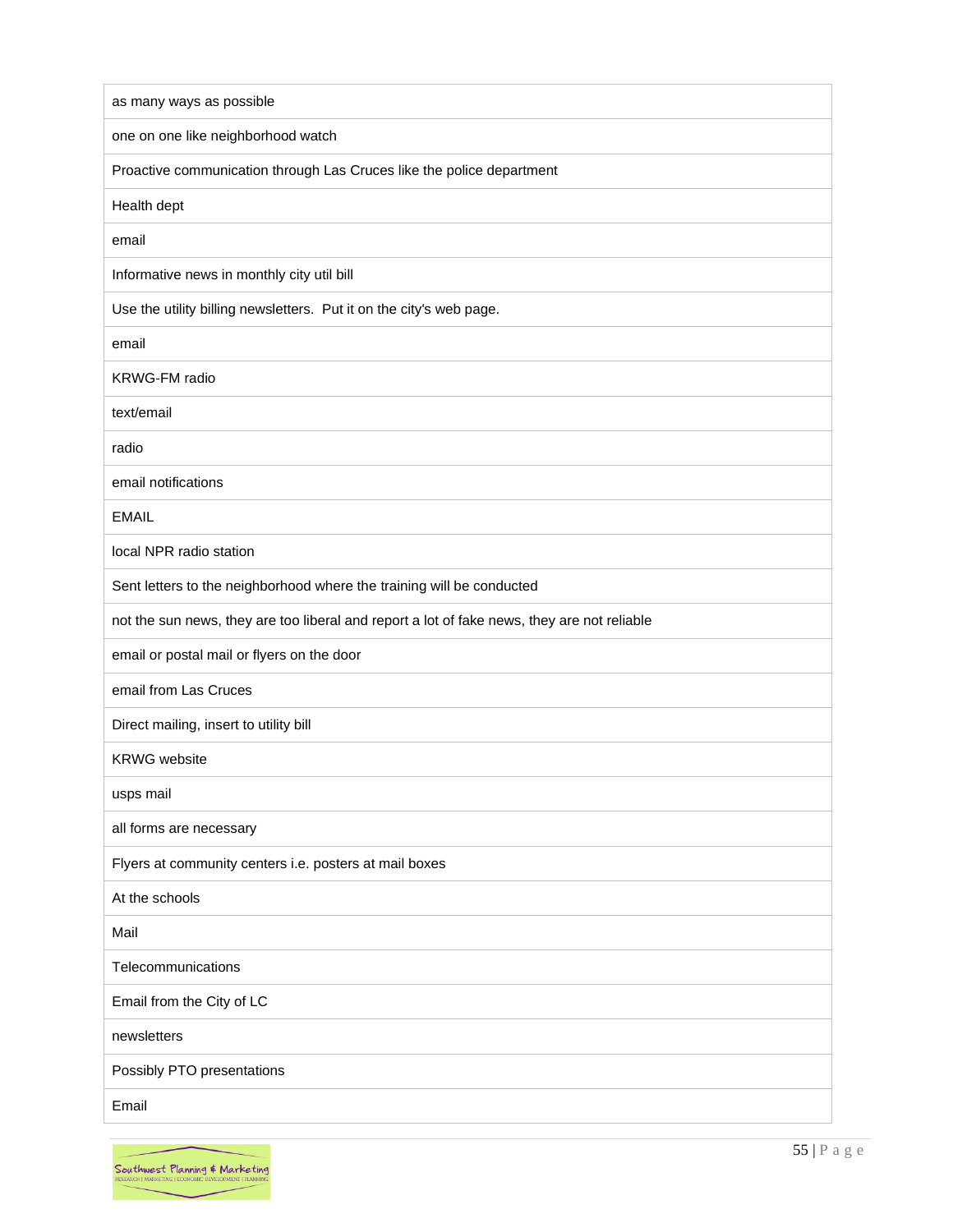| Text messages                                                                                                                              |
|--------------------------------------------------------------------------------------------------------------------------------------------|
| Radio                                                                                                                                      |
| City of Las Cruces website; ideally you would send an email saying there is an update on what the police and fire<br>department are doing. |
| direct mail/email                                                                                                                          |
| public radio                                                                                                                               |
| Local radio                                                                                                                                |
| social events                                                                                                                              |
| Text for my neighborhood                                                                                                                   |
| I don't care. I assume they know what they are doing and if I call them for a fire or medical emergency they will<br>take care of it.      |
| City of Las Cruces internal news articles                                                                                                  |
| Personal email                                                                                                                             |
| e-mail                                                                                                                                     |
| Community gatherings                                                                                                                       |
| notices in the flyer sent with utility bill                                                                                                |
| Mailed info                                                                                                                                |
| Flyers, Billboards                                                                                                                         |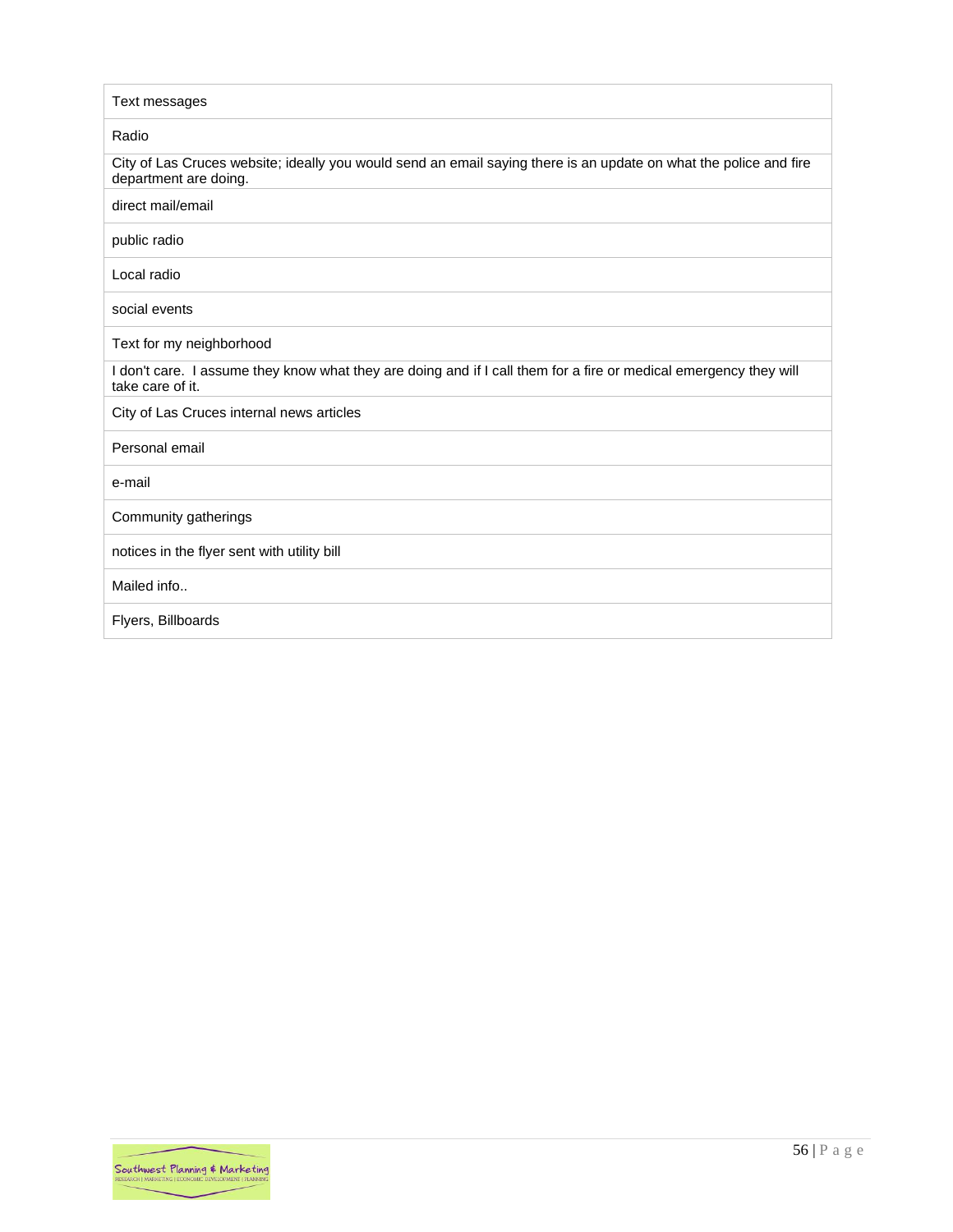## <span id="page-57-0"></span>**Q26. Do you know who is currently responsible for providing ambulance service to the City of Las Cruces? Please specify:**

| <b>Response</b>                                     |
|-----------------------------------------------------|
| I know that AMR is one not sure if there are others |
| American medical                                    |
| AMR                                                 |
| AMR                                                 |
| American Medical Response                           |
| AMR then Fire as back-up                            |
| AMR                                                 |
| American Medical Response                           |
| AMR                                                 |
| AMR                                                 |
| American Medical Response, AMR                      |
| AMR                                                 |
| <b>AMT</b>                                          |
| <b>AMT</b>                                          |
| AMR                                                 |
| amr                                                 |
| AMR                                                 |
| American first response                             |
| AMR                                                 |
| Amr                                                 |
| AMR                                                 |
| AMR                                                 |
| American Medical Response                           |
| AMR                                                 |
| AMR                                                 |
| AMR                                                 |
| AMR                                                 |
| private company                                     |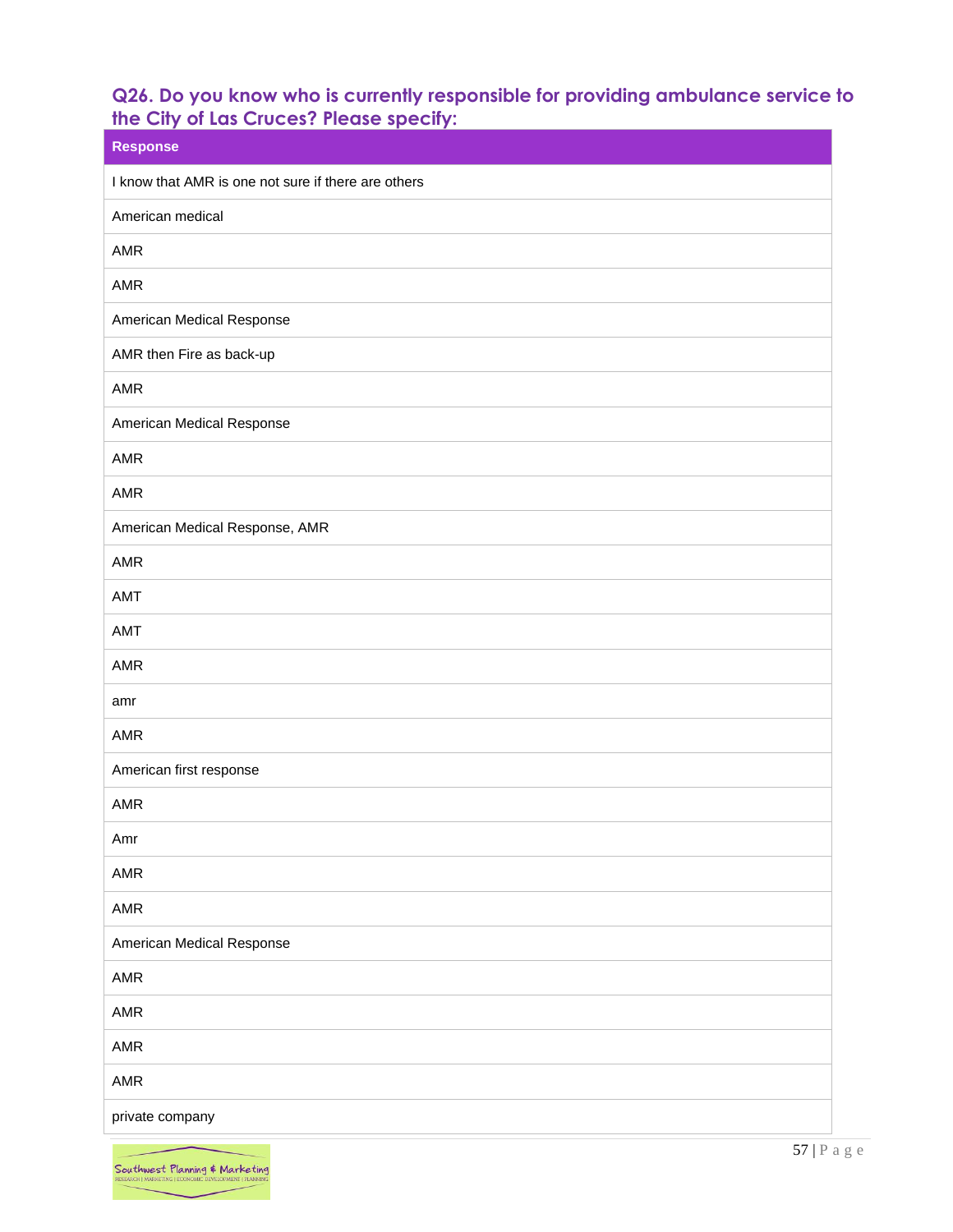| Las Cruces office of Emergency Management |
|-------------------------------------------|
| AMR                                       |
| <b>CONTRACTORS</b>                        |
| AMR                                       |
| Amr                                       |
| AMR                                       |
| The fire department                       |
| AMR                                       |
| AMR                                       |
| American Medical Response                 |
| AMR                                       |
| AMR                                       |
| AMR                                       |
| AMR                                       |
| <b>Emergency Medical Services?</b>        |
| AMR                                       |
| amr                                       |
| Amr                                       |
| ,arm                                      |
| American Medical Response                 |
| AMT                                       |
| Primarily Dona Ana County and AMR         |
| Fire rescue unit and ambulance services.  |
| AMR                                       |
| American Medical Response                 |
| AMR                                       |
| AMR                                       |
| The fire department/first responders      |
| AMR                                       |
| American Medical Response                 |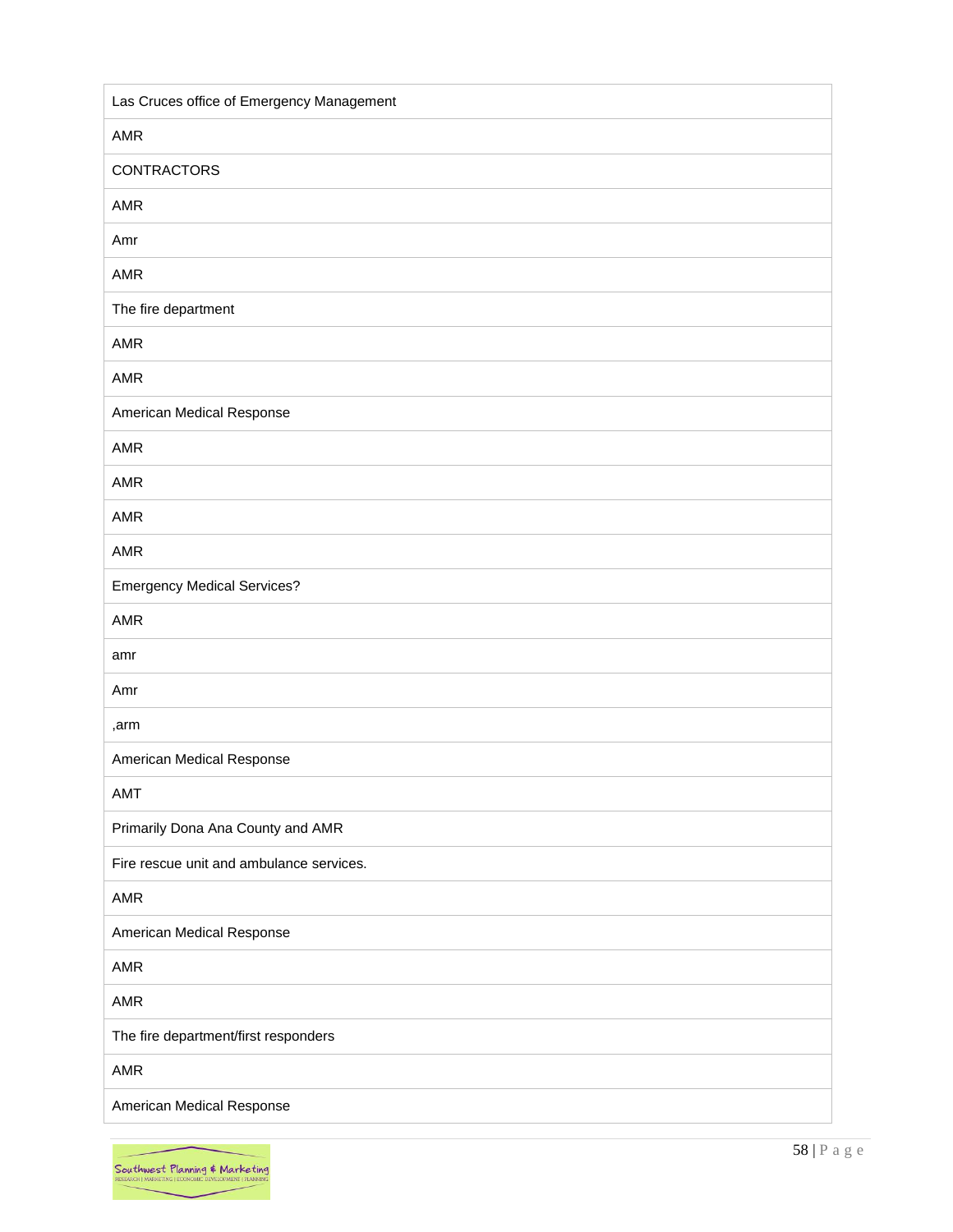| AMR                                               |
|---------------------------------------------------|
| AMR                                               |
| AMR                                               |
| AMR                                               |
| outside contractor                                |
| Amr                                               |
| AMR                                               |
| AMR                                               |
| Dona Ana County - AMR I beleive is the contractor |
| Amr                                               |
| American Medical Response (?)                     |
| AMR                                               |
| AMR                                               |
| Amr                                               |
| AMR                                               |
| AMR                                               |
| AMR                                               |
| AMR                                               |
| AMR                                               |
| amn                                               |
| we have a contracted service                      |
| Dona Ana county AMR                               |
| AMR                                               |
| Hatch ambulance                                   |
| AMR                                               |
| EMT                                               |
| American Medical Response                         |
| AMR                                               |
| AMR                                               |
| AMR                                               |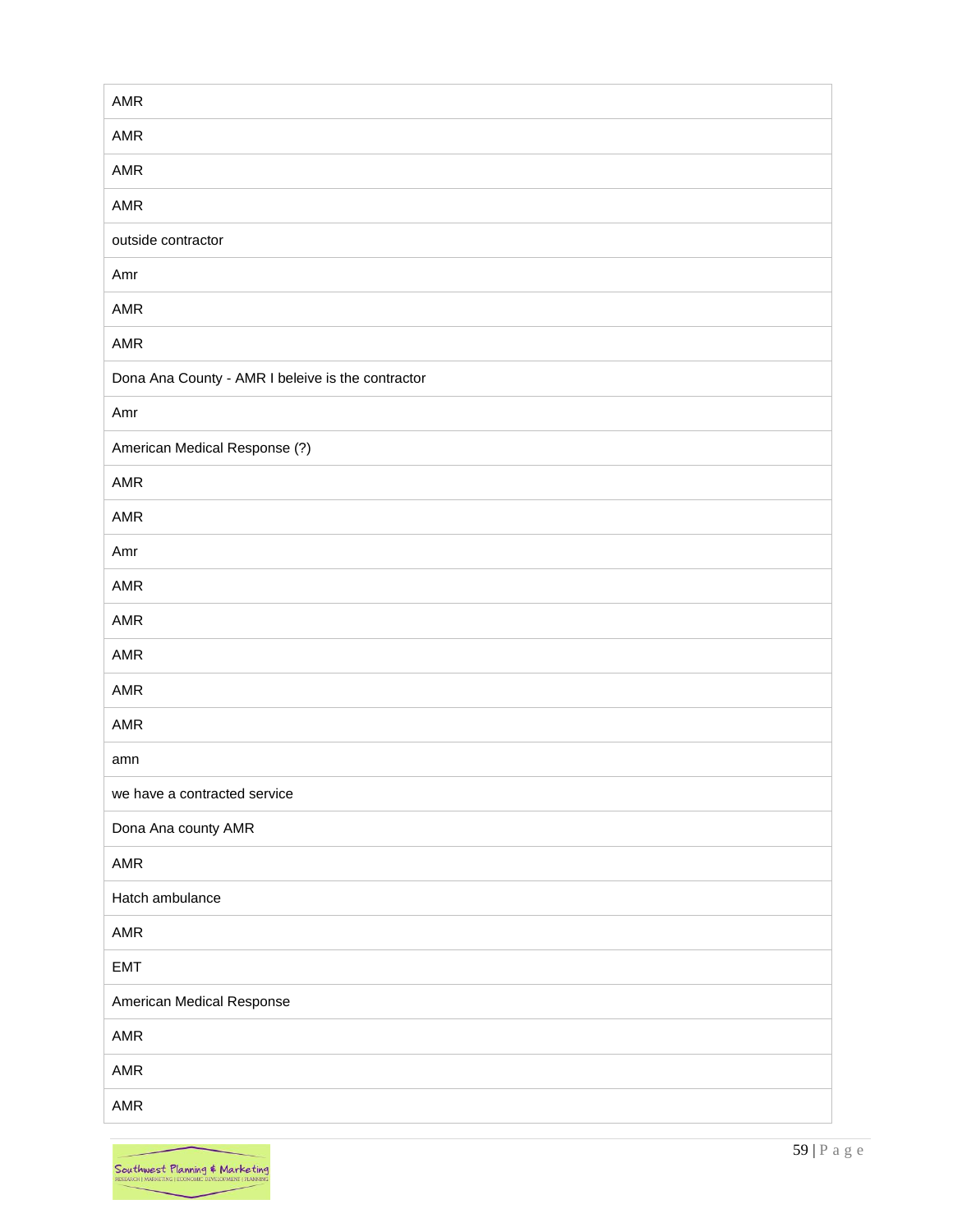| Amr & fire dept                                                               |
|-------------------------------------------------------------------------------|
| County                                                                        |
| <b>AMR</b>                                                                    |
| AMR                                                                           |
| <b>AMR</b>                                                                    |
| American medical response                                                     |
| fire dept                                                                     |
| Someone like AMR                                                              |
| AMR                                                                           |
| AMR                                                                           |
| <b>AMR</b>                                                                    |
| <b>AMR</b>                                                                    |
| AMR                                                                           |
| Fire Department                                                               |
| Firemen                                                                       |
| AMR                                                                           |
| AMR                                                                           |
| Las cruces                                                                    |
| AMR                                                                           |
| AMR                                                                           |
| American Medical Response (AMR) - Private Contractor                          |
| AMR                                                                           |
| AMR                                                                           |
| <b>AMR Emergency Transport</b>                                                |
| AMR                                                                           |
| The fire Dept r first responders with the Ambulance Service right behind them |
| Private company that charges the crap out of you                              |
| AMR                                                                           |
| AMR                                                                           |
| AMR                                                                           |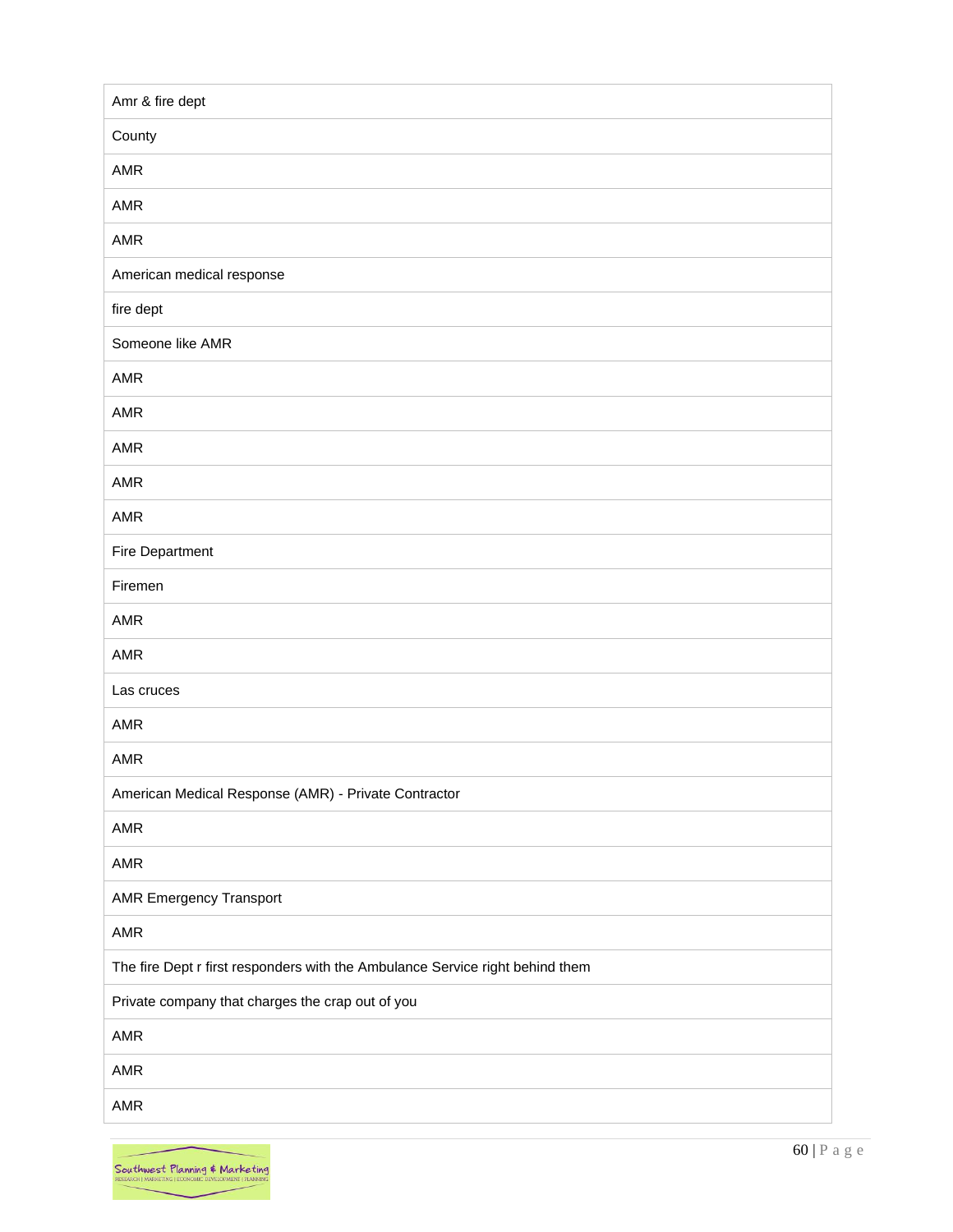| Amr                                                  |
|------------------------------------------------------|
| American Medical Response                            |
| AMERICAN MEDICAL RESPONSE                            |
| AMR                                                  |
| AMR                                                  |
| AMR                                                  |
| AMR                                                  |
| AMR                                                  |
| Fire dept as first responders.                       |
| A private company, would prefer city offer it though |
| AMR?                                                 |
| AMR                                                  |
| Private 3rd.party company.                           |
| AMR                                                  |
| AMR                                                  |
| EMR                                                  |
| AMR                                                  |
| AMR                                                  |
| AMR                                                  |
| Amr                                                  |
| Amr                                                  |
| amr                                                  |
| AMR                                                  |
| American Medical Response                            |
| AMR                                                  |
| American Medical Response                            |
| Amr                                                  |
| Contractor                                           |
| Amr                                                  |
| AMS? Something like that                             |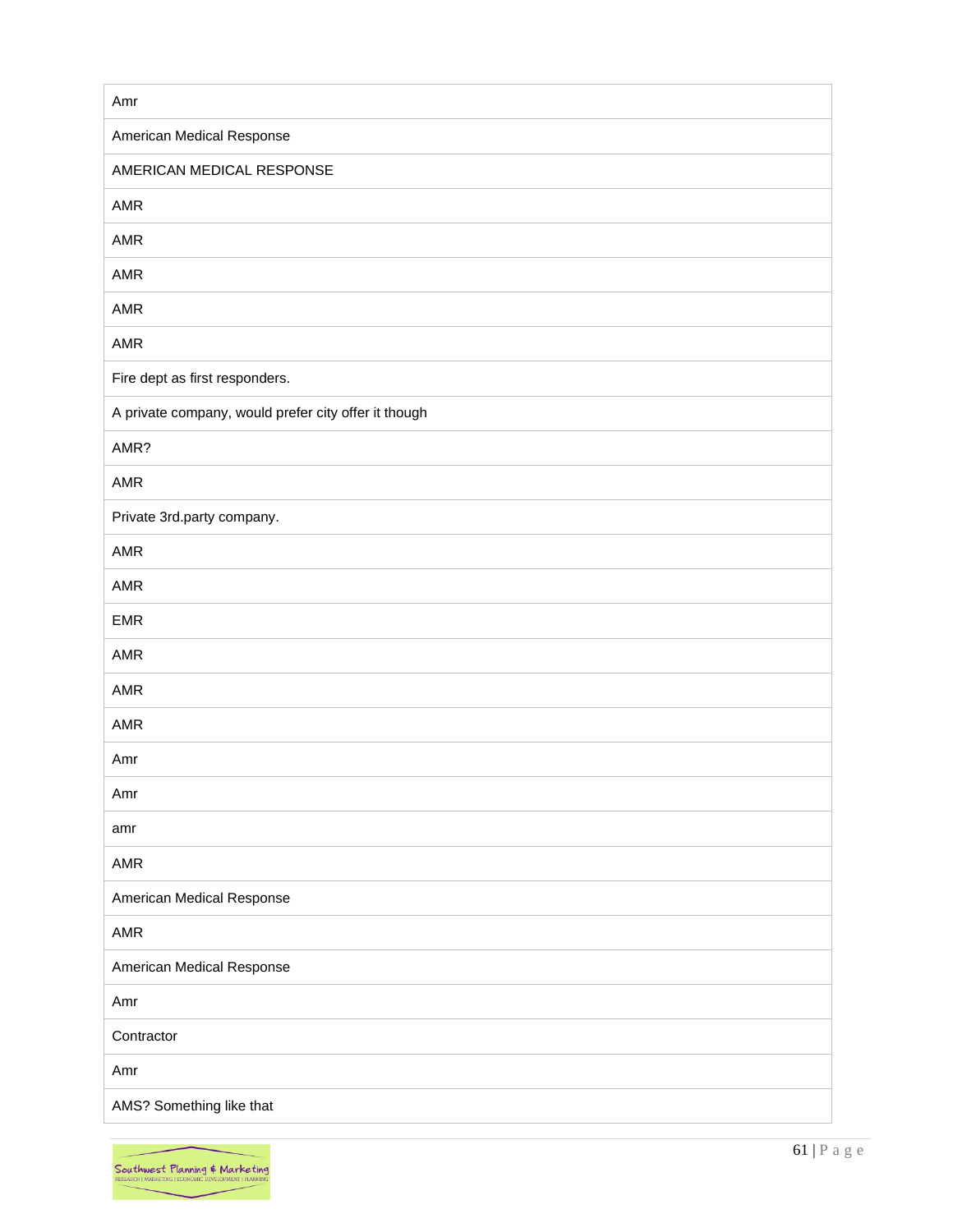| AMR                                                                                                                                                          |
|--------------------------------------------------------------------------------------------------------------------------------------------------------------|
| Amr                                                                                                                                                          |
| AMR                                                                                                                                                          |
| Amr                                                                                                                                                          |
| AMS? Whatever th company is named that drives from Mt View Reg Med Ctr. I see them daily . cannot recall their<br>name reight now. age ! ha my old-age brain |
| AMR                                                                                                                                                          |
| AMR                                                                                                                                                          |
| Las Cruces Fire Department                                                                                                                                   |
| Amr                                                                                                                                                          |
| amr                                                                                                                                                          |
| <b>AMR</b>                                                                                                                                                   |
| AMR                                                                                                                                                          |
| AMR (American Medical Response)                                                                                                                              |
| American Medical Response                                                                                                                                    |
| Am r                                                                                                                                                         |
| AMR                                                                                                                                                          |
| AMR                                                                                                                                                          |
| <b>AMR</b>                                                                                                                                                   |
| American Ambulance Service                                                                                                                                   |
| AMR                                                                                                                                                          |
| Amr                                                                                                                                                          |
| AMR                                                                                                                                                          |
| AMR                                                                                                                                                          |
| We see AMR vehicles, and read an article or two in the Sun News                                                                                              |
| AMR                                                                                                                                                          |
| The only ambulance company that provides services here in Las Cruces                                                                                         |
| AMR                                                                                                                                                          |
| AMR                                                                                                                                                          |
| AMR                                                                                                                                                          |
| AMR                                                                                                                                                          |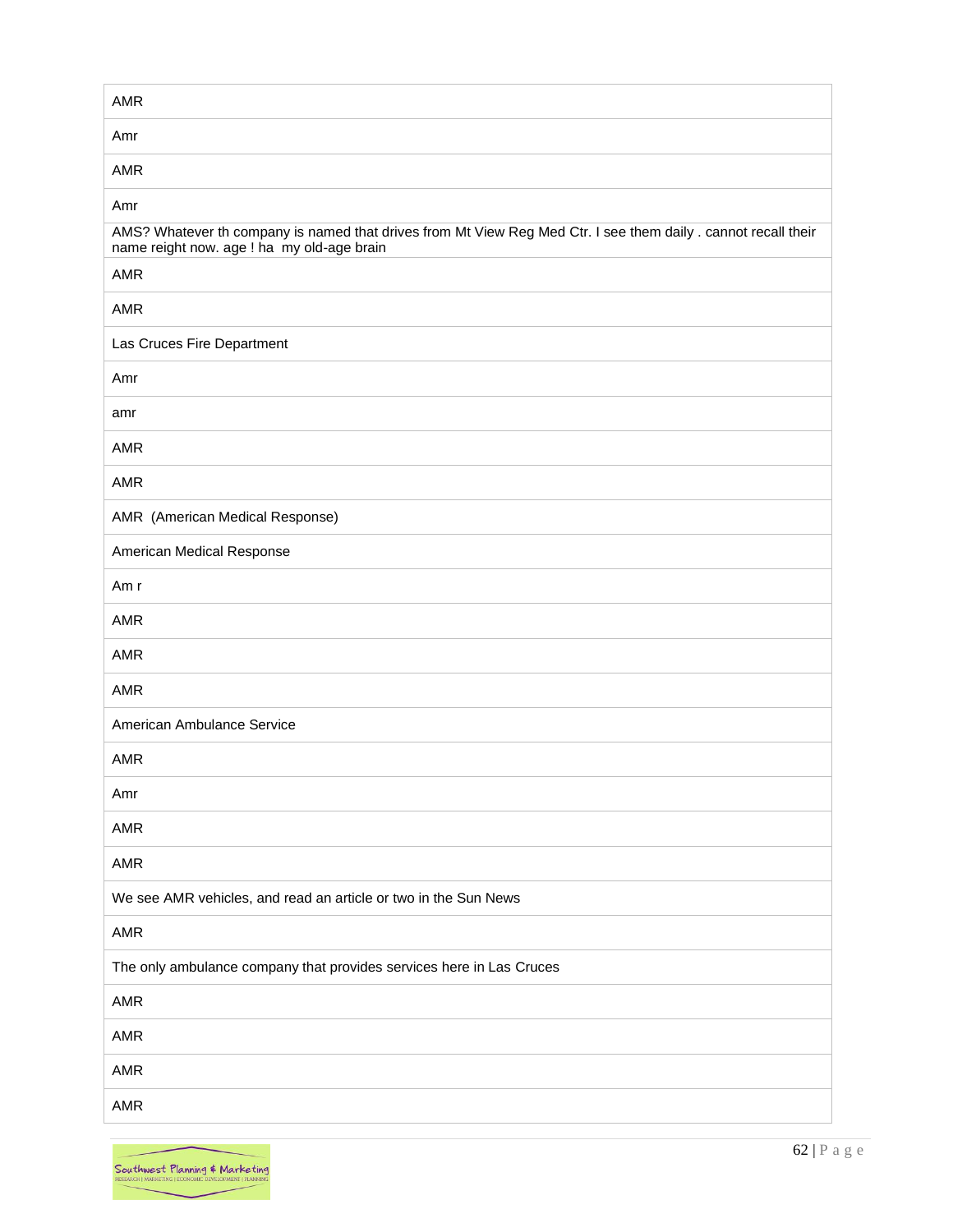| <b>AMR</b>                                                                                                                                        |
|---------------------------------------------------------------------------------------------------------------------------------------------------|
| Amr                                                                                                                                               |
| AMR                                                                                                                                               |
| County                                                                                                                                            |
| Private companies                                                                                                                                 |
| <b>AMR</b>                                                                                                                                        |
| AMR                                                                                                                                               |
| AMR                                                                                                                                               |
| <b>AMR</b>                                                                                                                                        |
| Amr                                                                                                                                               |
| American Medical Response                                                                                                                         |
| <b>AMS</b>                                                                                                                                        |
| 911 sends the fire email and ambulance. There are several in las cruces                                                                           |
| <b>AMR</b>                                                                                                                                        |
| Med star?                                                                                                                                         |
| AMR                                                                                                                                               |
| American response                                                                                                                                 |
| AMR                                                                                                                                               |
| <b>AMR</b>                                                                                                                                        |
| amr                                                                                                                                               |
| AMR                                                                                                                                               |
| Mostly private, backed up by city                                                                                                                 |
| AMR American Medical Response                                                                                                                     |
| AMR                                                                                                                                               |
| American Medical Response                                                                                                                         |
| AMR                                                                                                                                               |
| AMR and some LCFD                                                                                                                                 |
| AMR                                                                                                                                               |
| AMR                                                                                                                                               |
| 911-Which is connected to the city police which I believe contacts AMR, the city provider, and I think the fire<br>department is also authorized. |